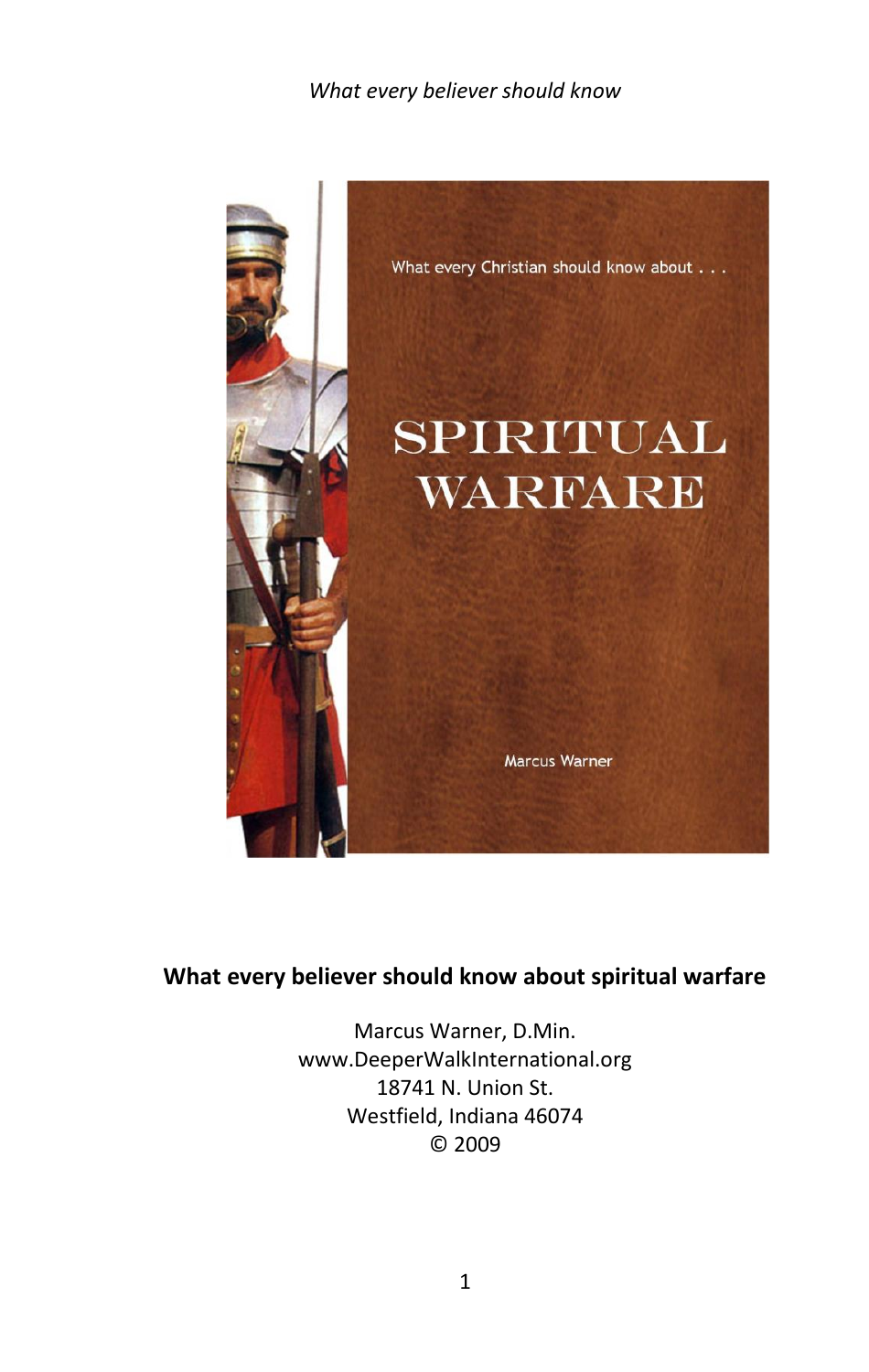# **Contents**

| <b>Introduction</b>                            |    |
|------------------------------------------------|----|
| Chapter $1$ – The Reality of Spiritual Warfare | 8  |
| Chapter $2 -$ Legal Ground                     | 15 |
| Chapter $3$ – The Authority of the Believer    | 24 |
| Chapter 4 – Freedom from Bondage               | 35 |
| <b>Chapter 5 –Demons and the Occult</b>        | 46 |
|                                                |    |
|                                                |    |

| Appendix 1 - Karl Payne's "Ground Rule Box"                       | 62 |
|-------------------------------------------------------------------|----|
| Appendix 2 – Mark I. Bubeck's "Round Up Prayer"                   | 65 |
| <b>Appendix 3 – Freedom Prayers</b>                               | 68 |
| Appendix 4 - Theological Note: "The Role of<br><b>Experience"</b> | 70 |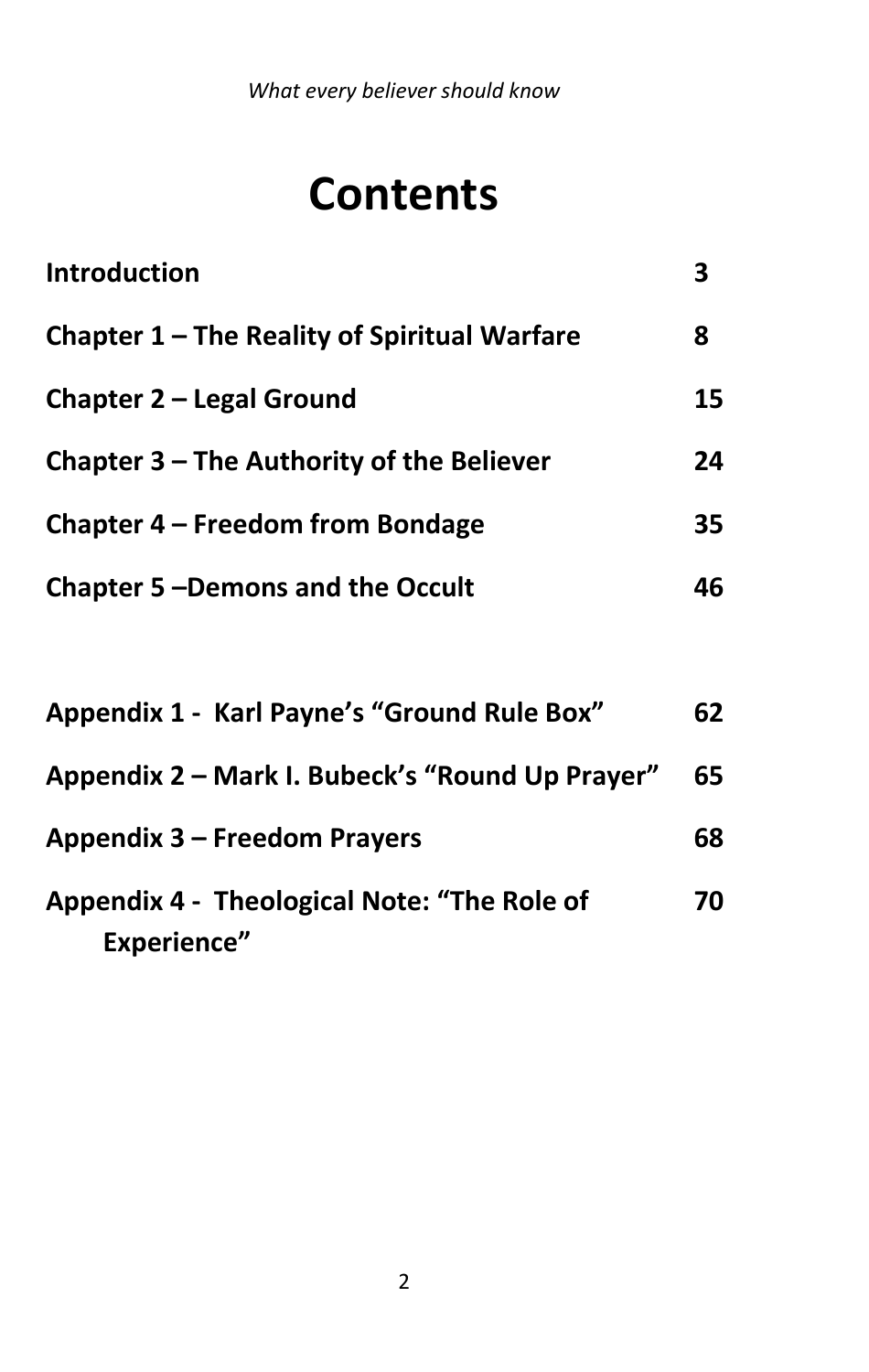

## **Introduction**

The fact that you have picked up this booklet puts you in a select company of people. Spiritual warfare is a subject that is generally avoided in most Christian circles. But why? Why is this topic neglected? Here are five common reasons people often avoid the subject of spiritual warfare.

Fear – Some people are afraid that if they study spiritual warfare, creepy things will start happening to them. I actually had a theology professor tell us not to study spiritual warfare because weird things always happened around his house when he began preparing to teach on demonology. That's fine for him, but why not prepare people who are going to have to deal with spiritual warfare to know how to do it in a biblically balanced, practically proven way?

Anecdotes – Many people have heard stories of Christians who have gone off the deep end in their fascination with spiritual warfare. I admit, you don't have to look far to find examples of this. Of course, this is the same argument used by many people who won't consider the claims of Christ. The Christians they know aren't much of a testimony for the message they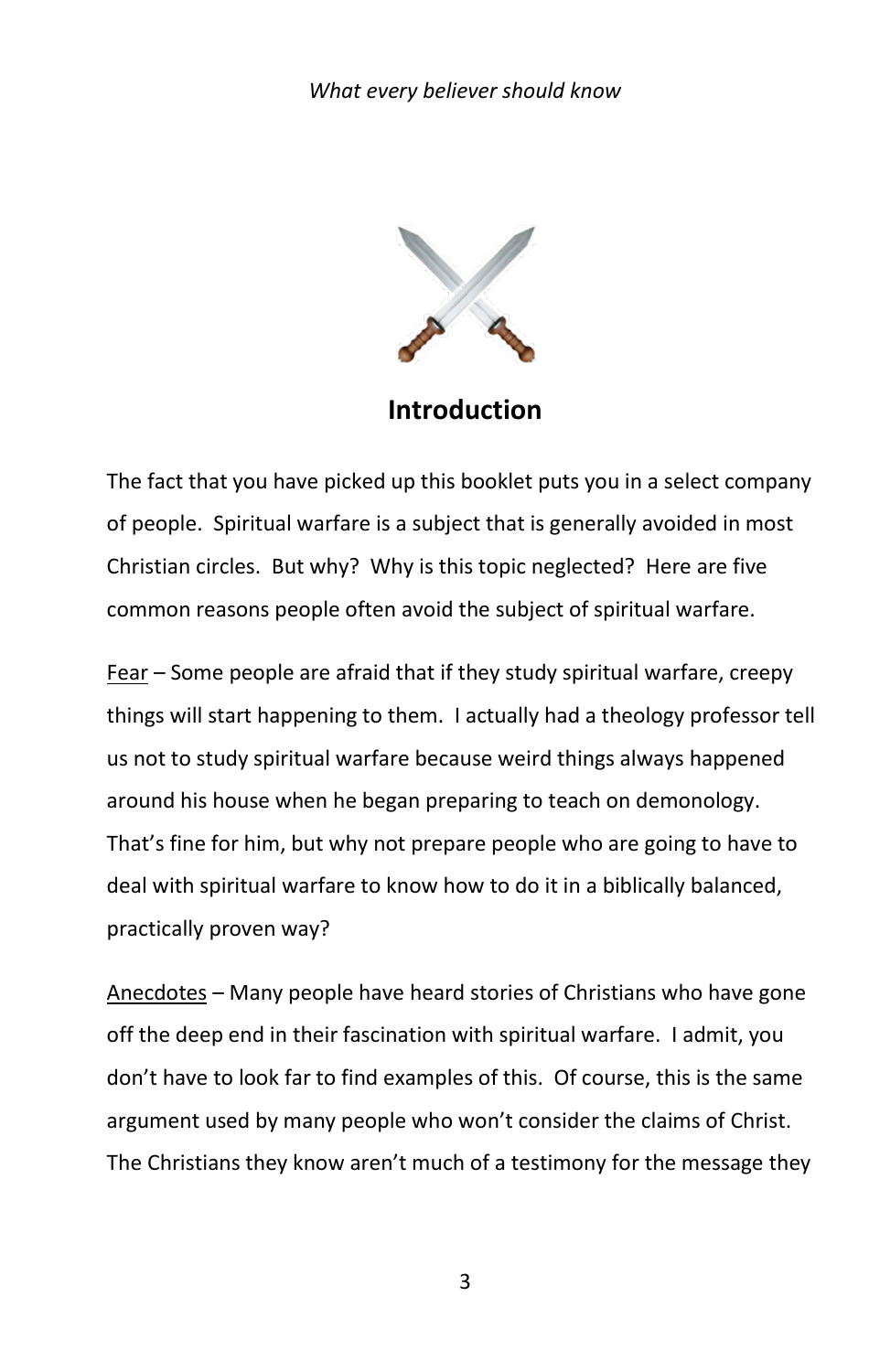embrace. This doesn't mean it is wise to ignore Christianity, nor does it mean it is wise to ignore spiritual warfare.

Controversy - I had an executive pastor tell me that he would welcome my Bible survey and discipleship training at his church but that he would not allow me to do a seminar on spiritual warfare. He was quite open about his reason. It was not that he disagreed with what I would teach, but that the subject was considered controversial and he didn't want to ruffle any feathers.

Theological Systems – There are respected Bible teachers who teach that Christians don't have to worry about the devil. They see the presence of the Holy Spirit within as a sort of vaccination or "force-shield" against demonic activity. Their theological systems lead them to attack those who seek to help Christians who have discovered that they are not immune to the Enemy.

Secularized thinking – Western Christians tend to live with a worldview that makes demons and demonic activity seem remote and unlikely to affect them. They often assume that if they don't go poking around in the snake's pit, the snakes won't bother them. As a leading Christian psychologist said, "I have had hundreds of patients who came to see me because they thought they were demon possessed. . . . I discovered that all of the "demons" I was seeing were allergic to Thorazine and that, in nearly every case, a week or two on Thorazine made the 'demons' go away."<sup>1</sup> The

 $\ddot{\phantom{a}}$ 

<sup>1</sup> Korem and Meier, *The Fakers* (Baker, 1980) p. 162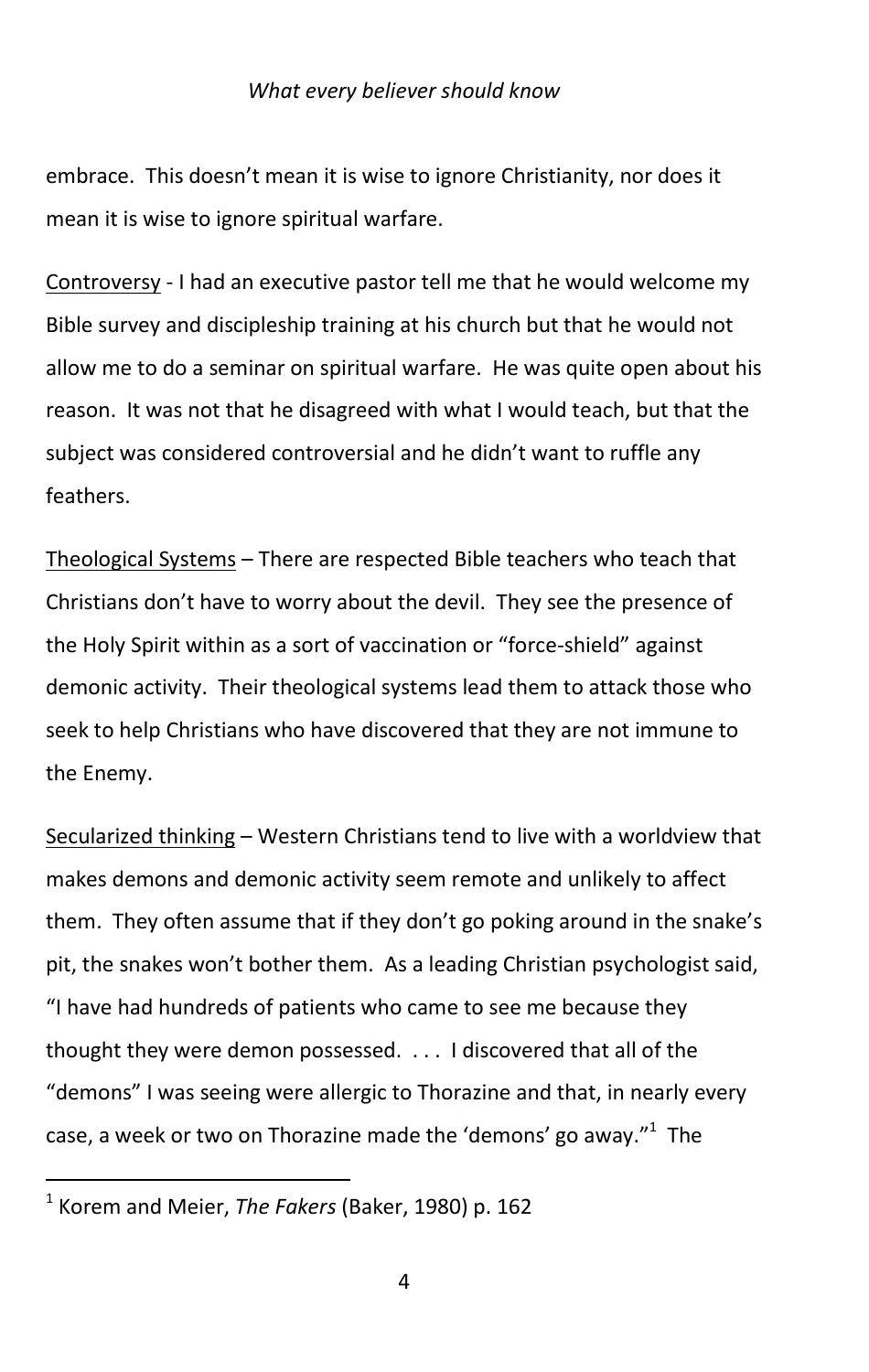Thorazine may have helped the symptoms, but in cases of genuine demonization, it is not a lasting solution. I can guarantee you that this psychologist had clients with very real demons. I know of people who helped some of his former clients find freedom from these wicked spirits. The problem was that his secularized thinking kept him from accurately diagnosing what he was experiencing. Lack of training in this area, also kept him from knowing what to do about it.

I would argue that most of the reasons stated above can be turned around to make a good case for the need for good, balanced, practical teaching on spiritual warfare. Christians are afraid of it. This does not make for healthy Christianity. Christians are too secularized in their thinking. This is a real problem. Christians are getting bad advice from Bible teachers, and this is leaving them helpless at a time when Satan's assault on the church is reaching epic proportions. My father, Timothy Warner, put it this way:

Our first priority is to know God, but if we are really at war with a clever, experienced enemy, we need to know as much as we can about him. . . . Not to know how your enemy thinks and how he acts is to give your enemy a strategic advantage over you (*Beginner's Guide to Spiritual Warfare*, 27).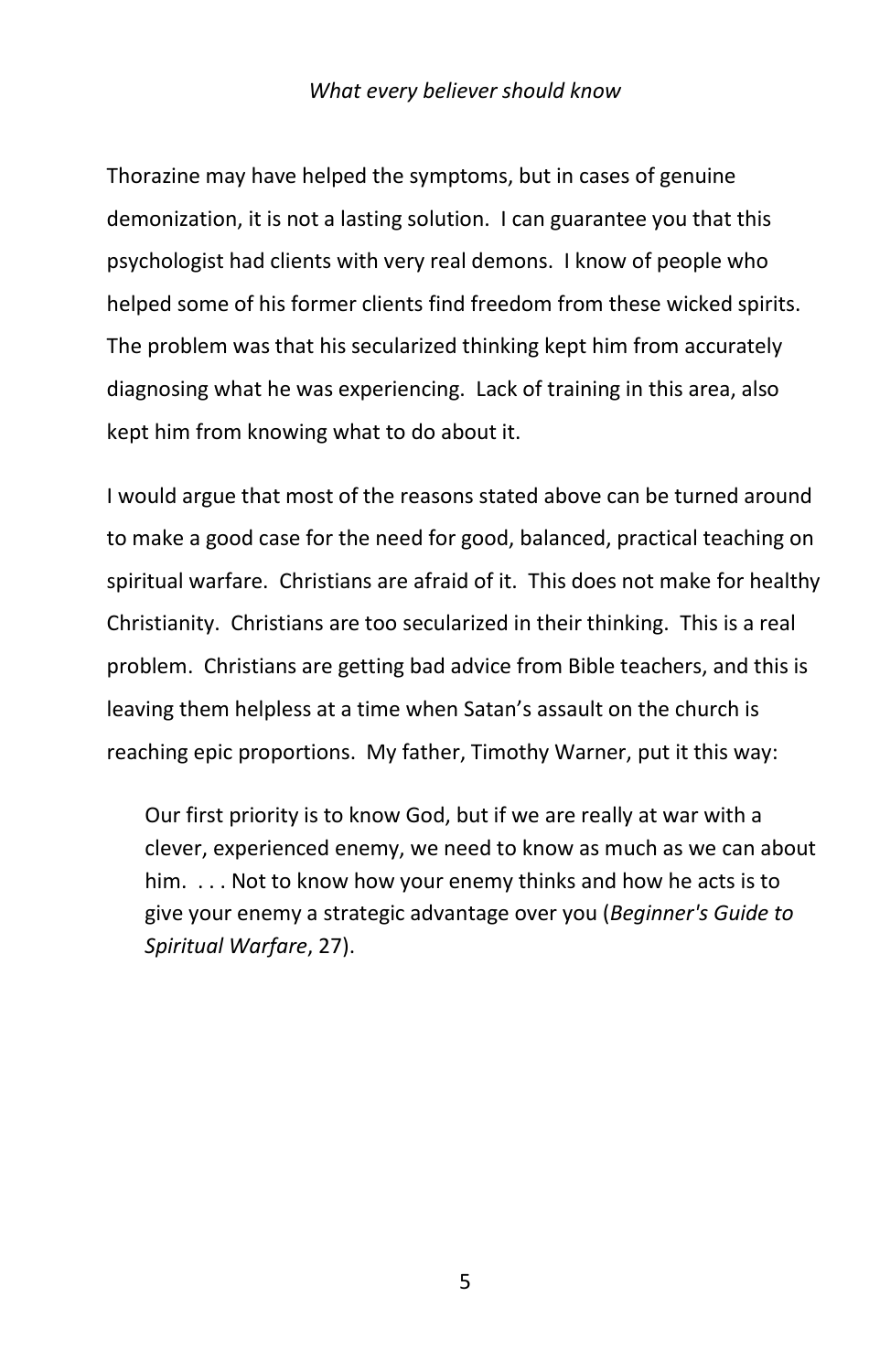# **About the Author**

Dr. Marcus Warner is the president of Deeper Walk International. A graduate of Trinity Evangelical Divinity School (M.Div., Th. M., D. Min.), Dr. Warner taught Old Testament and Theology at Bethel College in Mishawaka, Indiana and later served for seven years as the senior pastor of an evangelical church in Carmel, Indiana. He has over twenty years of experience in spiritual warfare ministry. He lives in the Indianapolis area with his wife— Brenda—and two children – Stephanie and Benjamin.

### **About Deeper Walk International**

Deeper Walk International (formerly ICBC) has been providing biblicallybalanced training in spiritual warfare ministry for over twenty years. The organization was founded by Dr. Mark Bubeck, author of the books *The Adversary* and *Overcoming the Adversary* by Moody Press. ICBC quickly hired Dr. Jim Logan, author of *Reclaiming Surrendered Ground*, to be its first biblical counselor and Dr. Dan Rumberger to be its resident psychologist.

As time passed, new counseling centers were started and new alliances were formed. Dr. Timothy Warner, author of the book *Spiritual Warfare* and retired director of the professional doctoral programs at Trinity Evangelical Divinity School, joined the ministry team and taught at the institute for biblical counseling. Partnerships were formed with Neil Anderson's Freedom in Christ Ministry as well as other organizations and individuals who were devoted to a biblically-sound approach to spiritual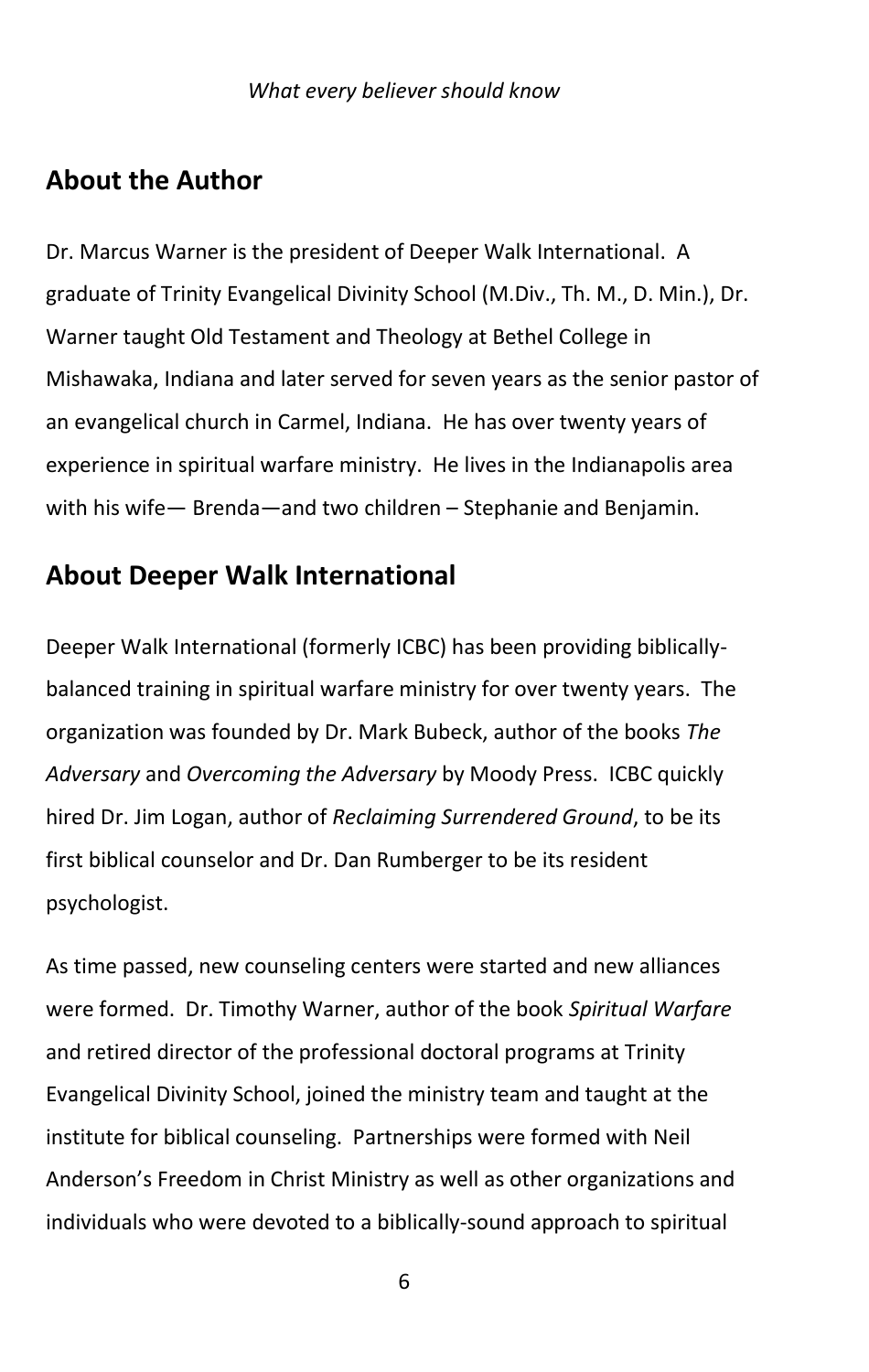warfare. Today Deeper Walk provides training and resources related to three areas of biblical counseling: discipleship foundations, spiritual warfare, and emotional healing. This booklet is intended to serve as a summary of the core elements of the biblically-sound approach to spiritual warfare that has characterized this ministry.

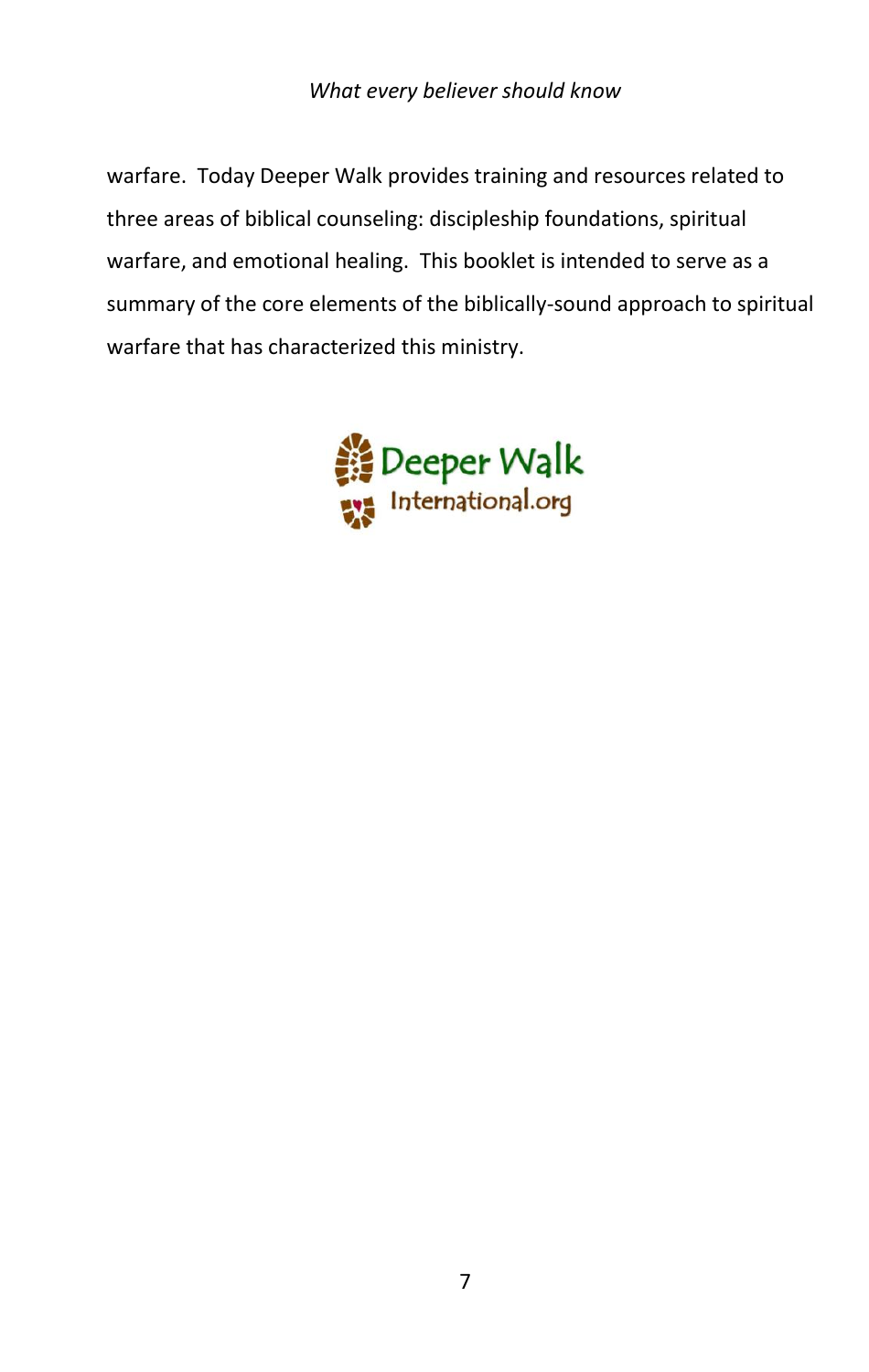

### **Chapter 1: The Reality of Spiritual Warfare**

My experience with spiritual warfare began at the age of seven. I saw a demon in my dining room staring at me. It was a big, black thing with red eyes. As you can imagine it freaked me out, and I started to scream. The others who were with me couldn't see it, but the thing was not just a vague image; it seemed to be physically present in the room. Since then I have met other children who have had night time visitors and lived with paranormal activity in their homes. A friend once called me because his son was afraid to sleep in his room. It seemed he was seeing an old woman in a rocking chair show up from time to time. He wanted to know if I thought it was just the boy's imagination or if it could be a demonic manifestation. I told him that it could definitely be demonic and counseled him to cleanse the boy's room by renouncing any claim the enemy had to the house, commanding that any spirits assigned to the place or to his son leave, and inviting Jesus to fill the house and especially that room with his presence. Several years have since passed and they have never had another issue with strange visitors in their house.

I spoke with a lady who is now in full-time Christian ministry who grew up in a haunted house where everyone in the family knew the ghost by name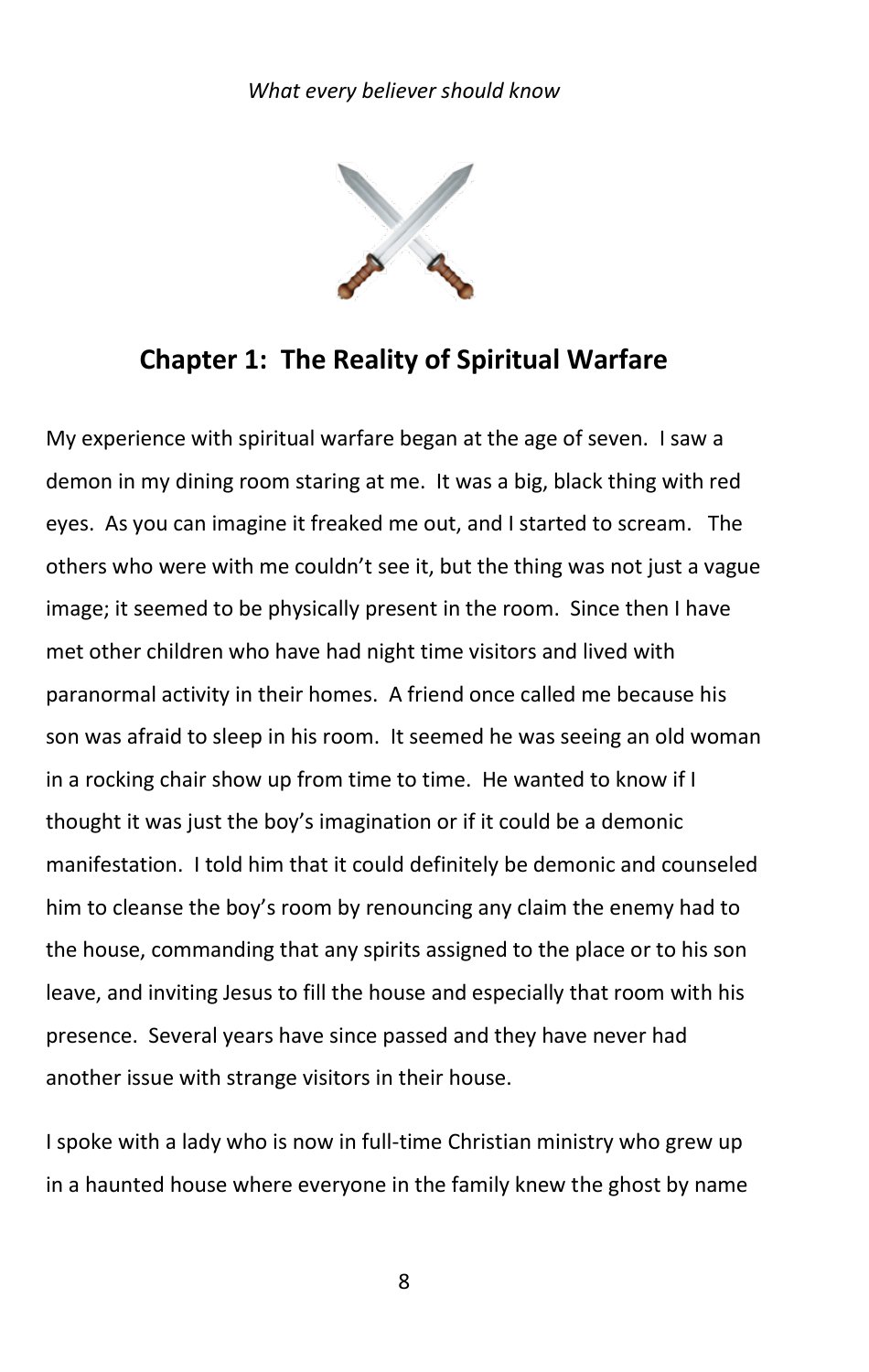and treated him like part of the family. I read about a five-year-old boy who saw an angel at the end of his bed and told it to leave. The angel asked him why, and he said, "Because in the Bible real angels always told people not to be afraid. Well, I'm scared to death and you never said not to be afraid." Smart boy! If only Joseph Smith had done the same thing! At that the angel turned into a hideous looking creature and said, "Would you rather I came looking like this?" and left.

I could tell you lots of stories like these. My question is, "Why do some kids get attacked and others don't?" How does this work? In my case, my parents had just been involved in their first deliverance session. A woman had sought help from a local Christian counselor because of compulsive behaviors that were negatively impacting her life. The counselor sensed there was something more going on than a battle with the flesh and referred her to my mom and dad.

As they talked with this woman they discovered that she had received the gift of tongues several years before. It was a precious gift to her, but her compulsions began about the time someone had laid hands on her. My parents tested her "gift" by asking the spirit if Jesus Christ was the Lord of all who had come in the flesh. When they did this, a deep voice spoke through the lady that said, "I'm strong. You can't get me." It didn't take much discernment to realize that this wasn't the Holy Spirit! It did, however, take a manifestation that dramatic to convince this woman that her tongue could possibly be false.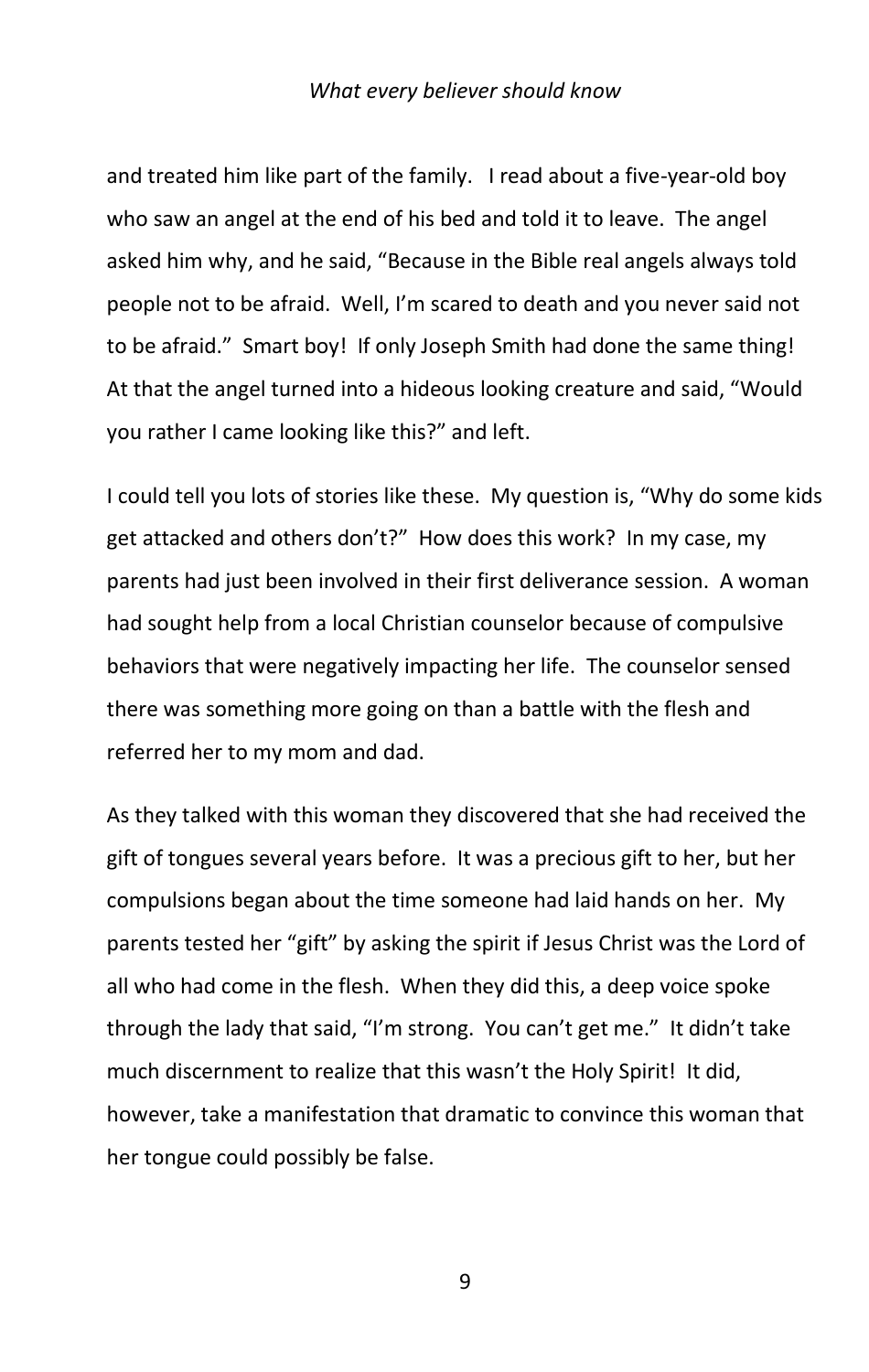The problem was that she struggled with inferiority and felt insecure in her relationship with Christ. Her "gift" was her anchor that let her know she was accepted and important to God. But the gift of tongues was never meant to be the proof that we were accepted by God. Our complete and unconditional acceptance was purchased for us by the blood of Christ. Our confidence is to be in the person of Christ and His finished work on our behalf. Gaining freedom from the demonic spirit and learning about her true identity in Christ helped this woman gain victory over the problems that had taken her to a counselor in the first place. The adversary, however, was not very happy.

The demon that I saw in my house showed up the week after my parents' encounter with this wicked spirit. It was an act of intimidation. My dad put it this way. Satan was offering him a deal: "You leave me alone and I'll leave you alone. And you better leave me alone because if you don't, look what I can do to your kids!" The devil was trying to get at my parents through me. Thankfully, my parents were wise and courageous enough to realize that you do not make deals with the devil. You resist him. My parents began to teach me how to fight by using Scripture and praying in the name of Jesus. The demon came back one night, but I was prepared and he was quickly evicted. Who knew that resisting the devil would work better than screaming and hiding?

Pastors and Spiritual Warfare - Sadly, too few Christians are trained for war. It is even hard to find pastors who know what to do with the enemy. Our seminaries and Bible colleges rarely deal with this subject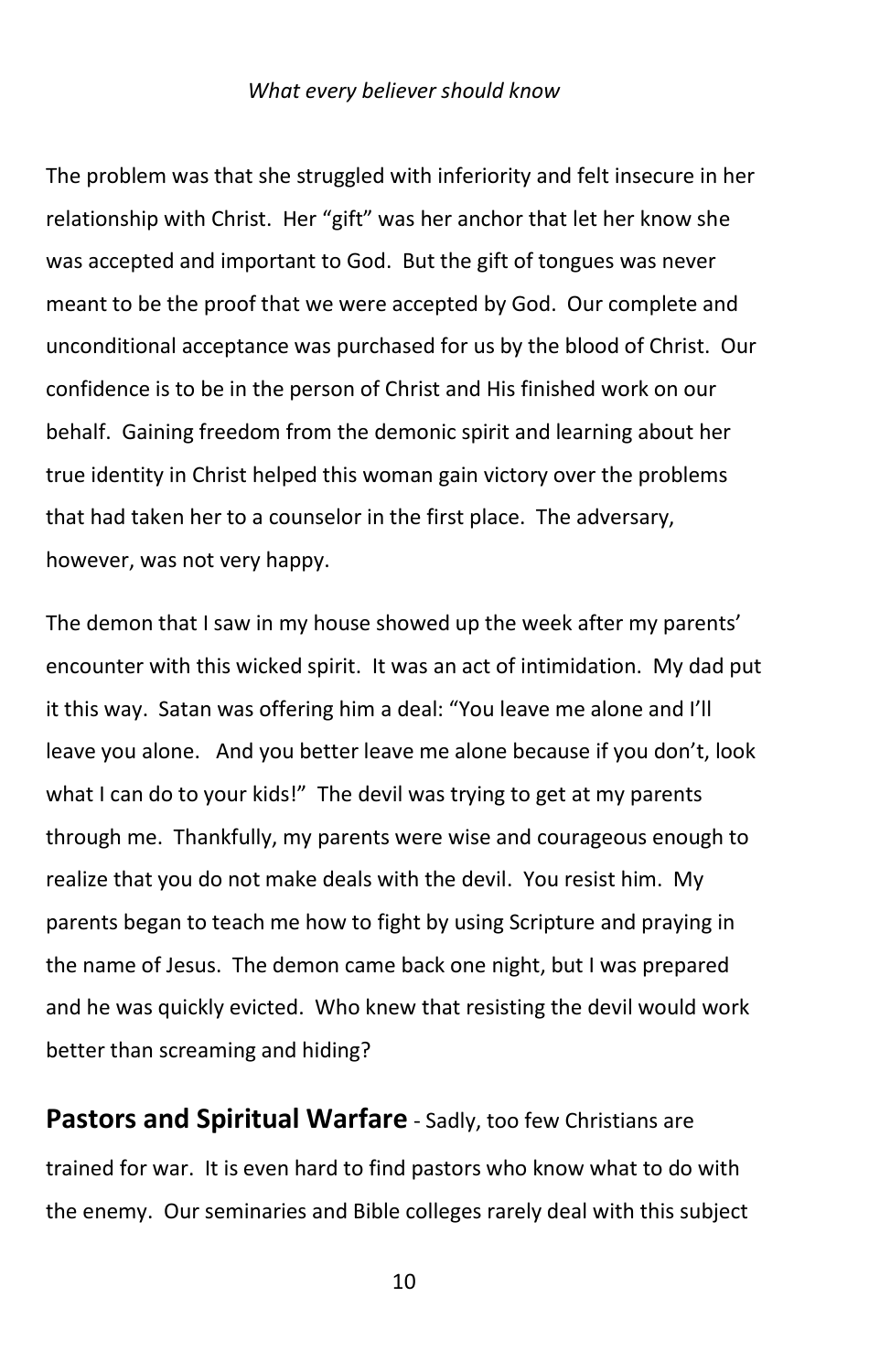in a practical way, and many actually teach dangerously untrue paradigms about spiritual warfare that warn people away from involvement with the subject.

Bob Allison is the director of the ICBC of Texas counseling center and a good friend of mine. When he was first in ministry, however, he knew nothing about spiritual warfare. As a young, bi-vocational pastor he was called to the home of a woman in crisis. He asked his mentor, a pastor with over thirty years of ministry experience to accompany him. When they arrived, they found the woman curled up on the floor in a catatonic state. The veteran pastor sized up the situation then took Bob into the next room. "Do you know what that was?" he asked. "No," Bob replied. "You were looking into the eyes of a demon." "Well, what do we do?" Good question. Today, Bob teaches people how to deal with such situations, but do you know what his mentor told him? He said, "We leave." Can you believe it? He thought it was best to get her checked into a psych ward and just walk away from the situation. He had no idea how to help.

I received a phone call from another young pastor who was facing a crisis. It turned out there was a person in his office rolling around on the floor with demonic noises emanating through her. This pastor had been trained at a nationally recognized seminary, but one that promotes the NANC<sup>2</sup> form of biblical counseling to the exclusion of all others. Nothing in seminary or ministry training had prepared him for this. He told me that he

 2 NANC stands for National Association of Nouthetic Counselors. They practice a form of biblical counseling that has much to commend it. However, historically they have fought against the idea that Christians can be demonized.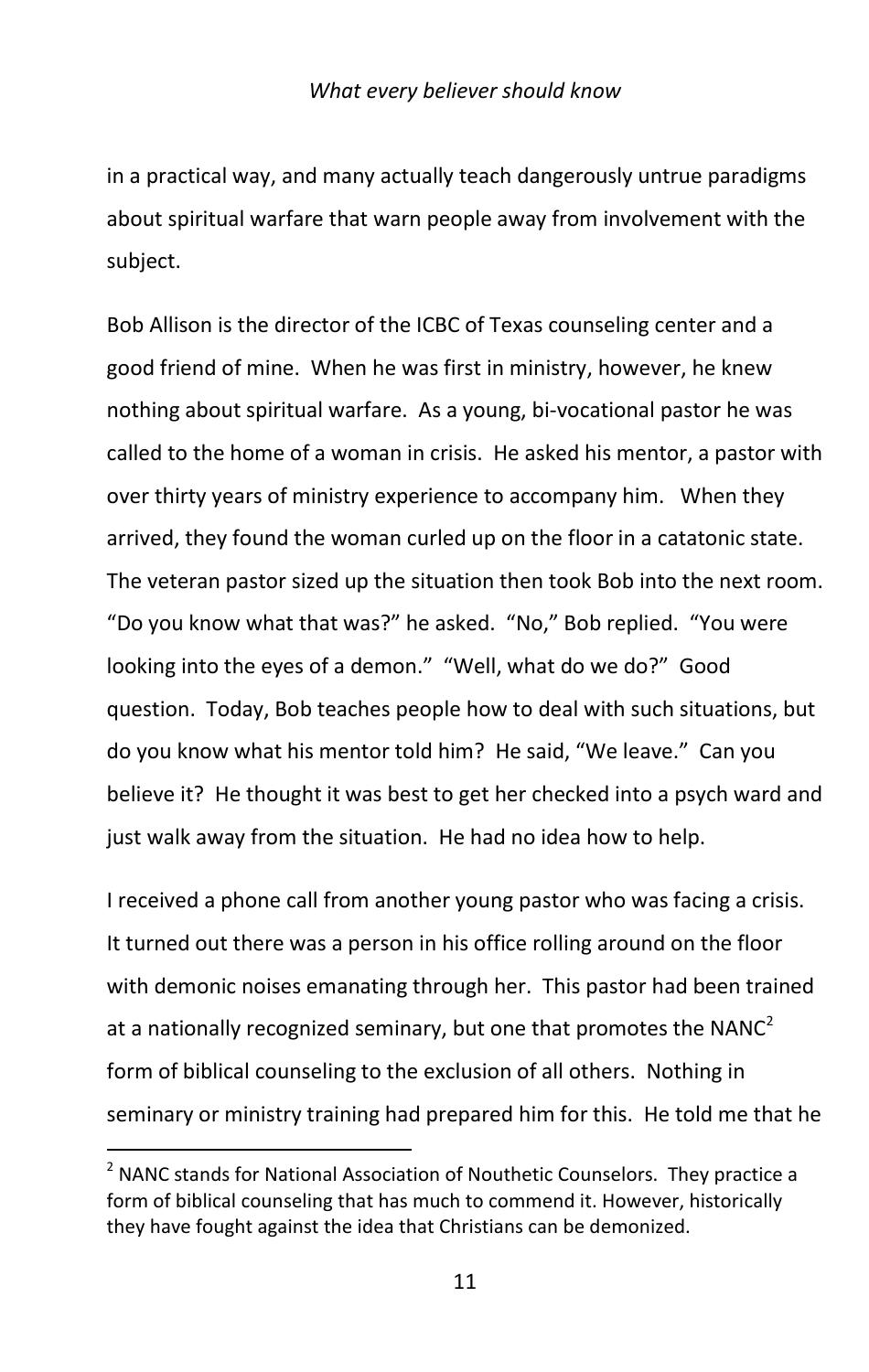had commanded the demon to leave in the name of Jesus, but with no effect. He had tried reading Scripture out loud but it was only making the situation worse. I gave him a crash course on spiritual warfare right there on the phone! "Authority alone won't work," I told him. "You will just wear yourself out and leave discouraged and defeated. Use your authority to bind the demons in the name of Jesus. Command them to be silent and inactive and to allow you to speak to the woman who came to you for help."

I listened as the pastor did this and could hear him gaining control of the situation. He was soon able to speak with the woman and would periodically repeat his command to silence the wicked spirit. I then told him that this kind of demonic episode usually only happens if there has been significant occult involvement by the person themselves or their family. I encouraged him to ask if she had ever dabbled in the occult and if so, to renounce each area of participation and to use her authority as a Christian to command the demons who had gained access through her participation to leave. He soon learned that she had been raised in a family where the occult was commonly practiced and that she herself had often participated in tarot card readings, Ouija boards and other forms of witchcraft.

To his credit, the pastor handled the situation beautifully. Once he got the basic concepts in mind of using authority to bind, renouncing the sins that had opened the door to the demons , and assisting the woman to use her own authority in Christ to evict them, they started making headway. He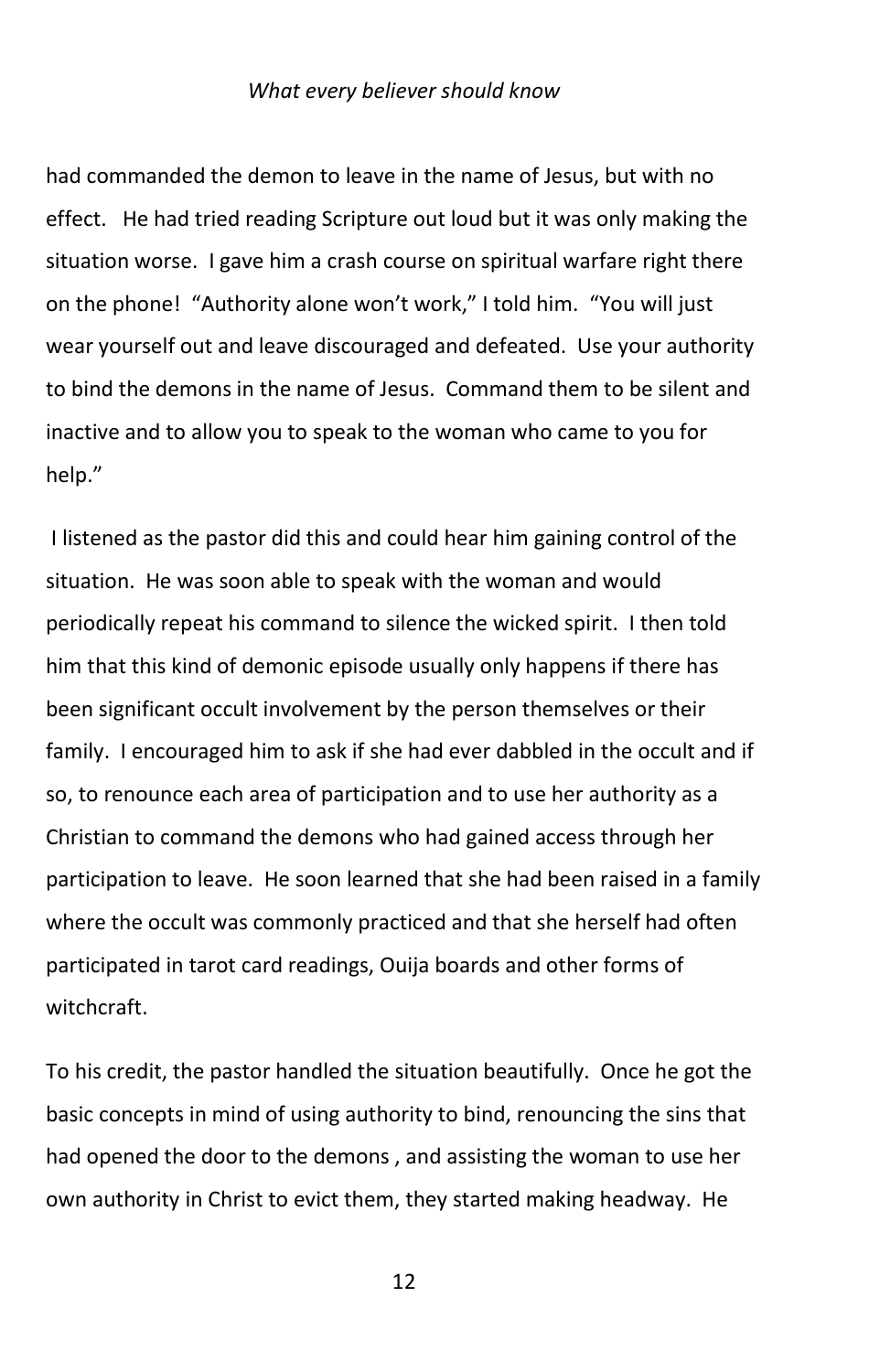called me back a few days later and said that over the course of two sessions they believed the woman was completely free of the demons. They were now working on discipling her in order to build her up in the faith. However, he had two very good questions, "Why was I taught that stuff like this can't happen to Christians? And, where do I go to learn how to help people in this condition?" I was able to direct him to Mark Bubeck's book, *The Adversary* and to one co-authored by my father and Neil Anderson, *The Beginner's Guide to Spiritual Warfare*. A few months later he and his wife came to one of our training courses and told me about the many victories they were beginning to see and how much he was growing as he continued on this journey.

**Born into War** - Spiritual Warfare is not an optional activity for believers. It is not a program in the church you can sign up for or choose to ignore. You have not been granted immunity or vaccinated against the effects of the devil by an injection of the Holy Spirit. Although, you may never be confronted with a demon in your house or in someone you are discipling, wouldn't it be a good idea to know what to do if you were? Even if spiritual warfare never visits you in such dramatic ways, you live with it every day in the battles you experience, like the battle for your mind, the battle for your church, the battle for your home, and the battle for your community. It is time for the church to wake up to the reality of the war and prepare its people and its leaders for battle. This booklet is meant to be an introduction to that journey.

John Eldredge put it well: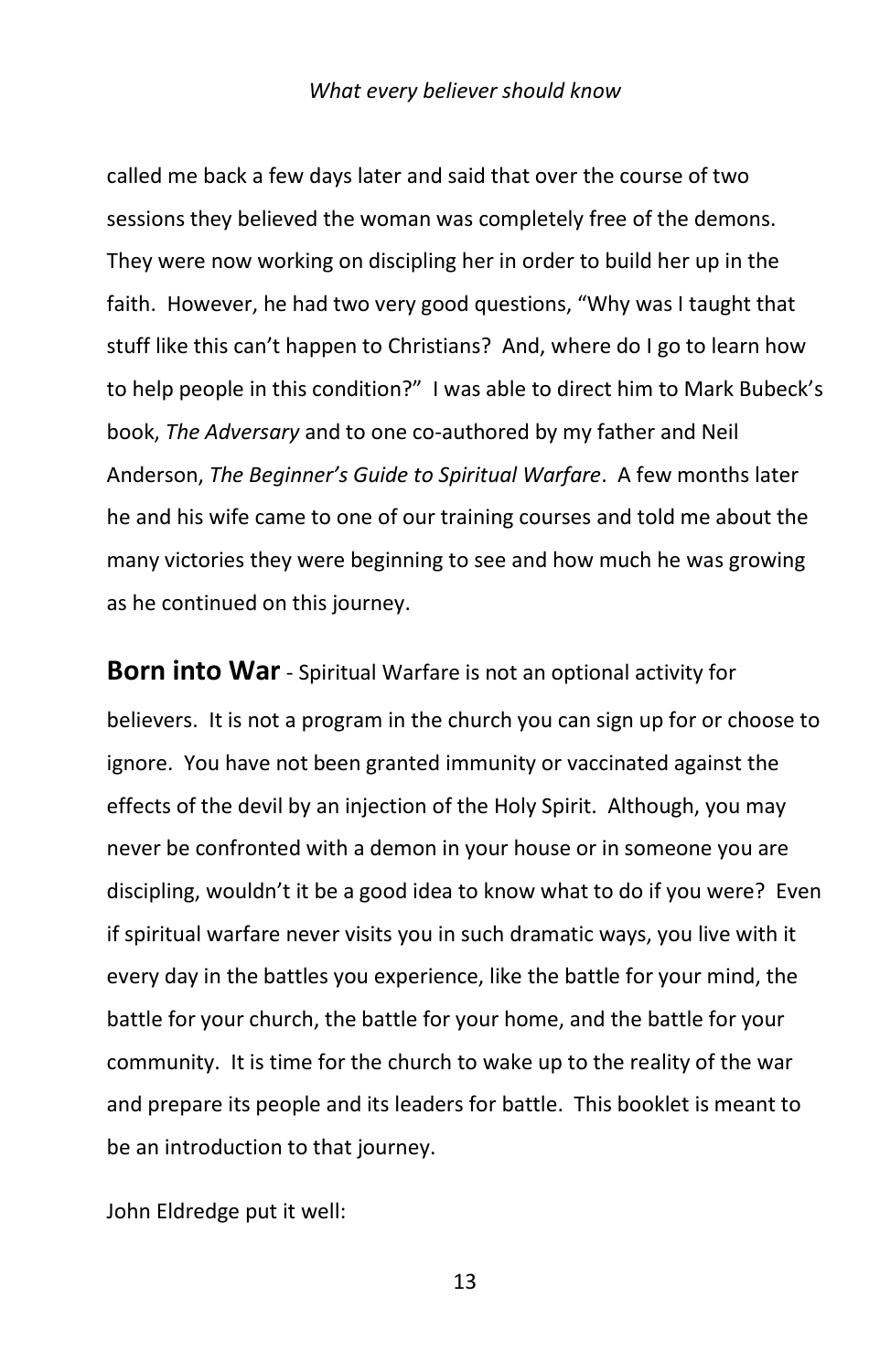Things are not what they seem . . . You were born into a world at war. When Satan lost the battle with Michael and his angels, "He was hurled to the earth, and his angels with him" (Rev. 12:9). That means that right now, on this earth, there are hundreds of thousands, if not millions, of fallen angels, foul spirits, bent on our destruction. And what is Satan's mood? "He is filled with fury, because he knows that his time is short" (v. 12). . . . You have an Enemy. He is trying to steal your freedom, kill your heart, and destroy your life (*Waking the Dead,* 150-151).

We live in a world at war. We have no choice in the matter. We were born into the middle of a great cosmic conflict that affects every area of life. As Christians, we really have only two options. We can live in fear and ignorance or learn to fight. So, where in the Bible does it say, "Ignore the devil and he will leave you alone?" Nowhere! It warns us repeatedly, "Be alert! Be prepared! Put on your armor! Resist!" These are not passive words. We are called to be intentional and diligent in preparing ourselves for battle.

Here are some good introductory texts on spiritual warfare you will want to read.

- Neil Anderson, *Victory over the Darkness* and the *Bondage Breaker*
- Mark Bubeck, *The Adversary* and *Overcoming the Adversary*
- Jim Logan, *Reclaiming Surrendered Ground*
- Karl Payne, *Spiritual Warfare*
- Timothy Warner, *Spiritual Warfare* and *The Beginner's Guide to Spiritual Warfare* with Neil Anderson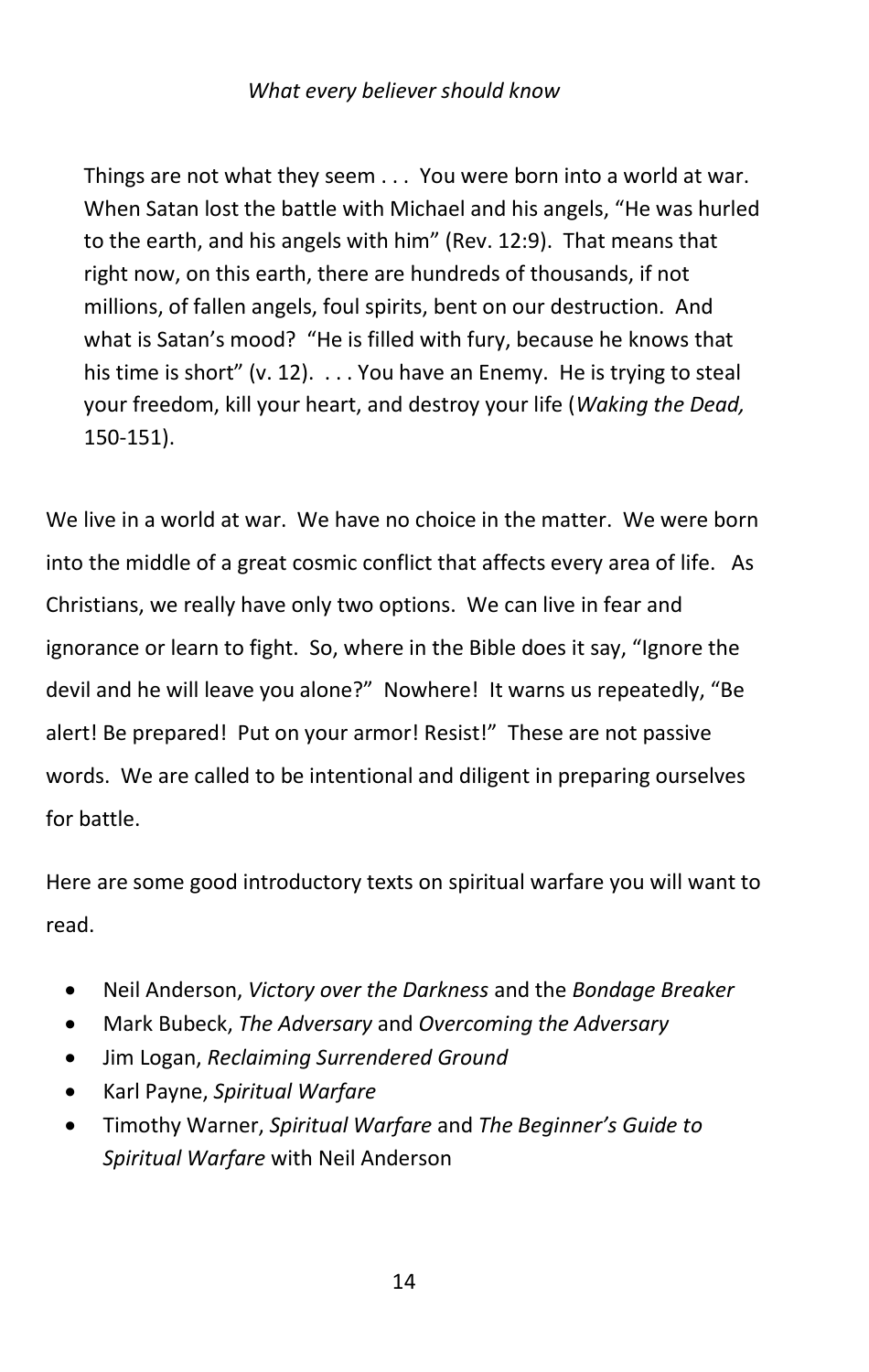

### **Chapter Two: Legal Ground**

A few years ago, I was hiking on a trail in the Cascade Mountains with my son. I saw a log that had fallen across the path and remembered something I had heard in a sermon years before. The pastor had grown up in Alabama where they have a lot of snakes. He had said he was taught at an early age, "Never step over a log when you are out hiking. Always step on it, because snakes like to sleep in the shade." With this warning fresh on my mind, I called out to my son, "Step on top of the log and jump across, don't step over it!" When I got to the log, I did the same thing. When I looked back, I was thankful for the Holy Spirit's prompting because, sure enough, there was a long, bluish-grey snake stretched out alongside the log. Now my son and I did not go on a walk that day to hunt for snakes. I wasn't expecting to find one that day, but common sense dictates that if you are going into an area where snakes often live, you might want to learn something about them so that you can avoid them if possible and know what to do if you run into one. It is the same with demons. I don't live my life fixated on them, but I know they are out there and I know where I am most apt to run into them. They are often found in moments of temptation, in occult activity, in unresolved sin and bitterness, in church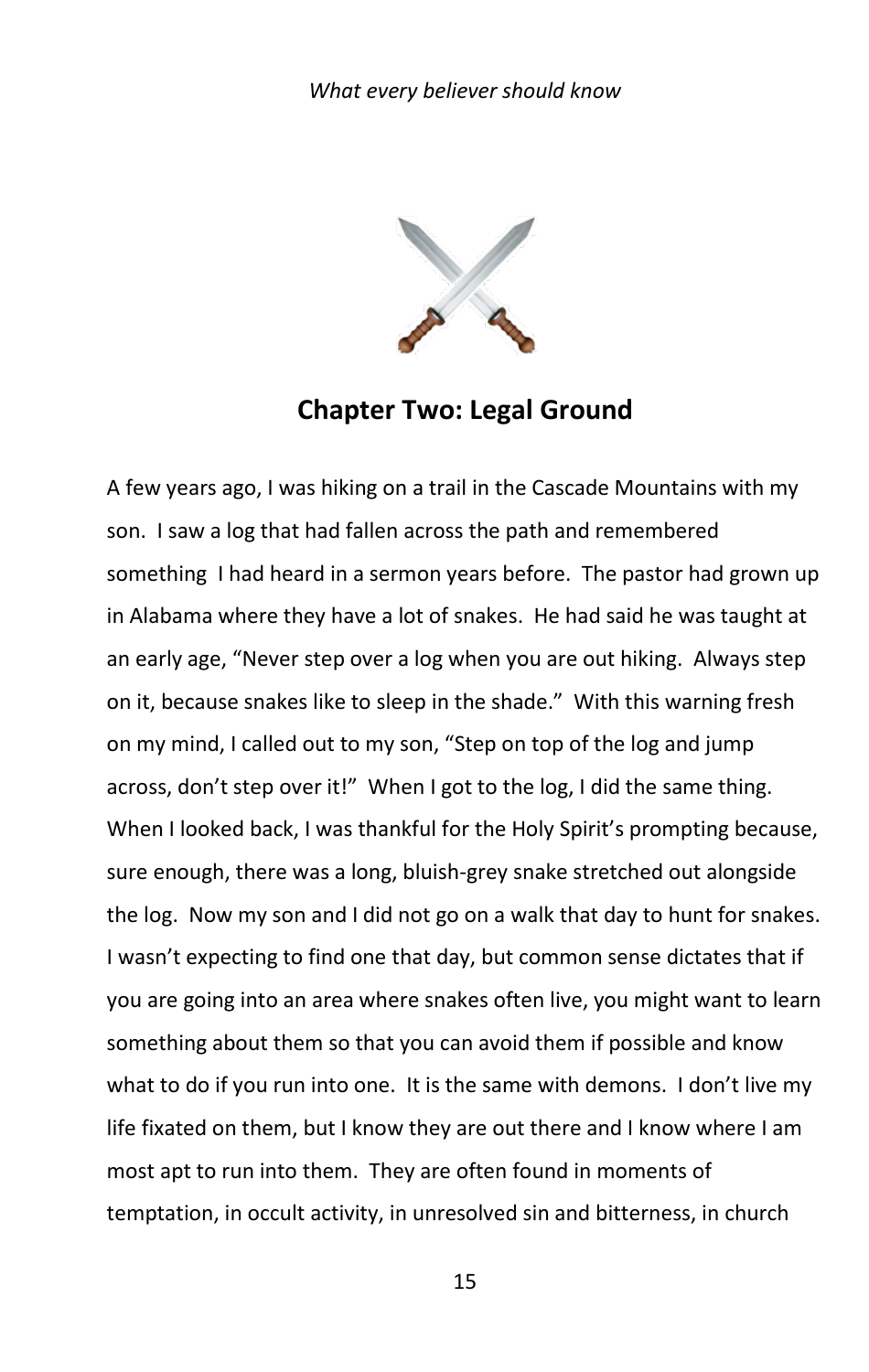factions, and in the glittering appeal of the both worldly and Christian counterfeits.

### **Defining Legal Ground**

Legal ground is permission to act. Demons need permission to do whatever they do. At the beginning of this age, God decreed that Satan and his demons are free to roam the earth. However, they are not free to do whatever they want to do, or we would all be dead. Satan had to get permission to attack Job (Job 1-2). He had to ask to "sift" Peter (Luke 22:31). In the same way, demons need legal permission from the court of heaven to oppress people or rule territory. In the last days God will give Satan permission to make war with his saints and overcome them (Revelation 13:7). Satan will be given a legal right to do this for a limited amount of time and in a limited way, simply because of God's decree. But there are also times when we give the devil permission to act in our lives because of the choices we make. When we sin or when we enter into agreements with the devil, we give him a legal right to greater activity in our lives than he would otherwise have.

Whole populations who live in a particular region (such as countries, provinces, or districts) can give permission for greater activity to demons when their leaders enter into covenants with false gods. When Moab chose to make Chemosh its god (Number 21:29), it gave the demons associated with that god permission to a far greater degree of activity in their country than they would have had without the idolatry of the people.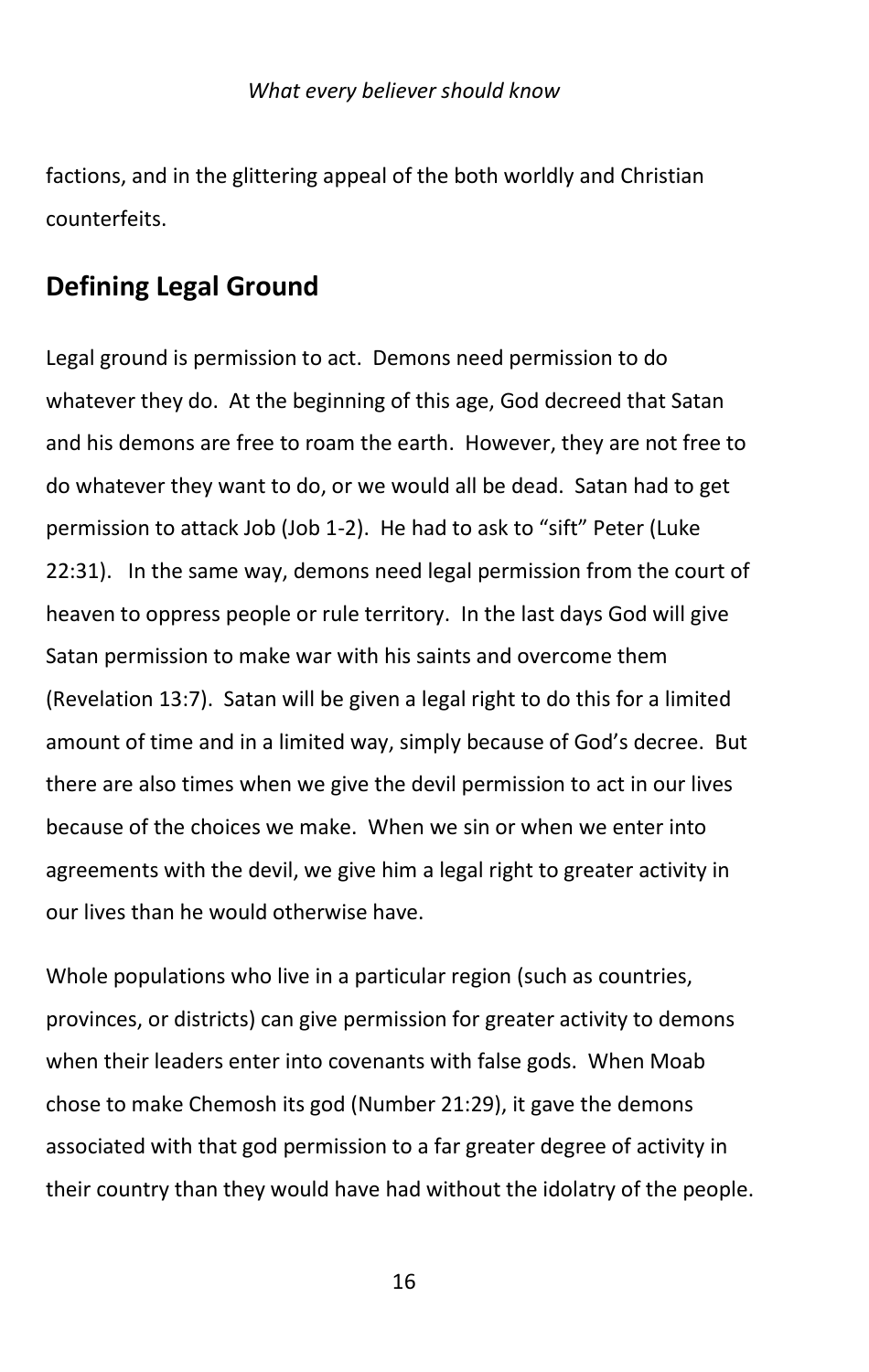In the same way, individuals, even Christians, can make choices that give demons a legal right to be active in their lives.

The point is this. If a demon has a legal right to be somewhere, you can't just come along and say, "In the name of Jesus you have to leave." It would be like trying to evict someone from a house who has a contract giving them a legal right to be there. If you want to get rid of them, you have to remove the "legal ground" they claim. People who find themselves in long, shouting matches with demons that drag on for hours have trouble because they are trying to evict a demon that has a legal right to be where it is. No amount of shouting "In the name of Jesus I command you to leave" is going to make it leave. Most of what happens in a biblicallybalanced, practical approach to deliverance takes place at the level of removing legal ground. Once that is done, the evicting is generally pretty easy. Removing legal ground is essentially a matter of confessing sins, forgiving debts or renouncing lies and then canceling the demonic claims that were based on those sins, debts, and lies.

**Christians and Demons.** I once gave a talk on spiritual warfare to a group of high school students titled, "How to make the devil your roommate." In the talk I introduced them to four doors we often open that invite the devil into our lives, often without even realizing what we have done. The four doors can be remembered with the word SOUL. They are sin  $(S)$ , occult  $(O)$ , unforgiveness  $(U)$ , and lineage  $(L)$ . The biblical principle here is often called legal ground. It is rooted in Paul's statement in Ephesians 4:27 that believers can give the devil a place in their lives. The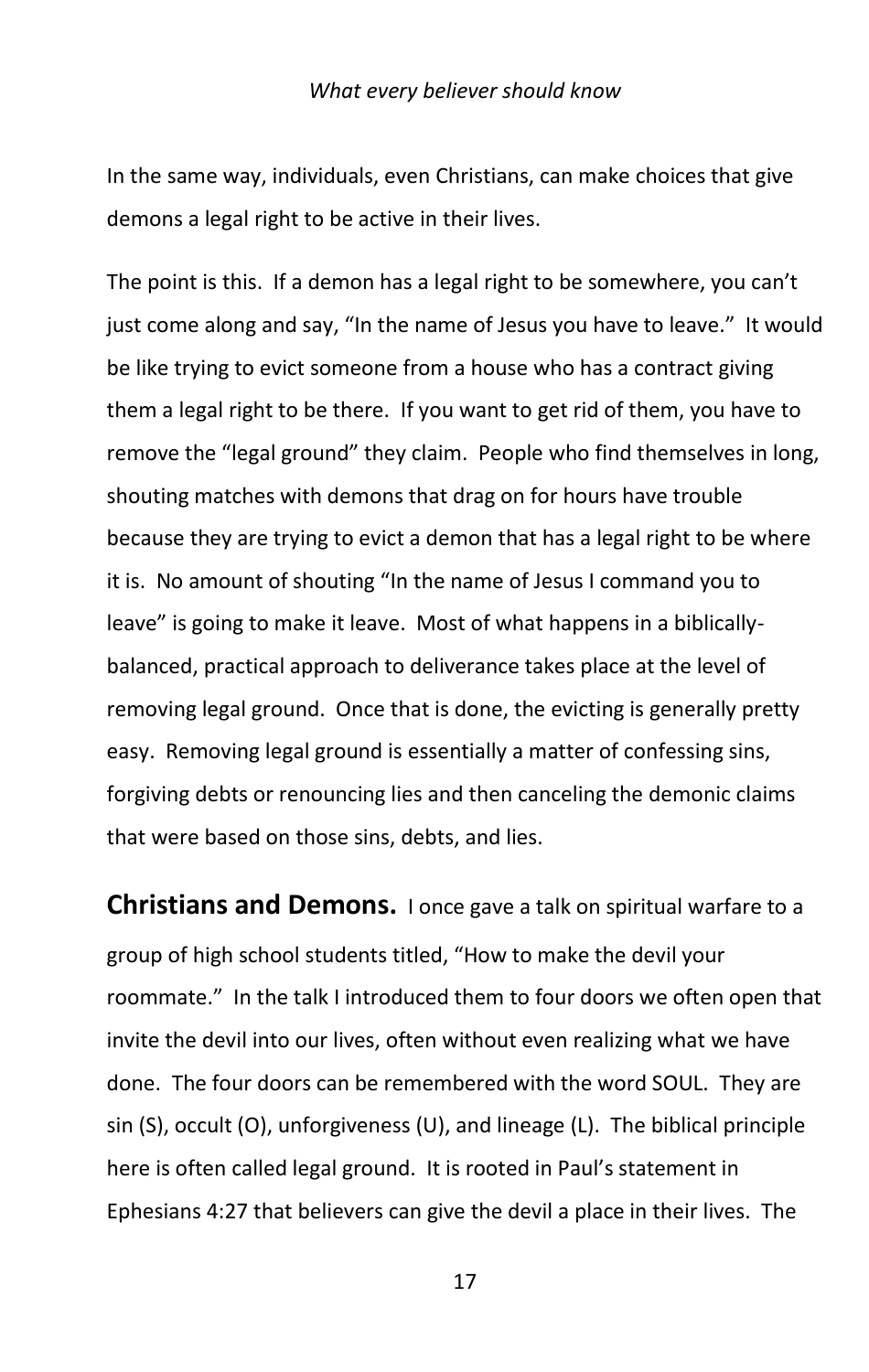word translated "place" refers to ground or territory that we surrender to the devil by the choices we make. It is called legal ground because the devil needs to gain legal permission to be there from the court of heaven. The Bible clearly teaches that God is sovereign. He sits on his throne and the whole world is subject to him, including the devil. For His own purposes and glory, God has decreed that in this present, evil age Satan is to have a limited amount of freedom to roam this earth and challenge God's glory here. Just as Satan sought permission to sift Peter (Matthew 26) and attack Job (Job 1,2), he needs legal permission to do whatever he does. We often inadvertently give him the legal right to be more active in our lives than he otherwise would be by our participation in sin, the occult, unforgivness, and embracing his lies as the truth. When we do these things, we give him legal ground that opens the door for his activity in our lives. This is why legal ground is sometimes referred to as surrendered ground.

The question is often asked, "How can a Christian have a demon?" It is really not that difficult of a question to answer, if you get the right paradigm in place. Our problem is that we have tended to adopt a possession or oppression model for understanding the issue that warps the discussion. For one thing, the word possession never occurs in the Bible. It began when the translators of the King James Version came to the Greek word *daimonizomai* and instead of creating a new English word "demonized" directly from the Greek as they did with the noun form of the same word, they used the word "possessed" in an attempt to translate it. There is nothing in the word *daimonizomai* that implies possession.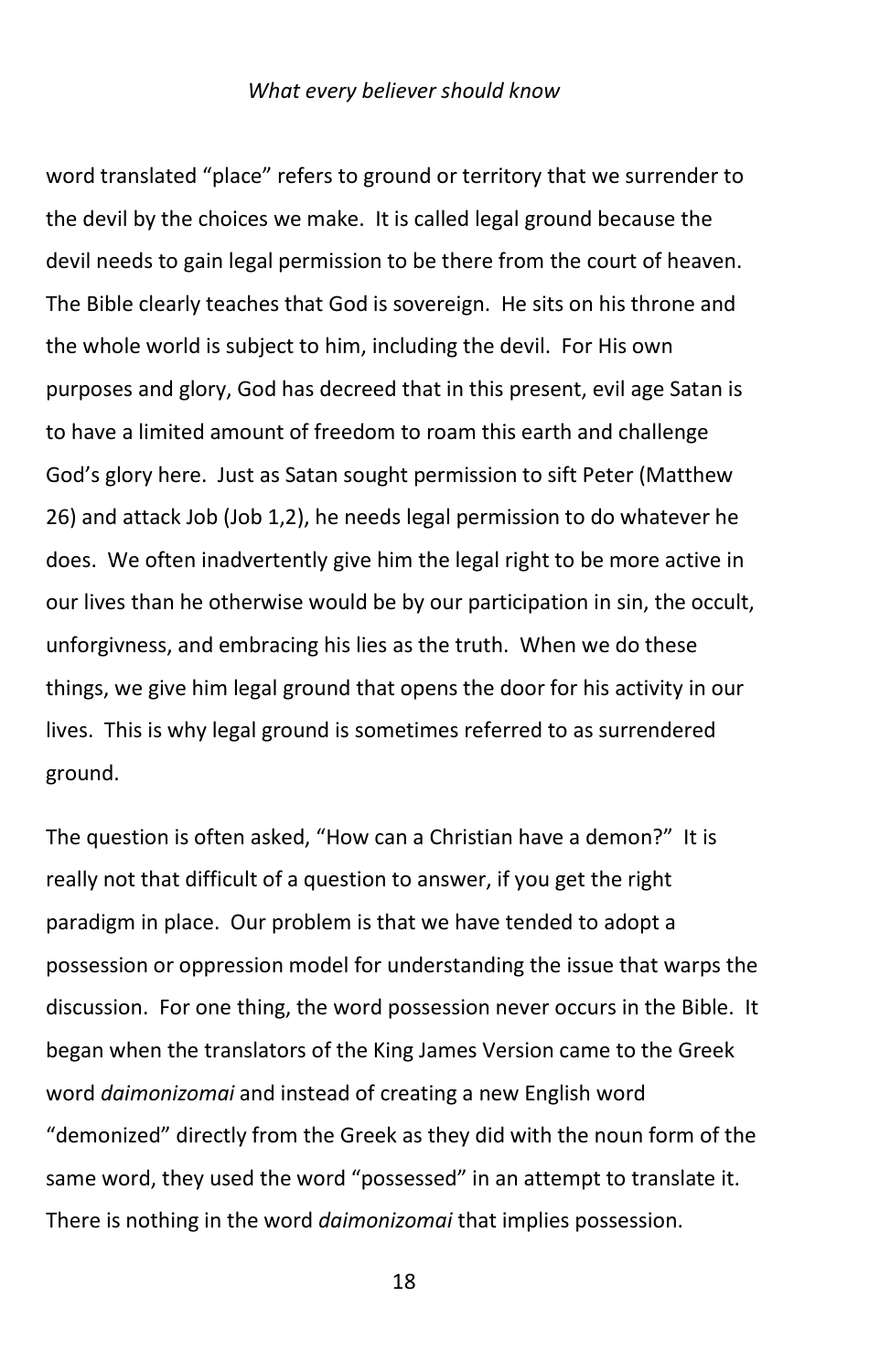Possession refers to ownership, and Christians are "owned" by the Lord Jesus Christ who bought us with his blood. Christians cannot be "possessed" in this sense of the word. However, Christians can be demonized. That is, Christians can be owned by Christ and still open a place in their lives for demonic activity. Let me share three word pictures of how this works.

**1) The Temple**. In Ezekiel 8-10 the Spirit of the Lord gave the prophet a vision of the abominations that were taking place in His temple. He saw the seventy elders of Israel offering incense to pagan gods. He saw the women of Israel performing the ritual mourning for Tammuz (a Babylonian god whose mythological story has him dying in battle only to be raised to life by his consort Ishtar; similar to the mythological stories of Baal and Asherah in Canaan and Osiris and Isis in Egypt). It was believed that performing the mourning rituals would bring blessing and fertility to the land and families of the worshipers. In the inner court, Ezekiel saw 25 men bowing down to the sun in worship. Outside the temple, the city itself was filled with violence and perversion. Yet while all of this was going on the Shekinah glory was still in the Holy of Holies. In chapter ten the prophet describes in great detail the departure of God's presence and throne from the temple, so that it could be destroyed. Can you see how God's presence and the unholy presence of demonic entities could be in the same temple at the same time? God was present in the innermost court, while in the outer courts demons were being summoned by the rituals being performed. It is the same with a Christian. God's Spirit may live in our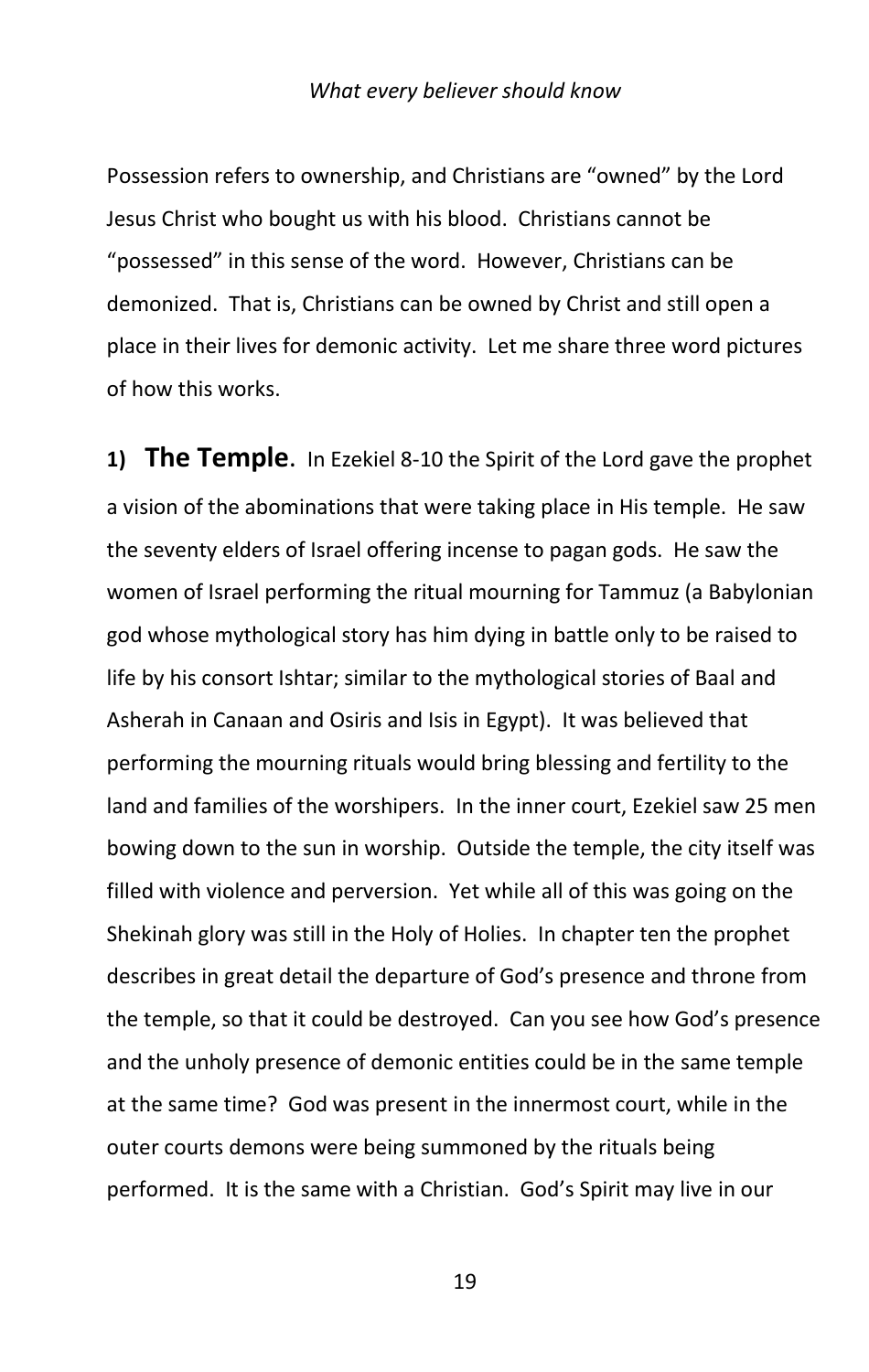hearts, but that does not mean that in our flesh we cannot give a place for demons to reside.

**2) Rental Property**. Karl Payne is a discipleship pastor and chaplain of the Seattle Seahawks. He offers the following imagery for understanding how demons can gain access to Christians.

Although Jesus is the legal owner of our house, He allows us the privilege and responsibility of being the landlord. He has given us back our house on loan. We have the authority and ability to sublease rooms in our house, even though we do not own the house. The only rooms available for rent are the ones we have refused to turn over to the lordship of Christ. When we turn the lights out through sin, we essentially place a vacancy sign outside that says, "Rooms for Rent." Demonic spirits are more than willing to answer the ad. And once they have permission to rent one room, they will aggressively and simultaneously attempt to take control of other rooms while inviting relatives to move in with them (Payne, *Spiritual Warfare* p. 174-5).

**3) A Field**. My friend and colleague Daryl Anderson often uses a word

picture to explain how we surrender legal ground to the devil. He writes:

Picture your life like a field out in the country. Maybe it is like a section of farm ground which measures one mile by one mile square. Most of the ground is very productive with rich soil that produces plentiful crops. Some of the soil is marginal and some is, in fact, very poor soil and is not fit for much of anything. Maybe it has a creek, running through it which makes it almost impossible to farm.

One day Satan, or one of his emissaries, comes along to initiate some negotiations. He reminds you of the fact that there is a considerable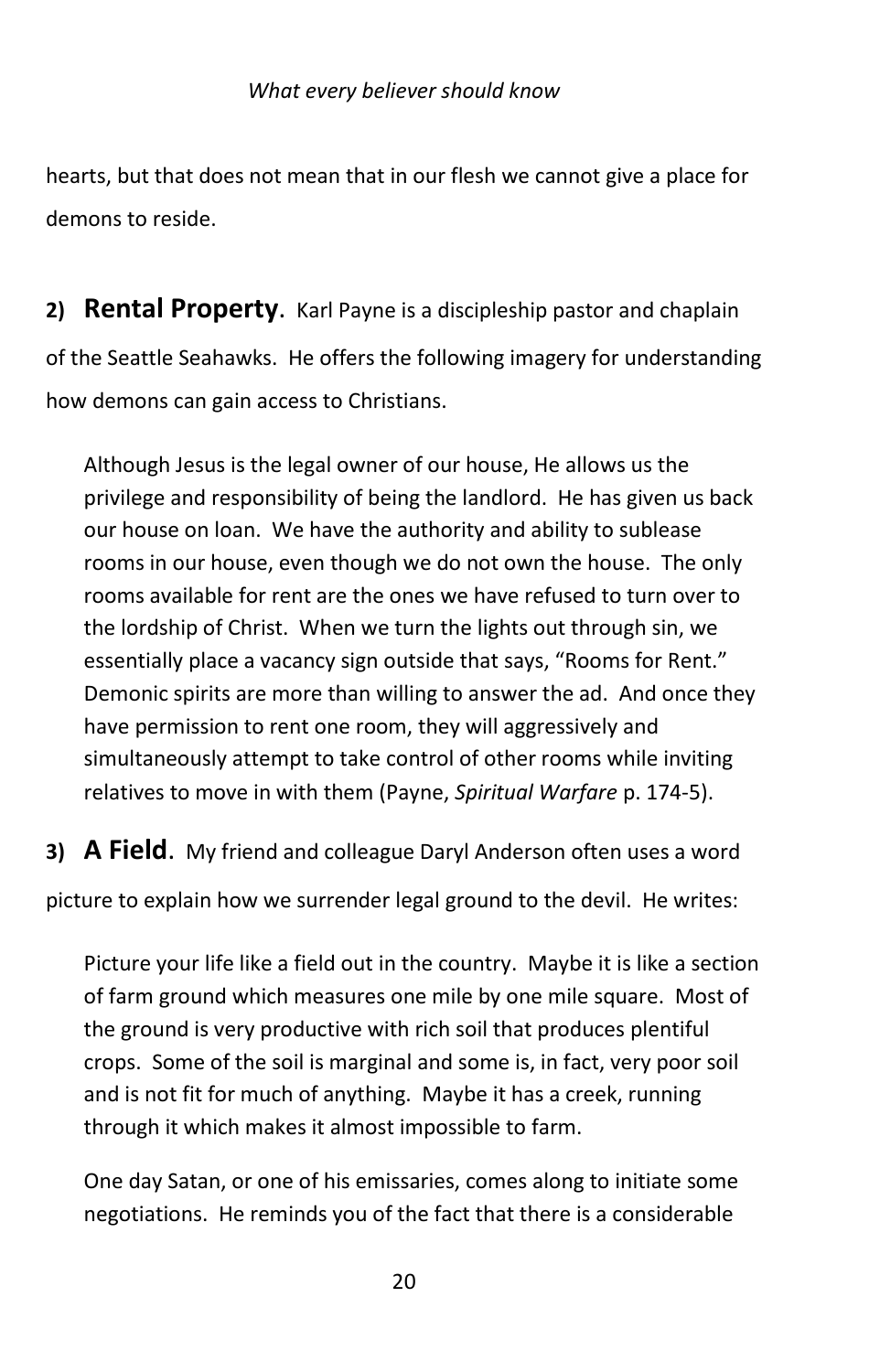amount of "junk ground" in your life which is virtually unproductive. He says he would like to take up "residency" on that ground and show you he can make something really fun out of that area of your life (field). He does not need a whole lot of area, and it certainly would not interfere with the rest of your life anyway. He promises he will stay within the agreed upon limits and devote his attention to making blueprints strictly with the intention of enhancing that part of your unproductive life.

So after a lot of discussion you agree to allow the enemy of your soul to have access to a limited amount of your life. You go ahead and sign the contract he has already cleverly prepared. Unfortunately you do this without consulting your Attorney. Satan agrees to begin working on the blueprints designed specifically for your field. (In truth he already has the blueprints made, he just simply changes the names because his strategy has not changed very much over the last several thousand years.)

After a couple of weeks the enemy comes back and lays out all of the blueprints. He goes over them in fine detail. You have to admit the blueprints look very, very interesting. You have never done any of these things yourself, but you have friends that have and they always seem to have lots of fun, so you give your okay to go with the "construction phase."

But now the enemy seems to have a problem because the area you agreed to give him is totally landlocked. He says he wants to get out to the construction site to take some site elevation readings in preparation for the actual construction, but every time he starts out there he feels like he is trespassing. He requests you allow him to build a footpath through the main productive ground so he will have access. He indicates he will do this at his own expense. But this is a real sticking point because it means that you will once again have to give in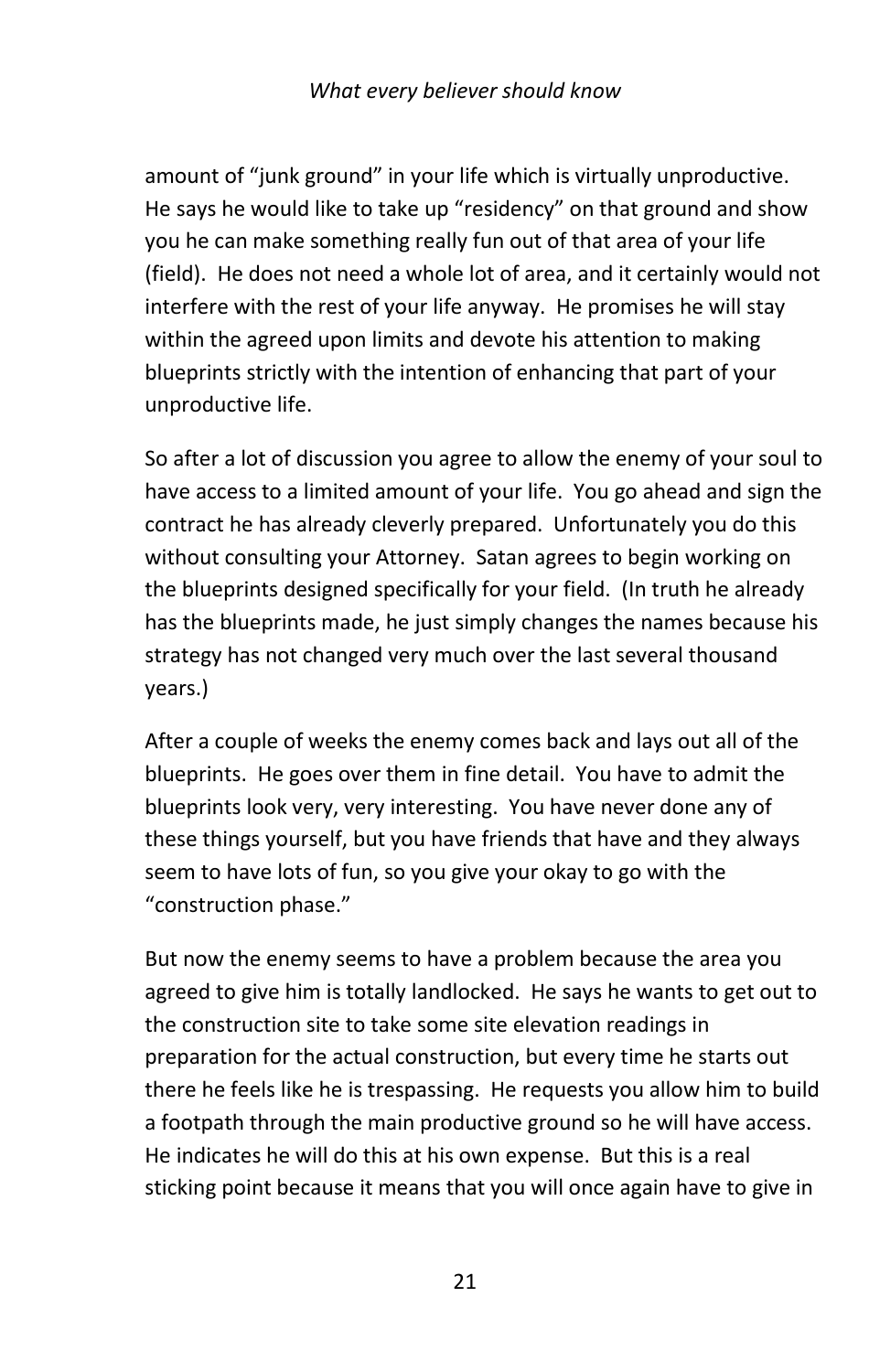to meet his demands. But he is insistent and so finally you give your authorization.

A couple of more weeks go by and this time the enemy wants to widen that foot-path into a road. He says he needs to get some heavy equipment on to the site to begin digging the basement and foundation. You resist, but he says, "You really don't expect me to dig a basement with a shovel do you?" Once again you see his point and relent. His questions always seem to cut right to the heart of the matter, making you feel foolish, and always turning out to his advantage.

And over the course of the next couple of weeks you actually participate in those activities he has designed for you in the blueprints. To your utter amazement the enemy turns around and heaps a whole bunch of guilt and shame upon you. I guess this must be part of the fine print in the contract you forgot to read when you signed it.

Your next meeting with the enemy of your soul is most unnerving! He says, "You know that ground of your life that I now own, I am demanding some more ground. We need to enlarge the perimeter. In addition, I demand we widen the road into a two lane highway which needs to be hard surfaced. We will be having truck traffic going into the site and truck traffic coming out of the site. Give it to me!"

What amazes you the most is the enemy does not seem to be requesting any more but is demanding from a position of strength and intimidation. This is not at all what you had envisioned. You envisioned that you were isolating a part of your life to simply have fun. Now it appears the entire farm is up for grabs.

Oh, how did I ever get myself into this mess? More importantly, how do I get myself out of it? (*Heart to Heart Connections*, pp. 19-21)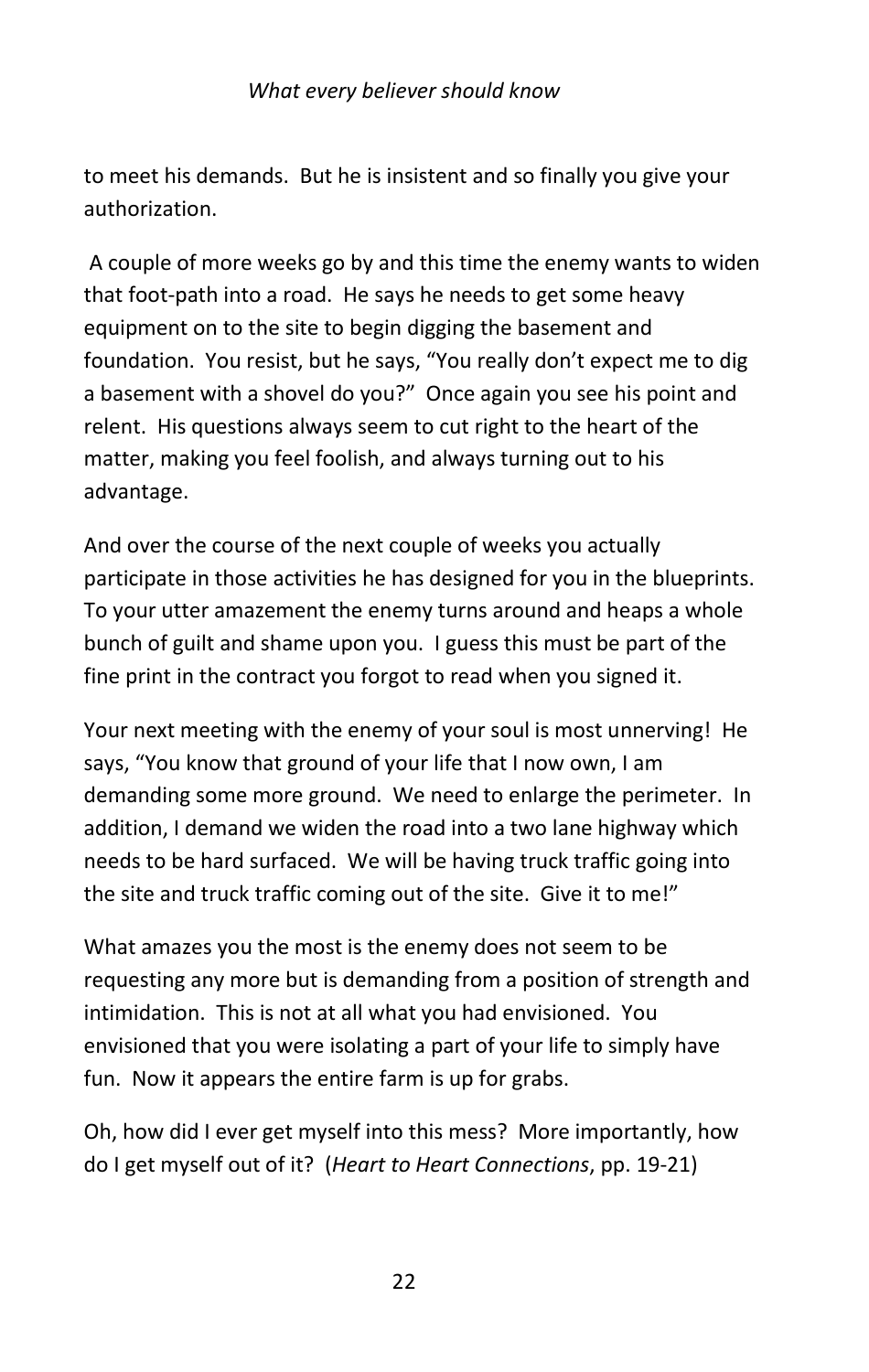How do we get out of this? I will deal with that question more fully in the final chapters of this booklet. For now, my hope is that these analogies have helped you see how Christians can surrender "ground" in a way that gives the devil a legal right to a place to their lives. John Eldredge puts it this way:

What (Satan) is seeking is a sort of 'agreement' on our part. He's hoping we'll buy into whatever he's saying, offering, insinuating. Our first parents bought into it, and look what disaster came of it. But that story is not over. The Evil One is still lying to us, seeking our agreement every single day (152).

He goes on to write,

The whole plan is based on agreements. When we make those agreements with the demonic forces suggesting things to us, we come under their influence. It becomes a kind of permission we give the enemy, sort of like a contract. The bronze gates start clanging shut around us. I'm serious-maybe half the stuff people are trying to 'work through' in counseling offices, or pray about in their quiet times, is simply agreements they've made with the Enemy (154-155).

Can you see how a basic understanding of the devil's schemes in this area can help us recognize what is going on in our lives so that we can begin to fight it with the proper weapons and strategies?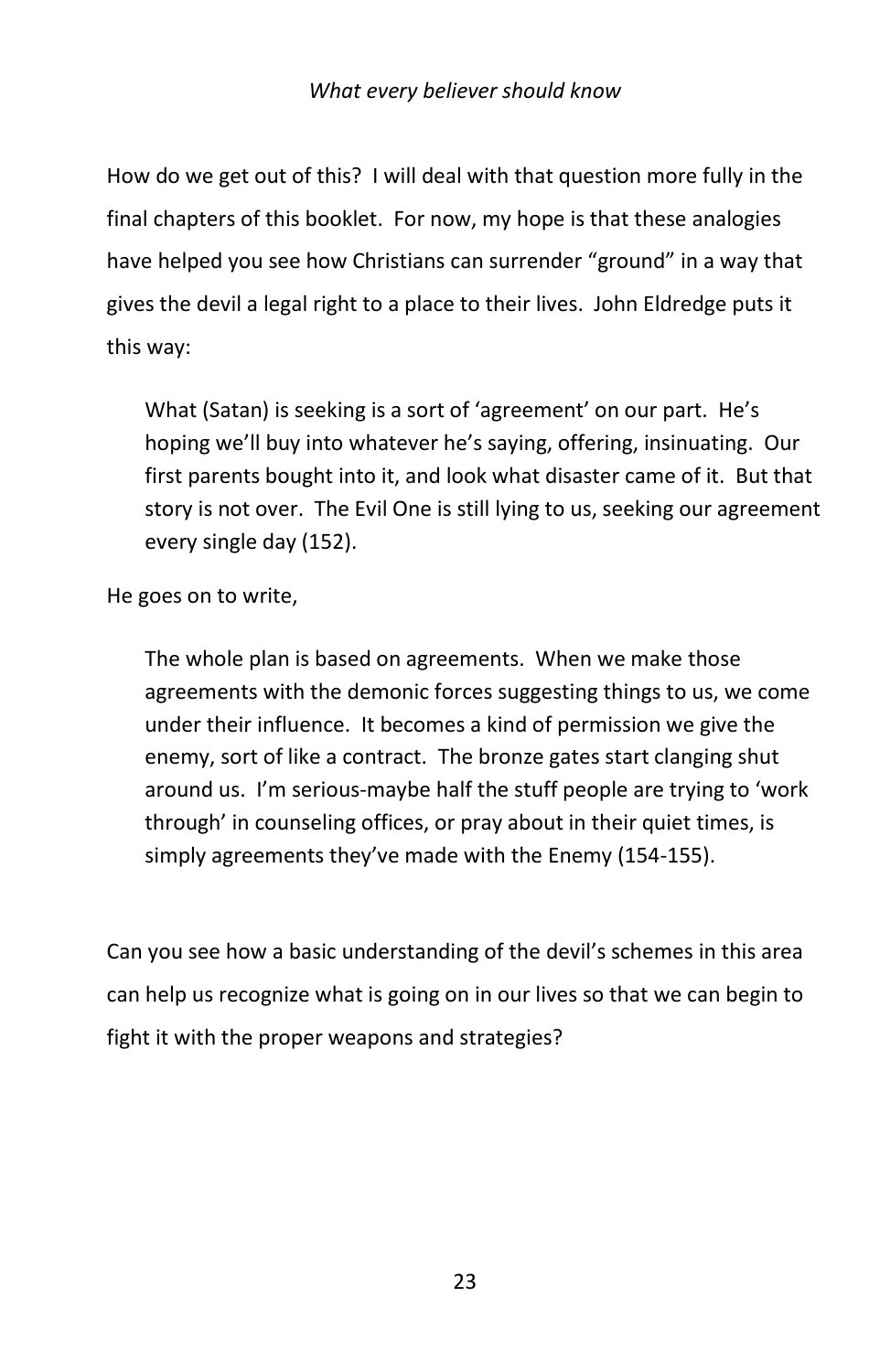

### **Chapter Three: The Authority of the Believer**

When I was a child my parents taught me to stand against harassment from wicked spirits by saying, "In the name of Jesus I command you to leave." At the time, I felt like a sheriff out in the Wild West telling the bad guys, "Stop, in the name of the Law." My parents explained to me that I was not standing against the demons in my own name or in my own power. I was standing against them in the name and power of Jesus in the same way that David stood against Goliath in the name and power of the Lord. If it was David against Goliath, Goliath would win every time. But it was Goliath against the Most High God. David was simply the representative that God chose to use.

To act in the name of Jesus is to act within the boundaries of the authority he has delegated to us. To do something "in His name" is to do it as His representative in the same way that a sheriff represents the local government. As a child, it was obvious to me that the demons had more power than I did. If the contest was between my power and their power, they would win every time. But when I came against the enemy in the name of Jesus, they had to listen because, if they chose to mess with me, they knew they were picking a fight with Jesus. It would be like me being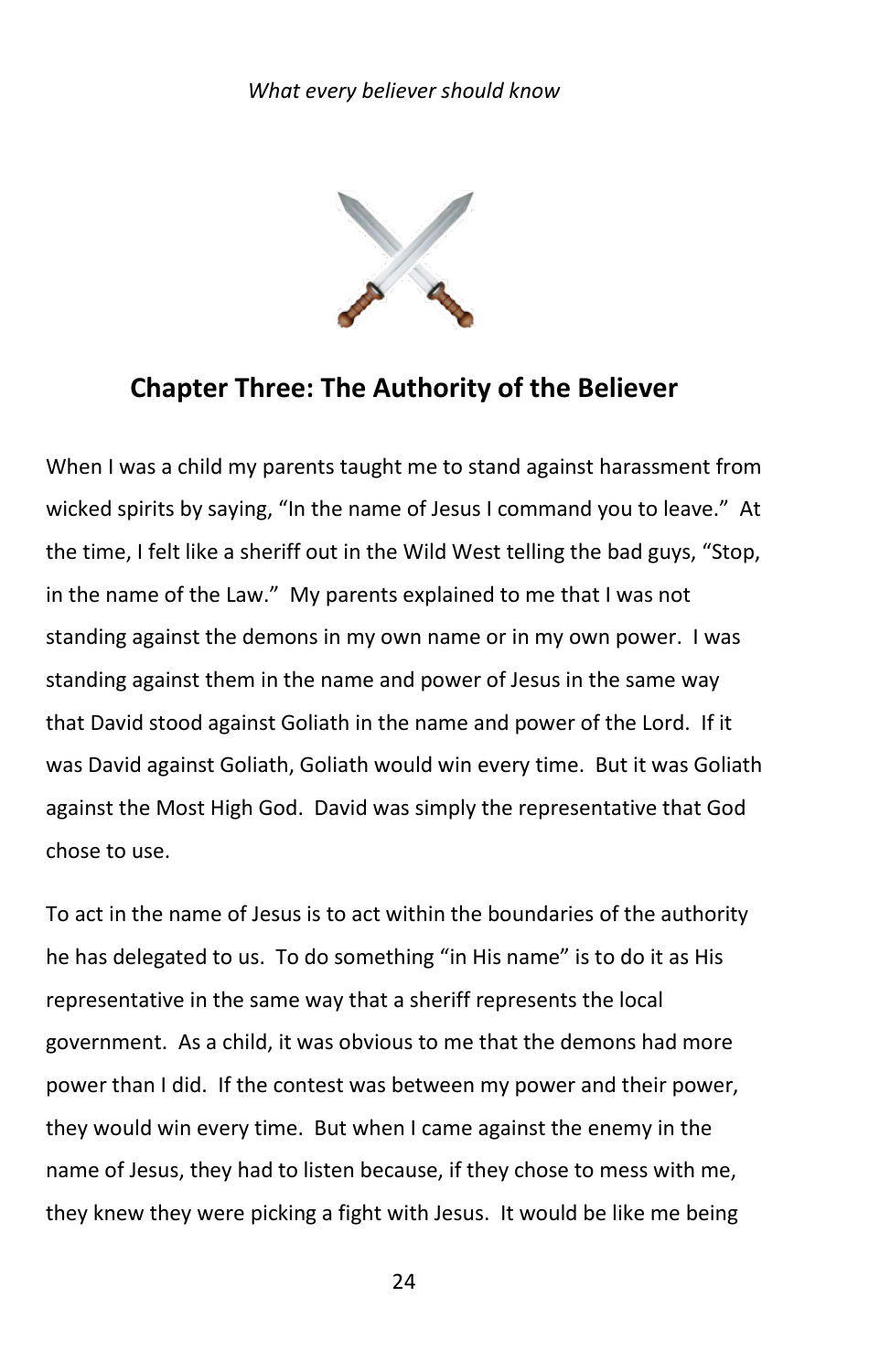pulled over by a police officer and saying, "Oh, it's just Joe. He's not a very good police officer and he's an even worse father and husband. I don't have to listen to him." His authority in that setting has nothing to do with his competence or his character. It has to do with the government he represents. If he is within the bounds of the law in his dealings with me, he has authority over me. In the same way, Christians are like police officers. Whether we are one day out of the academy or a thirty year veteran, we all have the same authority. Some are just more experienced at using it.

The Christian's authority over demons is not a spiritual gift. Don't fall into the trap of thinking that some Christians have this authority and some do not. The authority of the believer is rooted in the fact that we are in Christ, and in Christ we are seated with Him in the heavenly realms far above the angels, whether evil or elect. When Jesus defeated Satan at the cross and rose again, He was given a name above every name (Philippians 2:9). This is why Jesus told His disciples, "All authority in heaven and on earth has been given unto me" (Matthew 28:18-19). Our Lord has been given the highest position of authority in the universe. In Christ, a measure of that authority has been delegated to us to wield in harmony with His will and purposes.

The diagram on the next page illustrates our position of authority. Humans were made "a little lower than the angels." The stars represent the angels and the upside down dark star represents Satan and his demons.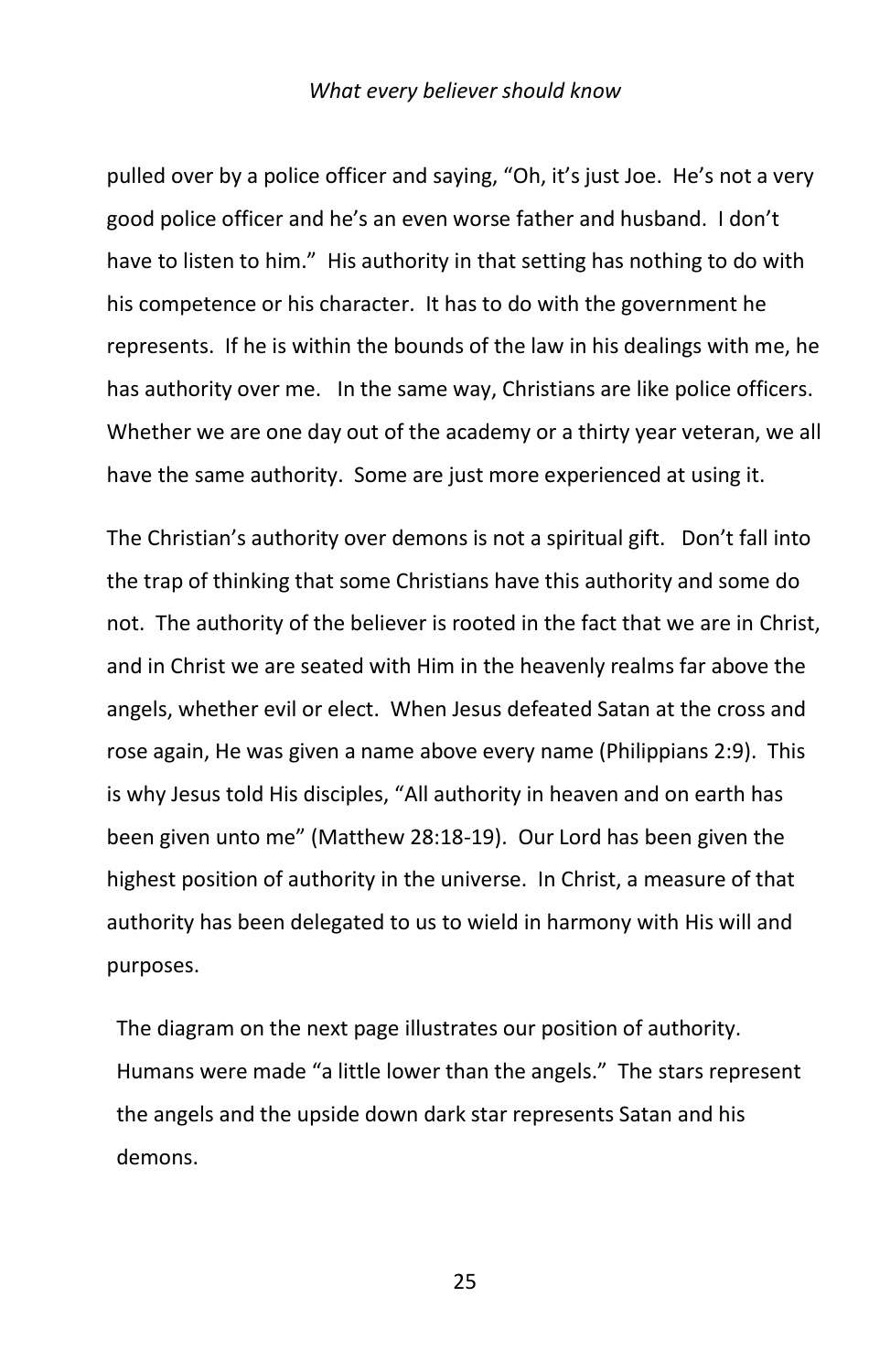

If I were to take on the Adversary in my own strength, he would be in a position of dominance over me. Unfortunately, many Christians live this way. It keeps us in the position of "victim." If we believe this to be true, it will rob us of one of our greatest resources and leave us defeated and discouraged. However, Jesus made himself a little lower than the angels and became a human. Not only that, He made Himself our servant. What is more, He laid down His life for us and died for the sins of the whole world. In this way He disarmed the angelic hosts that were at war against Him. He defeated Satan and robbed him of the keys to death and Hades. He then rose to life and ascended to heaven where God seated Him far above all principalities and powers. In Ephesians 2:6 we read that God raised us up together with Christ and seated us together with Him in heavenly places. From this position at the right hand of the father we have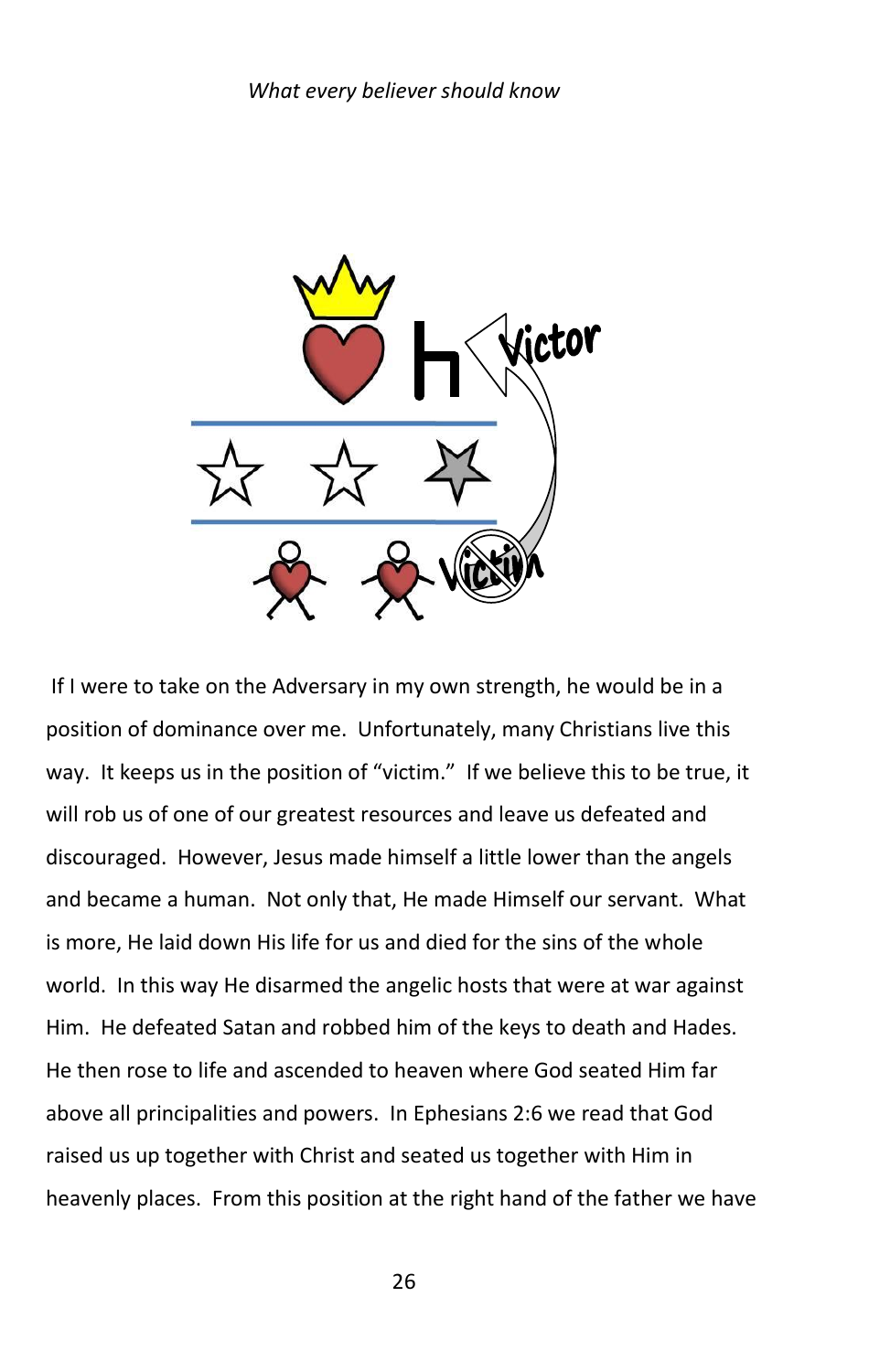intimacy with God and authority over the enemy. We no longer struggle as victims, but we wage war as victors.

There are two equal and opposite errors into which Christians sometimes fall with regard to authority. First, there are those who believe that Christians have NO authority. These people often point to a text like Jude in which Michael did not rebuke Lucifer, but said, "The Lord rebuke you." They argue that if Michael, who is greater than we are, did not have authority over Lucifer, how could we? Now that you have seen the authority diagram of our position in Christ, how would you answer that question? Hopefully, you would recognize that Michael and Lucifer are equals in authority. The angels, even archangels, are not seated with Christ at the right hand of God the Father Almighty. It should also be pointed out that the humans discussed in Jude's letter are false teachers, who are not Christians at all, and therefore have no claim to authority. This passage should be understood in the context of an apostle who is "contending for the faith" against mockers who have infiltrated the flock like wolves in sheep's clothing. Jude's primary purpose is not to address the issue of authority but to point out the arrogance of these false teachers.

Second, there are those who believe that Christians have ALL authority. Our authority as Christians is limited by law. We do not have unlimited authority. If we did, we could just go into any hospital and say, "In the name of Jesus everybody is healed." Or we could go to a Hindu temple and cast out all of the demonic spirits. If we spoke, it would be as if Jesus were speaking. But we can only use our authority to the limit that the decrees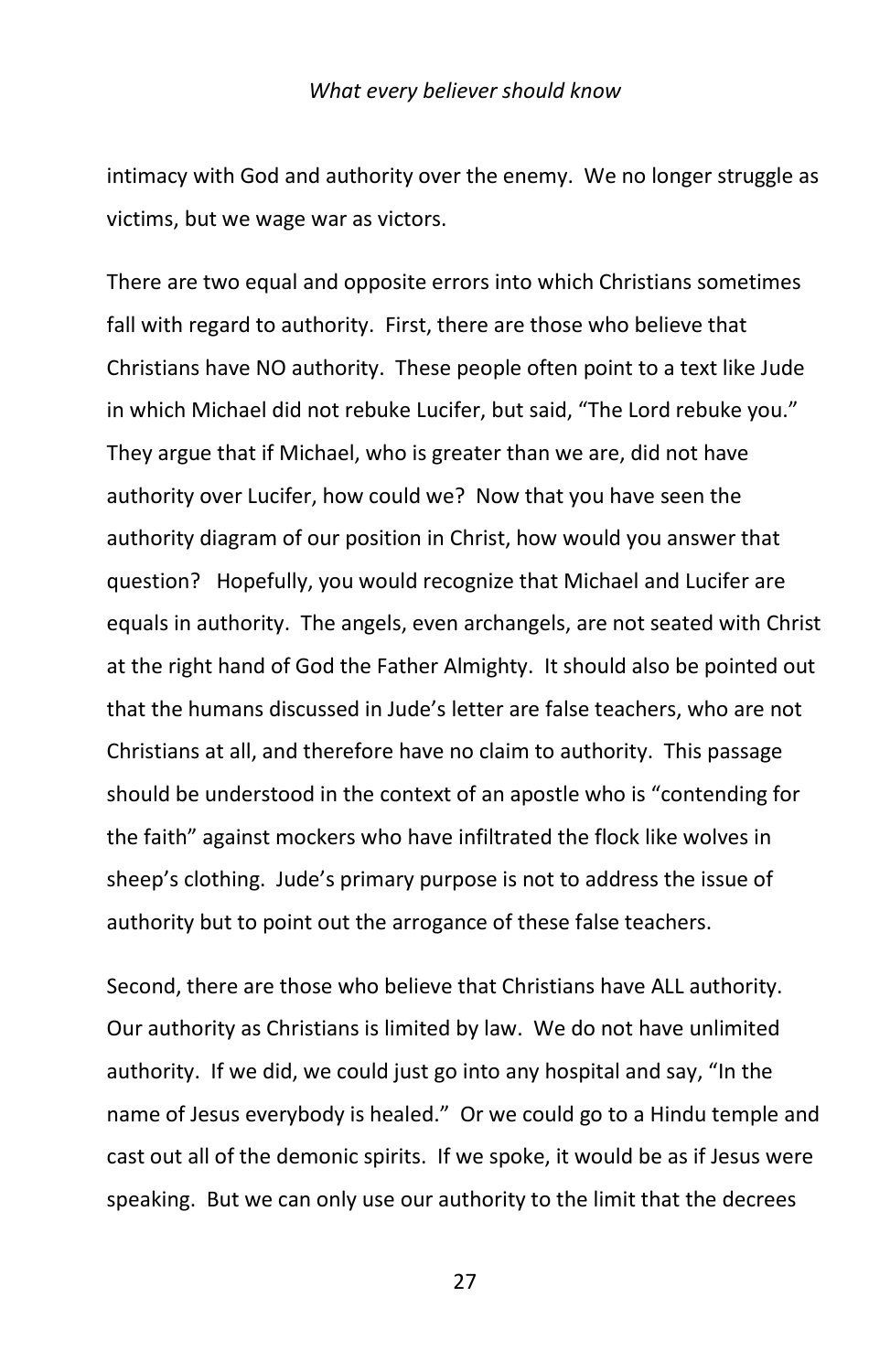and laws of the courtroom of heaven allow us to use it. For example, if a police officer pulls you over and says, "I'm sorry. You were going fifteen miles an hour over the speed limit, I have to give you a ticket," she has every right to that. But if the same officer pulls you over and says, "I'm sorry, but your breath stinks, I am giving you a ticket," well, she doesn't have the authority to do that. Her authority is limited by the law. If the law says there is a speed limit and you violate the limit, a police officer can give you a ticket; and if you resist her authority, you will find yourself fighting, not just the officer, but all the power of the government represented by the officer. In the same way, I can use my authority over a demon if that demon is doing something it has no right to do. But if the demon has "legal ground," I can't evict it simply because I feel like it. Before I can tell it to leave, I have to reclaim the surrendered ground. The chapter on Freedom will explain the process of how you do that.

### **Uses of Authority**

There are three primary uses of authority as a believer. (1) binding, (2) loosing, and (3) evicting.

**Binding**. The Greek word "binding" is *deo* and "loosing" is *luo*. *Deo* is normally used for securing prisoners by tying them with ropes or putting them in irons. It was also used of binding together sheaves of grain. Jesus said that we sometimes must bind the strongman in order to rob his house. In spiritual warfare, we do this by using our authority to bind the enemy so that the person we are trying to help can function enough to express their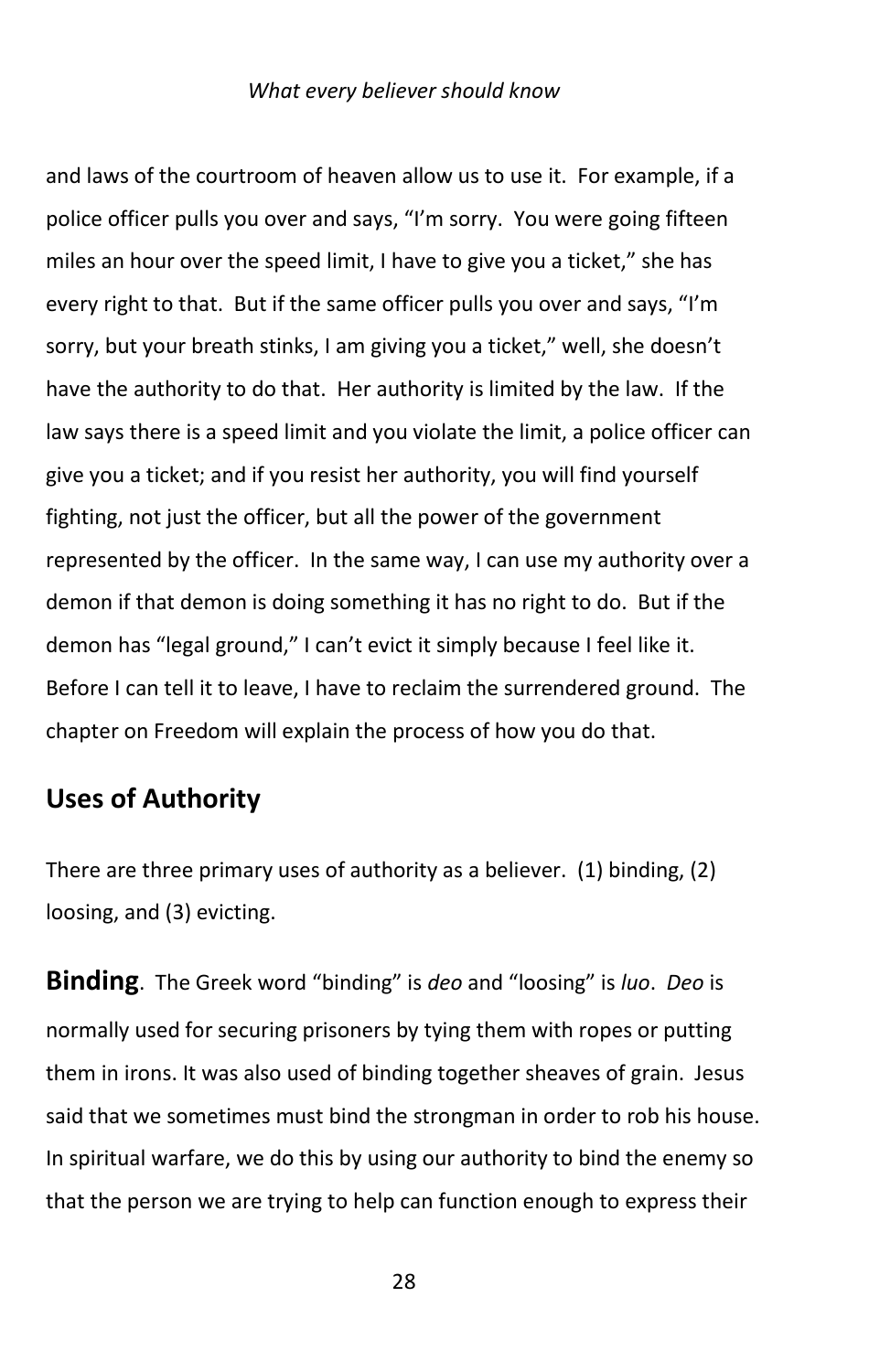will. Many times I have seen people who were unable to complete their prayers or verbalize their renunciations of the legal ground being claimed by the enemy, until that enemy was bound in the name of Jesus.

A young man once came see me who was struggling in his attempts to disciple a friend. Even though he had years of experience in discipling others through the Campus Ministry he helped to lead, he wasn't having any success with his friend. "I don't get it" he said. "This man is a veterinarian. He's smart, he's successful, but whenever we talk about the Bible, he can't seem to follow the simplest line of thought. I've tried everything." Then he looked at me with a look of understanding and added, "except spiritual warfare." He then asked me what to do. I told him, "The next time you meet with this man, during your opening prayer, bind any demons from interfering with his ability to process what he is learning or any work that God wants to do." He wasn't sure how to do that; so I let him know that it was as simple as saying the words, "In the name of Jesus I bind any demons from interfering." He said he would give it a try. The next Sunday at church, he came up to me with a look of amazement on his face. "You won't believe it," he said. "Not only did my friend interact intelligently with the study this time, we found out that his family has been practicing the occult for generations and that he has secretly practiced homosexuality for over seven years." That made sense. Both of those things would give legal ground to the enemy to harass this man. "So, what do I do now?" my friend asked. I pointed him to Neil Anderson's book *The Bondage Breaker* and told him to take his friend through the Steps to Freedom in Christ. That day, this young man who was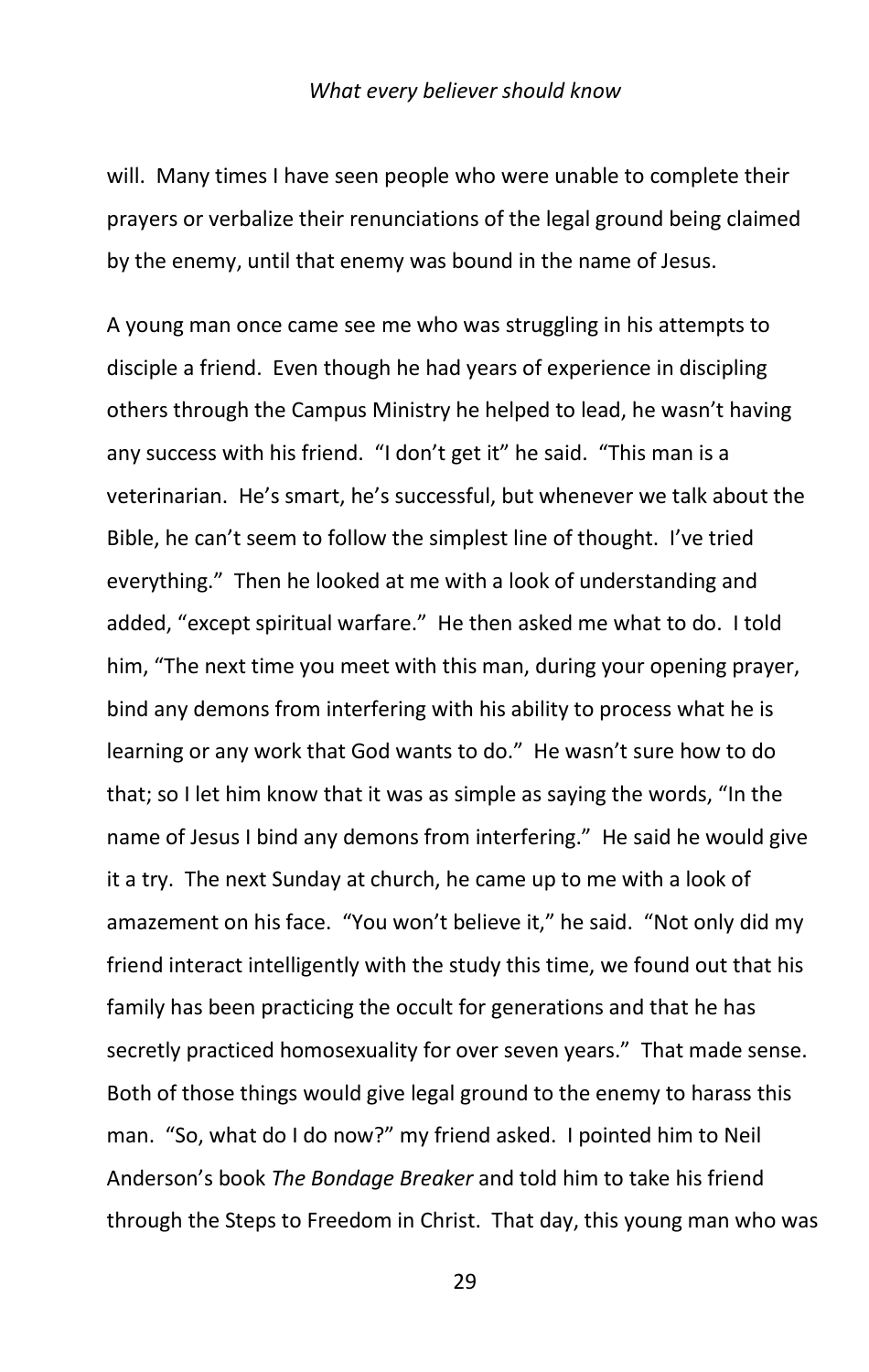an expert in discipling others according to the traditional discipling models started a journey of his own that opened up areas in his own life in which he was living in bondage and needed to be free. I was able to take him through the Steps to Freedom as well and help him get grounded in the basics of heart-focused discipleship.

There are many times when I am helping someone work through their baggage that we get interference from the enemy. I routinely stop and bind demons from interfering before we move on. It is amazing how dramatic the change can be. Once, a lady was in the midst of forgiving someone for sexually abusing her when a black box appeared and blocked her memory of the event. We both thought that was odd, so I led her to pray, "In the name of Jesus, if this black box is from the enemy to interfere with what we are doing, I command them to remove it now and to stop interfering." Immediately, the black box disappeared and she completed a time with the Lord that led to great healing in her heart. Another time, a person was having trouble getting the words out when he was renouncing his involvement with the occult. He would start to say, "I renounce S------," but he couldn't get the rest of it out. (I have actually seen this dozens of times). We simply paused and bound the demons that were interfering, and he was able to finish his prayer. Once you deal with this often enough, you learn to simply open your sessions with prayer binding the enemy to inactivity and to obedience to the commands of Christ. A good and very thorough model for such a prayer can be found in Karl Payne's book *Spiritual Warfare* (see a form of this prayer in the appendices of this booklet.)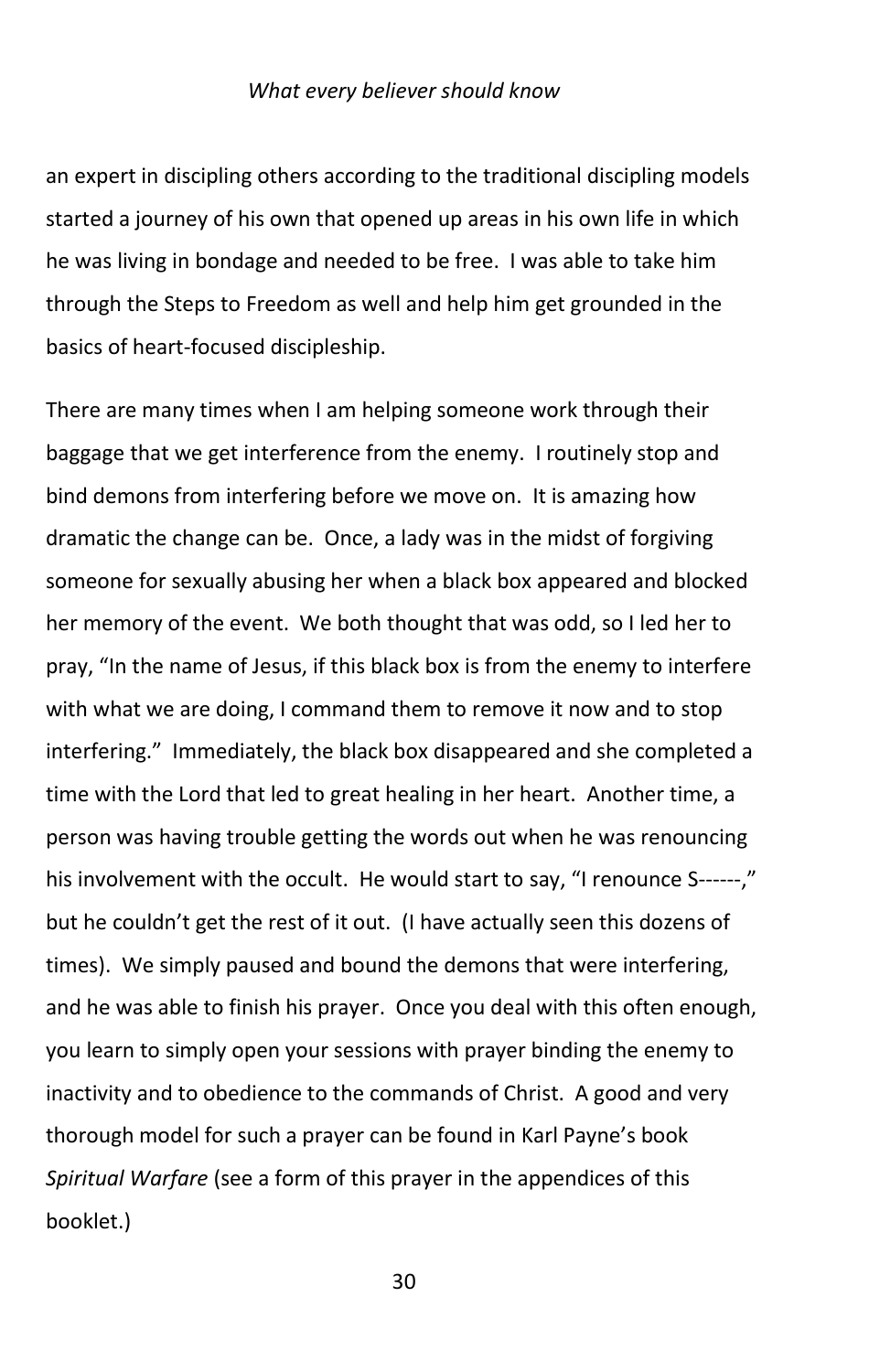**Loosing**. Binding is something Christians use their authority to do to demons, loosing is something we do for ourselves and others. To loose is to undo bonds. It is removing the cords that demons have used to keep people in bondage. We can do this through forgiveness. Forgiving removes the bonds of bitterness that keep us spiritually connected to someone who has wronged us. We can also do this by canceling "soul ties." A soul tie is a demonic bond that connects two people together. It is usually formed by the shared experience of sin. It may be that the people sinned together, perhaps by engaging in sex outside of marriage or by committing a crime together. But it may also be that one person sinned against another through abuse or some other unwanted behavior. A friend of mine was explaining soul ties to buddy of his who had engaged in sexual relations with several women during his lifetime. Now that he was married, he was having trouble not thinking about other women when he was with his wife and struggling with lust in general. My friend told him to renounce any soul ties that had been formed with the other women and to command any demons that were keeping him bound to them to leave. The next time he saw him, he said that he had significantly more freedom than before, but that there was one woman with whom it didn't seem to work. After discussing this briefly, my friend realized that there was a different kind of soul tie with this woman. The young man he was helping had come to worship her as a goddess. She was his fantasy—his dream girl; and he not only had to renounce his sexual activity with her, he had to renounce the idolatry that had placed her on a pedestal above all others. That turned out to be the "legal ground" that needed to be reclaimed; and, as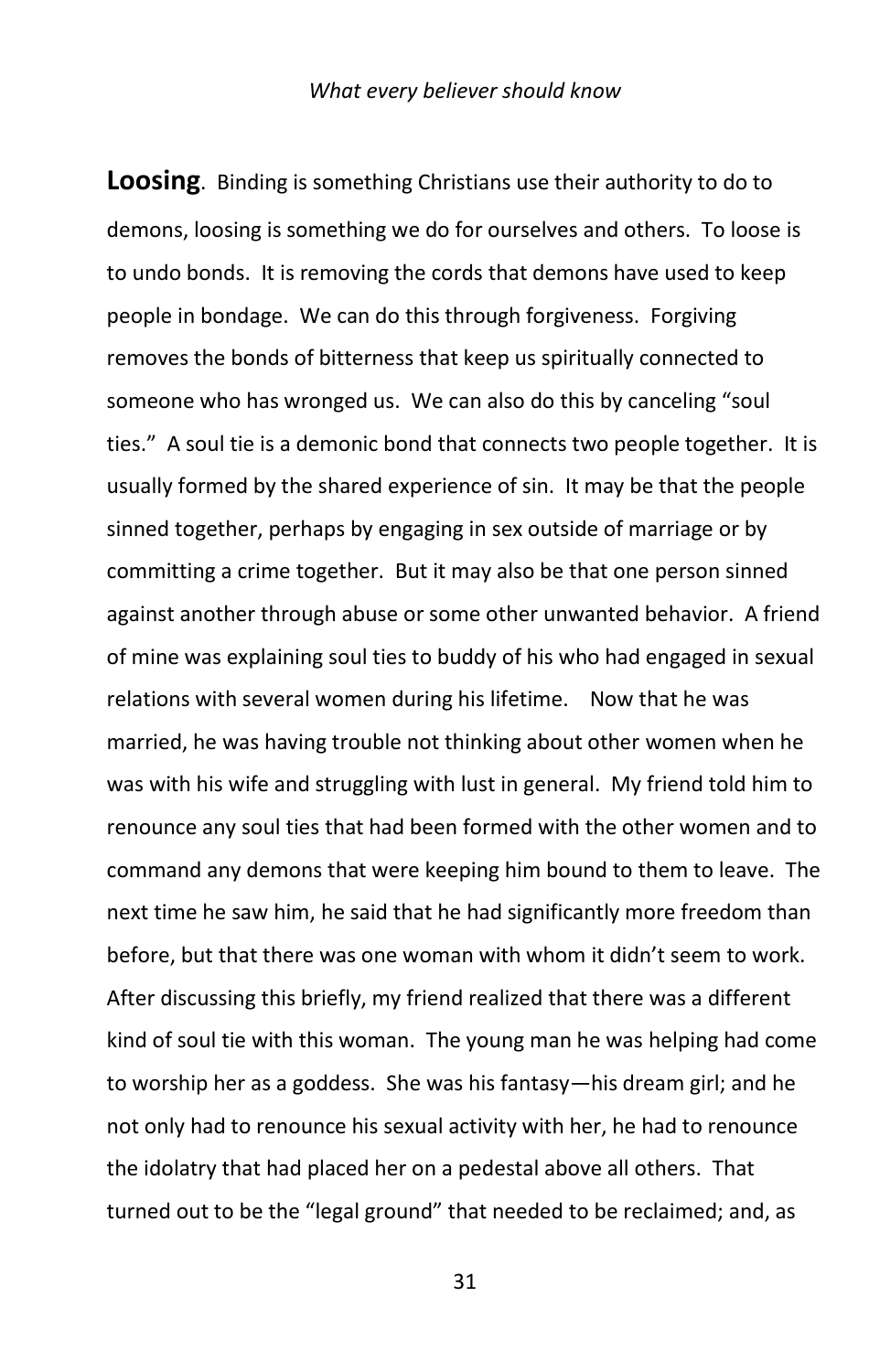soon as he did that, he experienced a tremendous sense of freedom. He had been loosed from bondage.

**Evicting**. Not only is authority used for binding and loosing. Authority is used to evict wicked spirits. In the New Testament we frequently see Jesus or one of the apostles casting out demons with a simple declaration of authority, and it can create the idea that this is always how it is done. However, as hundreds of people can testify, there are many occasions when a simple command of authority in the name of Jesus does no good, because the demon has legal ground that needs to be removed. The exception to this seems to be what some have called "power encounters." A power encounter occurs when there is a contest between the power of Satan and the power of Christ. Elijah had a power encounter with the prophets of Baal on Mt. Carmel. Many missionaries have power encounters with witchdoctors or pagan priests in the areas where they serve. If missionaries are not equipped for such encounters, it can be disastrous. In one African village the missionary was called into a hut to pray for a man who had been shot. He came in and looked around but determined that this man needed medicine and surgery, not prayer. He said some sort of standard, Christian prayer for the man, but then left to make medical arrangements. While he was gone, the family called in the witchdoctor. He went through his rituals and incantations and as he was chanting, the bullet levitated from the man's arm, and he snatched it out of the air with his hand. Now, how much chance do you think that missionary was going to have of convincing those people that Jesus was the true God?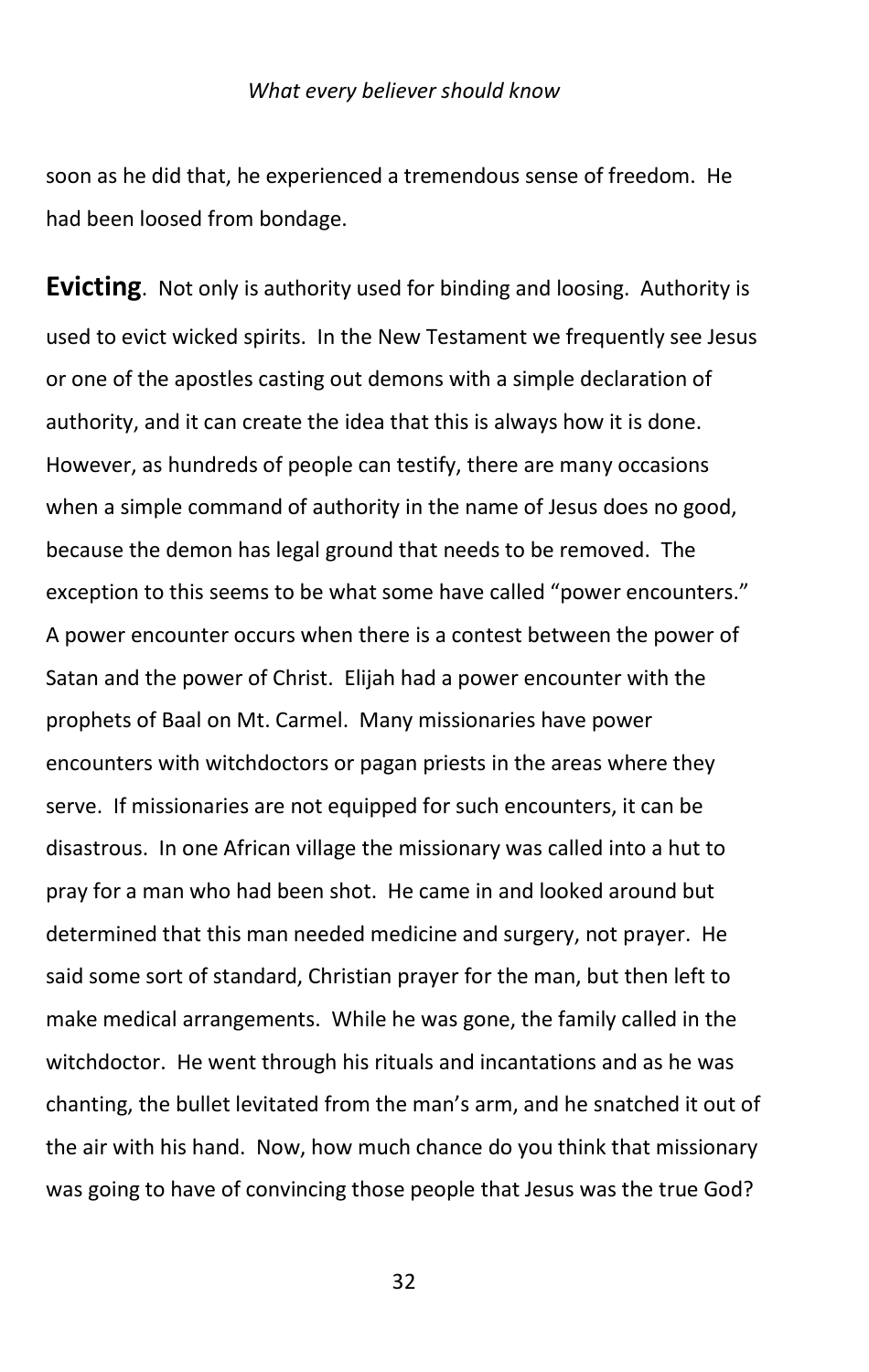By way of contrast, there are many stories of missionaries who have overcome the power of witchcraft through the power of our risen Savior. One witchdoctor converted almost immediately when a power curse he placed on a missionary failed to kill him. The missionary was riding his bike down a path in the jungle when a fireball appeared out of nowhere and destroyed his bike. Undeterred, the brave Christian continued on foot to the village and presented himself to the tribal witchdoctor. The demonstration of Christ's power in protecting the missionary paved the way for many in that village to give their lives to Christ, beginning with the witchdoctor himself.

Evictions as power encounters seem to be primarily seen in contests of power. Within the Christian community; however, evictions most commonly follow the reclaiming of surrendered ground. Many times, when a Christian confesses sin and forgives those who have wronged him, no eviction is necessary. The reclaiming of the ground leads immediately to a release from the enemy's activity. But there are other times, especially if the legal ground is related to the occult, violence, or has been there for a long time, perhaps even for generations, that an eviction will need to follow. One way to test this is to simply pray, using the word "if." "Lord, if the enemy has claimed a right to harass me because of this sin, then in the name of Jesus I command him to leave and go where the Lord Jesus sends him."

Sometimes it is obvious that there is still a demonic presence because the demon is actively interfering or manifesting. Sometimes this can be dealt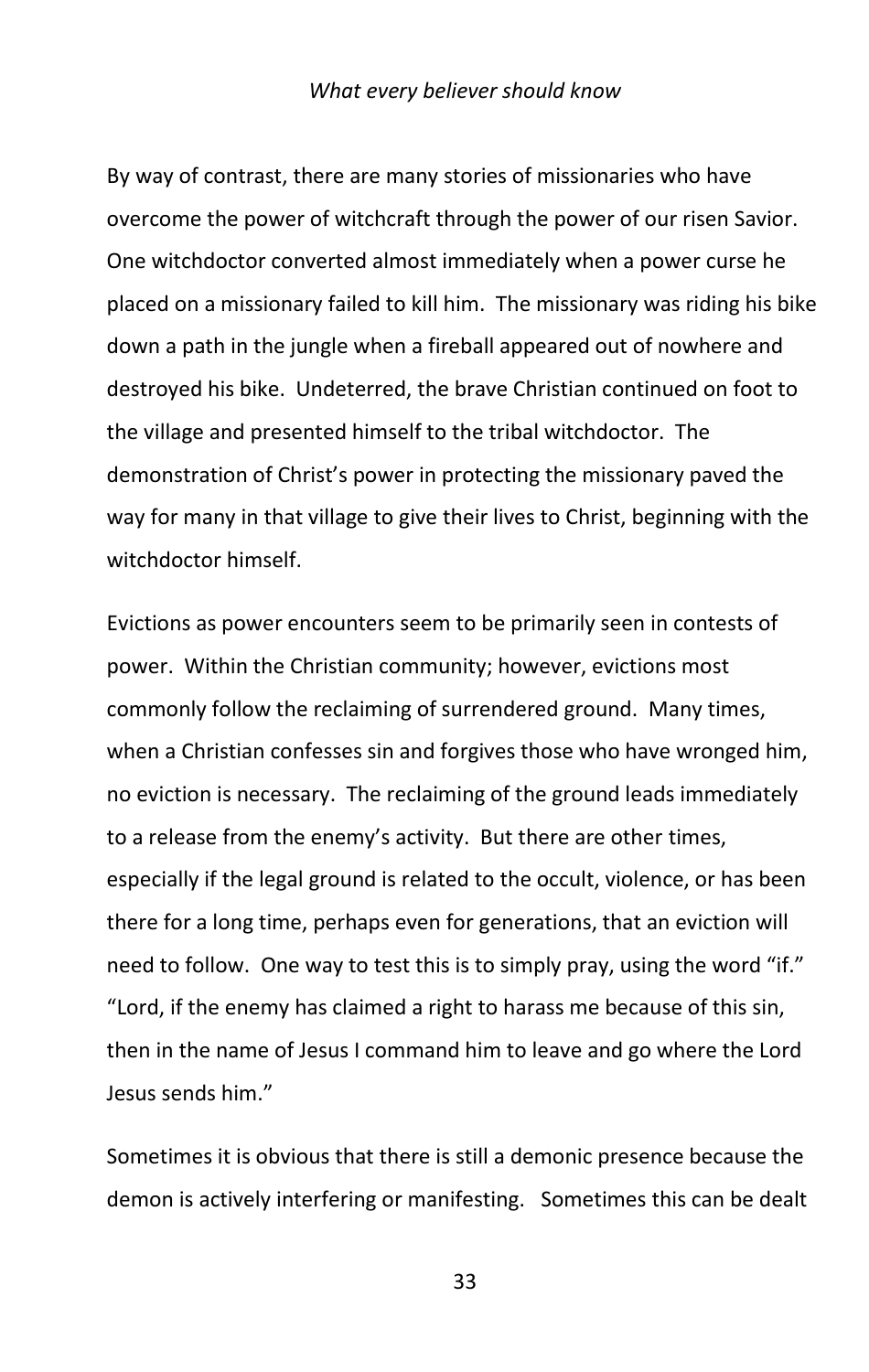with quickly, but at times there is more legal ground that needs to be removed. At times like this it can be helpful to use a standardized prayer that covers most of the common ways in which demons gain legal ground in a person's life. Dr. Mark Bubeck often uses something called "The Round Up" prayer for this purpose (appendix 2).

It is also a good idea to simply pray, "Lord Jesus will you please show us if we have missed anything?" and let the Holy Spirit guide you to the missing ground. Sometimes the missing ingredient is simply the person's confidence. The demon is waiting to see if the person doing the evicting really believes. I have seen more than one demon flee after a person who had been victimized and reduced to slavery for years finally began to affirm their true identity in Christ and, often for the first time in their lives, stand up to the demons and fight for what is theirs.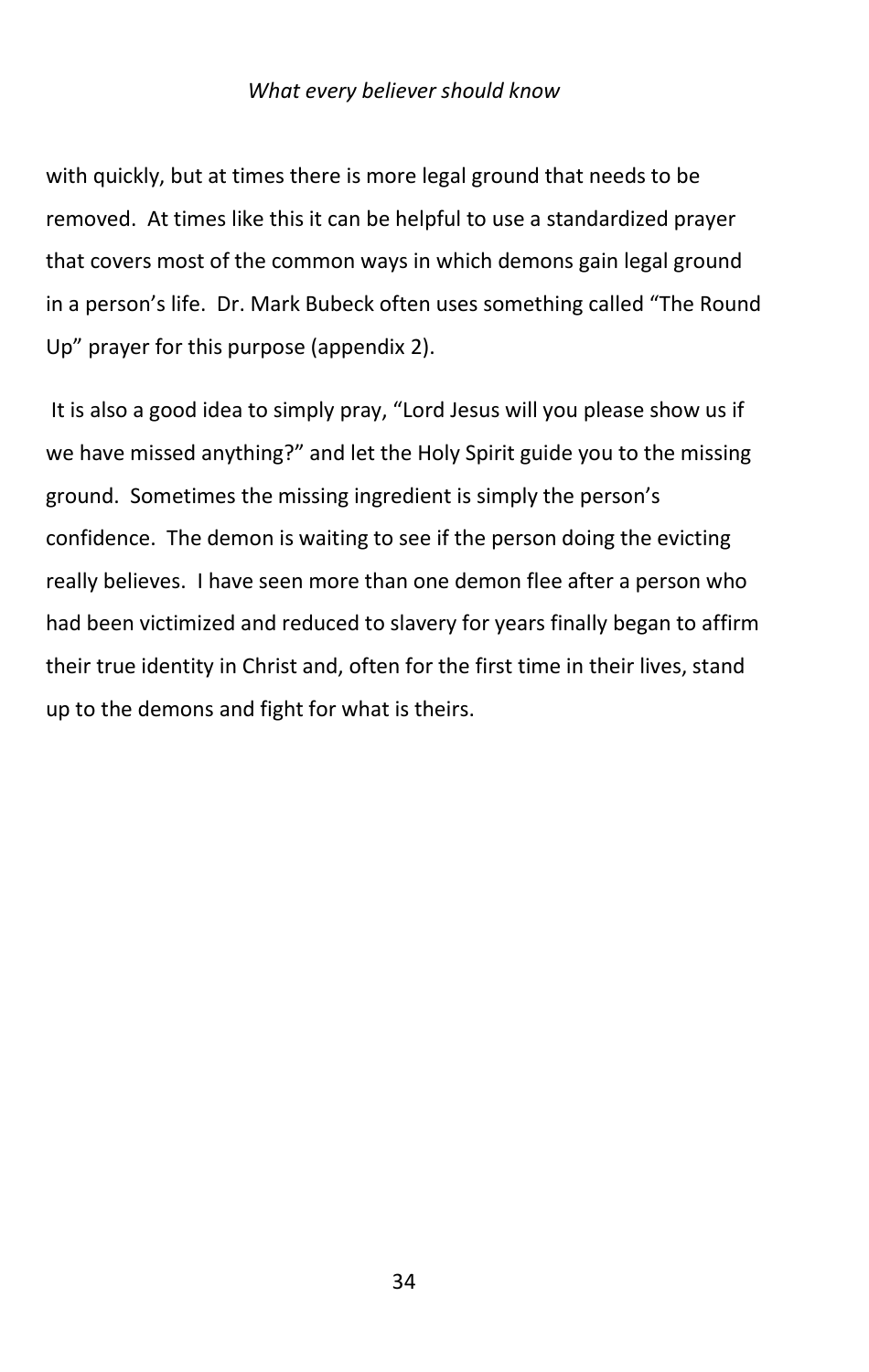

## **Chapter 4: Freedom from Bondage**

I remember the first time someone came to see me with the anticipation that I could help them find freedom from the demonic oppression they were under. I was scared to death. I wasn't so much afraid of the demons as I was of disappointing the person. One of the lessons I had to learn early on was that I am no one's savior. As many others have discovered, there is only one Wonderful Counselor, only one Messiah, and it isn't me or you.

In the last two chapters we explored the two core principles at the heart of spiritual warfare ministry: legal ground and authority. In this chapter we will look at how to reclaim surrendered ground and use our delegated authority to find freedom from spiritual bondage. I will use two memory devices to a give structure to this chapter. First, CCC: Confess, Cancel, and Command. This is a simple pattern that helps people remember the essential elements of evicting an evil spirit. The second is SOUL: sin, occult, unforgiveness, and lineage. This is a list of the four most common doorways that give legal ground to the enemy. Most of the legal ground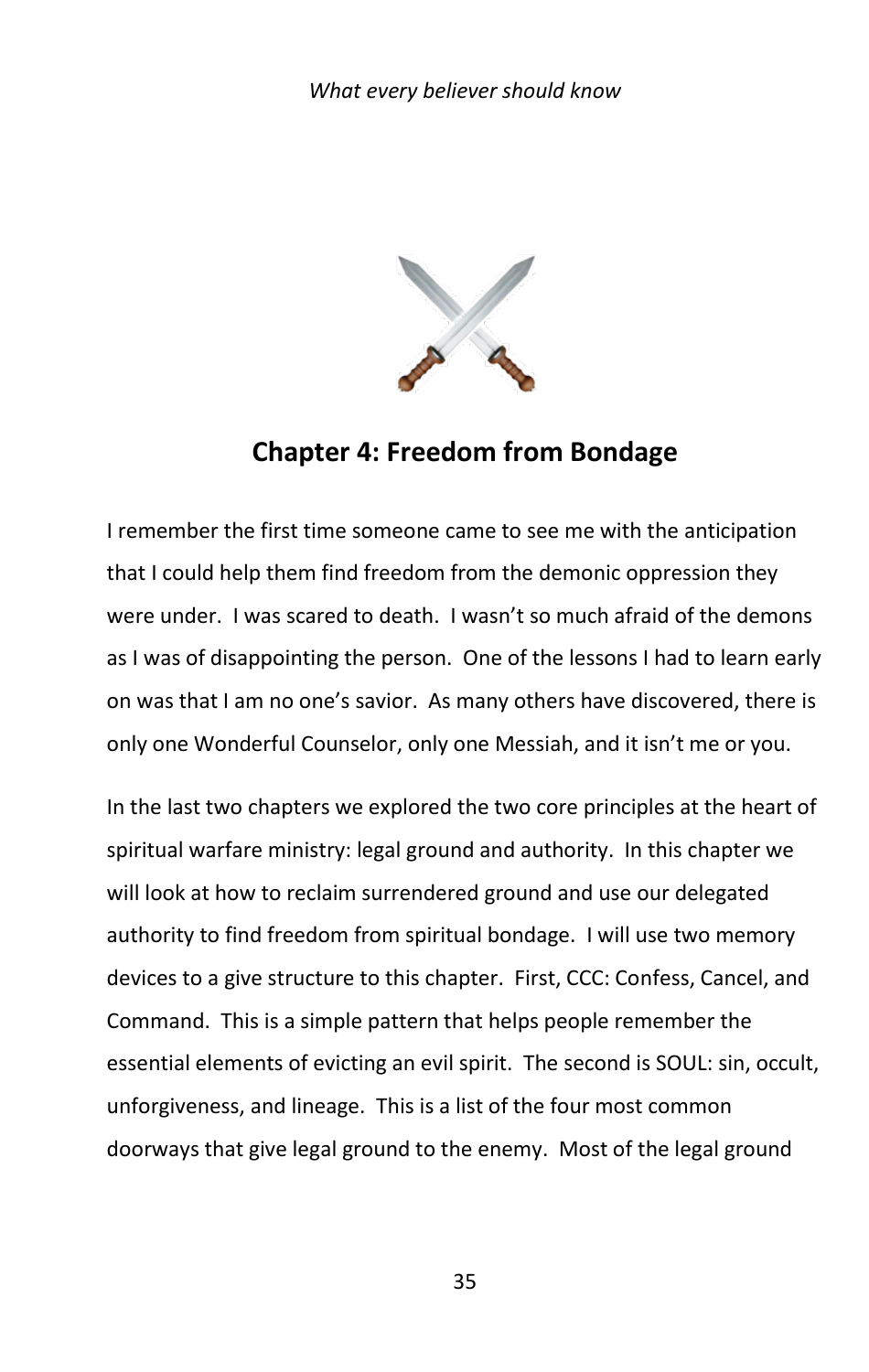that will have to be reclaimed from the enemy relates to one of these four areas.

**C.C.C.** Karl Payne uses a simple three-step process for evicting demonic spirits that is easy to remember. It is the three Cs: Confess, Cancel, and Command. First, you confess the sin; then you cancel any claim the demons may have based on that sin; and then you command the demons to leave. When demons know that they have no more legal ground, and when they know that you know they have no more legal ground, it is usually not difficult to make them leave. The problems tend to arise when you don't remove the legal ground.

**S.O.U.L.** In an earlier chapter I introduced four doorways that give the devil a place in our lives: Sin, the Occult, Unforgiveness, and Lineage. Each of these issues has a remedy. The remedy for sin is repentance. The remedy for the occult is renunciation. The remedy for unforgiveness is forgiveness and the remedy for sins that come to us through our family line is to cut them off.

Neil Anderson's "Steps to Freedom" is a comprehensive inventory of the seven most common areas in which we surrender legal ground to the devil (occult, deception, bitterness, pride, rebellion, habitual sin, and generational sin). It is an excellent tool for walking yourself or someone else through the renunciations and prayers most commonly required to reclaim surrendered ground.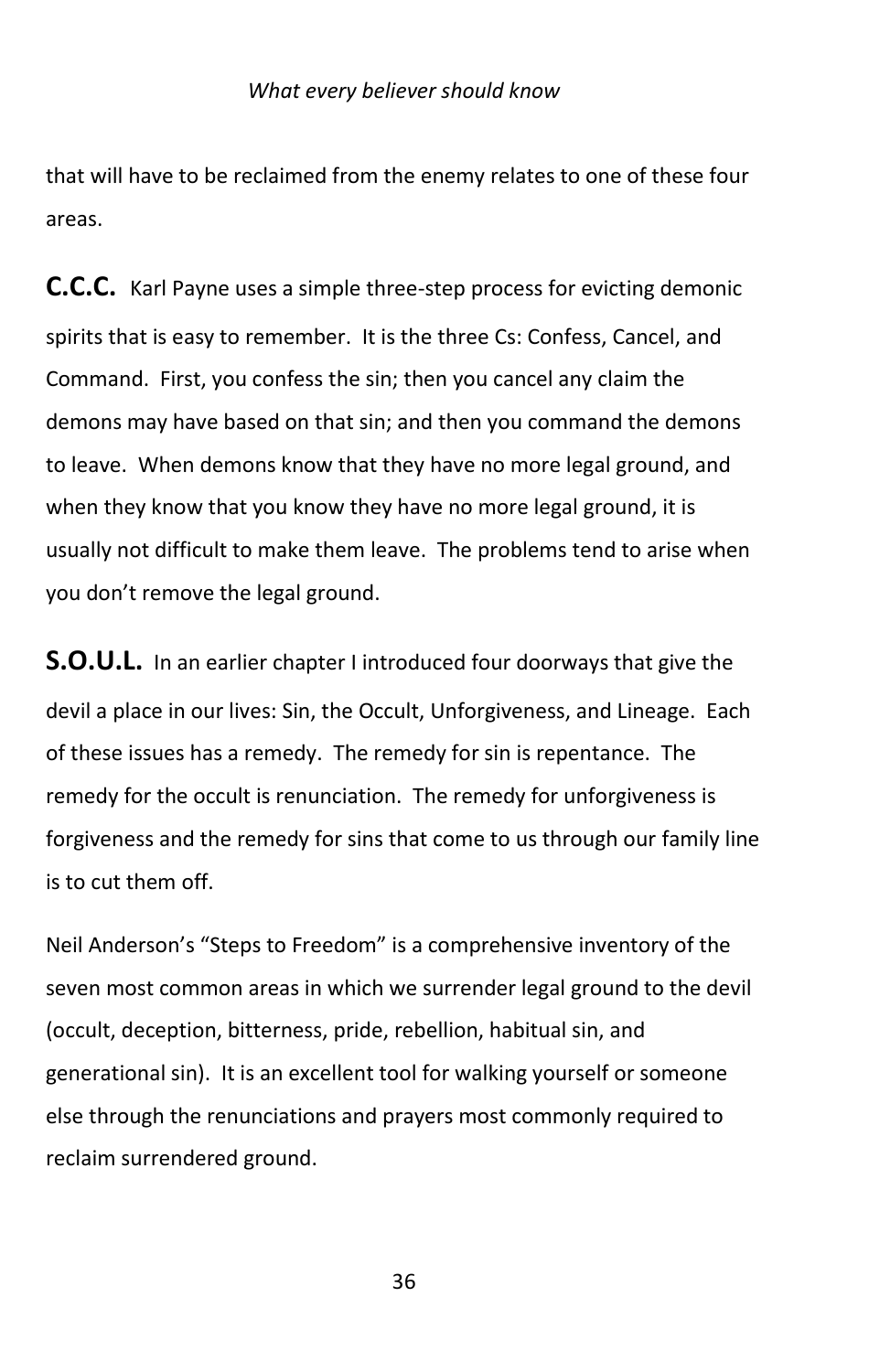**Sin**. Ephesians 4:26 says that sin gives the devil a foothold in your life. To reclaim ground surrendered to the enemy through sin, we simply have to confess that sin. If a demon did enter a person on the basis of the legal ground given by that sin, confession cancels the demon's claim. However, that does not mean that the demon automatically leaves. Demons often have to be evicted. It is no different than sending a notice to a renter who refuses to pay their lease that they have been evicted and sending the police to enforce the notice and forcibly evict the squatters. Confession is like going to the courtroom of heaven to get the eviction notice. It cancels their legal claim to a place in your life. But sometimes you have to call in the police. You do this by actively addressing the demons and commanding them to leave in the name of Jesus. Sometimes I have even asked Jesus to send holy angels to escort them out. (I don't command holy angels to do anything. It doesn't seem appropriate. But I often ask Jesus for angelic support!)

A sample prayer for confessing and canceling legal ground:

**"In the name of Jesus, I confess my participation in \_\_\_\_\_. I renounce my participation in this sin and hereby cancel the ground in my life claimed by my enemy. In the name of Jesus, I now command every demon who took advantage of this ground to renounce their claim on me and leave. You must go where the Lord Jesus sends you."** 

**Occult.** If sin opens the door to the devil, then the occult is like opening a garage door. It is sin that puts you directly into contact with the demonic.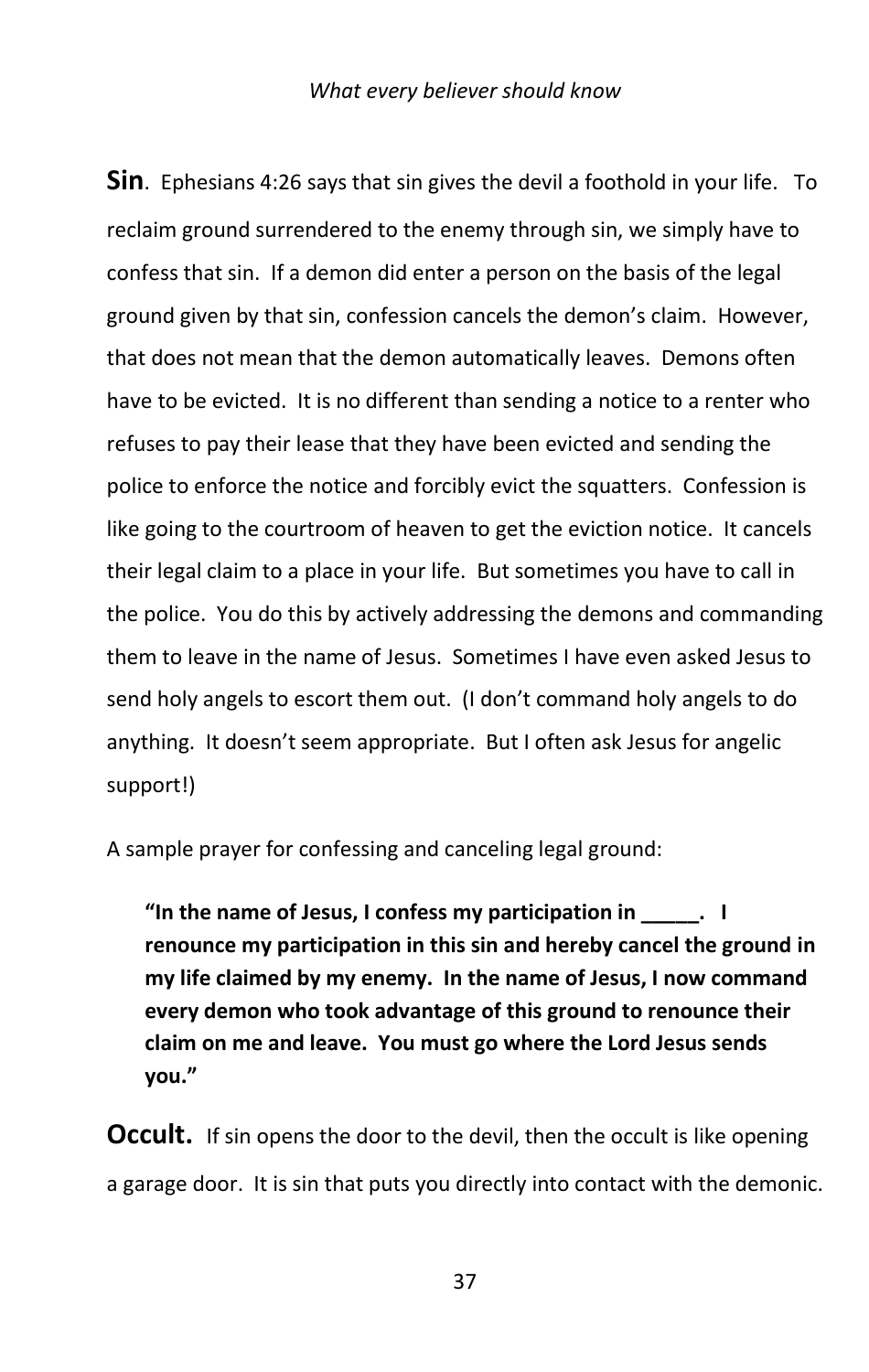In the next chapter I am going to explain this area more fully, for now I just want to explain how to find freedom from occult involvement.

Ending Satan's claim on your life because of occult activity begins with the three C's. You must confess that you did it, cancel any claim the Enemy may have on you, and command the demons to leave. It is sometimes also necessary to destroy the occult objects you own or that have been used to grant them access to your world. One tribal priest whose family had served a pagan god in Africa for ten generations made a decisive break with his occult background. He gave his life to Christ and got baptized, then went to the ritual site where the idol was located. He announced to the spirit that he would no longer serve him. He destroyed the idol and burned it in a fire, then for good measure he sprayed his own urine all over the "sacred" site. Now, that is what I would call a full renunciation of one's occult involvement!

**Unforgiveness.** The obvious antidote to unforgiveness is forgiveness. There are a few principles about forgiveness, however, that are worth mentioning. First, forgiveness is a choice not a feeling. When you forgive someone, you are canceling the debt that is owed to you. In this sense it is a business transaction. You might picture yourself in front of a judge who is asking you, "Are you going to cancel the debt or not?" Your emotions don't really enter into it from a legal perspective. However, the Bible tells us to forgive others "from the heart." This does not mean that we have to wait to choose to forgive them until we feel like forgiving them. It means that we need to get in touch with our feelings when we forgive and not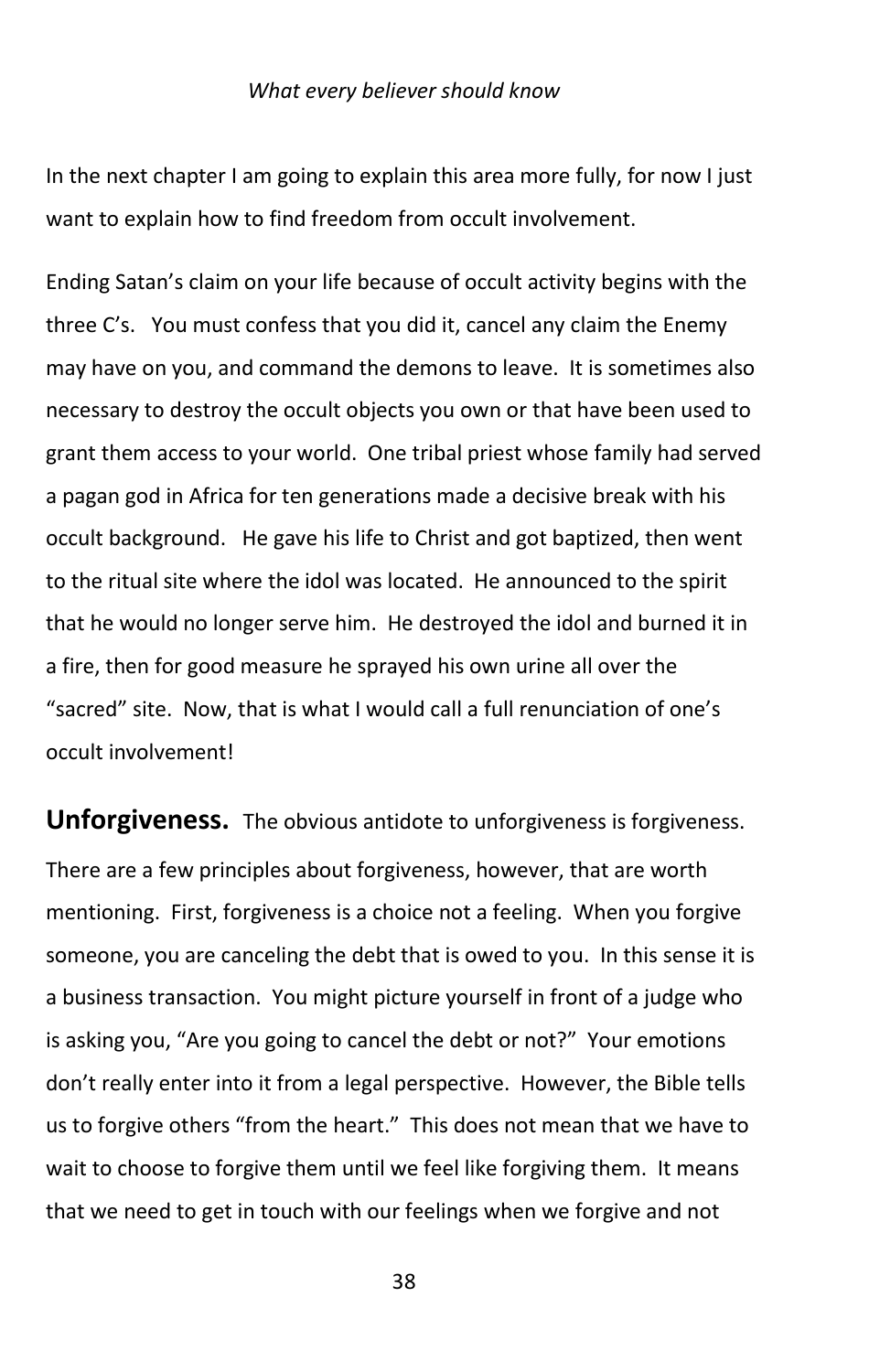simply say the words out of obligation. God does not want us to simply go through the motions, nor does he want us to simply pretend everything is okay. He wants us to trust Him to take care of us and leave the debt and the right to vengeance in His hands.

Another important principle about forgiveness is that it is not the same as reconciliation. Reconciliation takes two. Forgiveness only takes one. You can cancel a debt without the other person being in the courtroom. Reconciliation, however, is the reestablishment of a relationship and the rebuilding of trust. Without forgiveness, reconciliation will not be possible, but forgiveness alone does not produce reconciliation. This was driven home to me by the story of a pastor who was called to a home where the wife had just found out that her husband had been cheating on her with a close friend. All sorts of scenarios ran through this pastor's mind of what he would find when he arrived. What he found, however, was nothing like what he had expected. When he arrived, the husband was angry with the wife, rather than the other way around! The husband was angry because his wife would not "forgive" him. The man told the pastor, "Tell my wife she needs to forgive me. Tell her she needs to give me a kiss, put this behind us, and go on like it never happened." This husband actually believed this would be the biblical thing to do! The reality is that he was confusing forgiveness with reconciliation, and in the process was trying to absolve himself of any consequences for what he had done. Forgiveness does not mean there will be no consequences. I can forgive my child for rebellion against me. It doesn't mean there won't be a time out or worse. The discipline is part of the restoration process. There are times when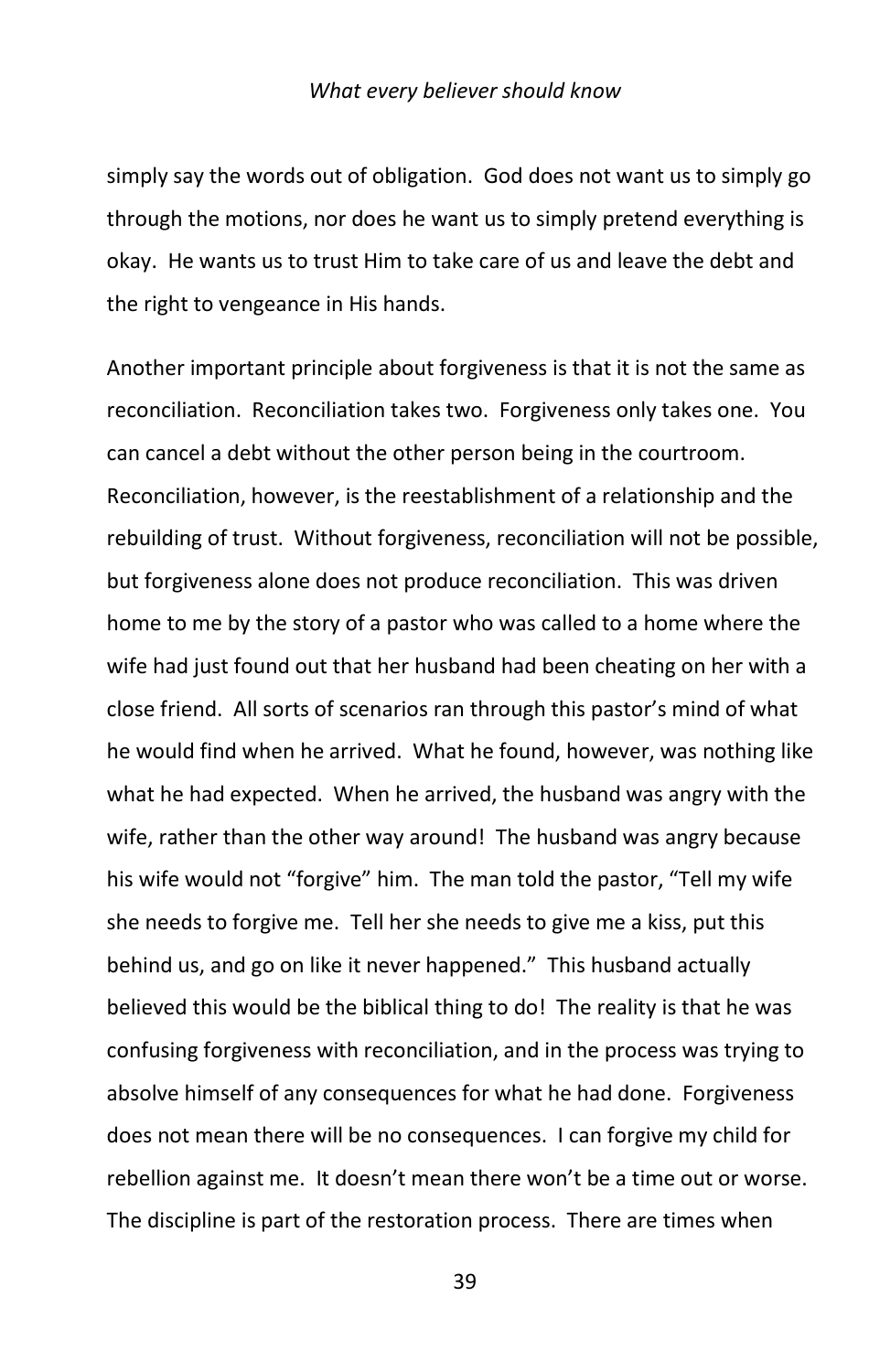mercy will reduce punishment or even remove it, but this is not required by forgiveness.

When it comes to the process of forgiving I encourage people to take the following steps:

- 1. Ask God to help you think about the person in the way in which they are the most offensive to you. This helps you get your heart engaged, so that you can forgive from your heart.
- 2. Reflect on the negative emotions and negative consequences you have had to bear because of what the other person has done.
- 3. Make a declaration: "In the name of Jesus, I choose to forgive for . . ." and list the wrong behavior and negative consequences imposed against you.
- 4. Ask Jesus to help you think about the person in the way in which He wants you to think about them. Ask him to help you understand why He loves that person, so that you can learn to love them, too.
- 5. Pray a blessing on the person you forgave, and ask the Lord to bring them what is good (even if that good thing is repentance that leads to life).

**Lineage**. In our culture, we do not often think about the impact of prior generations on our lives in the present. We are so individualistic that we forget that our lives flow out of a source (like our family tree) that often has impurities in it that affect us.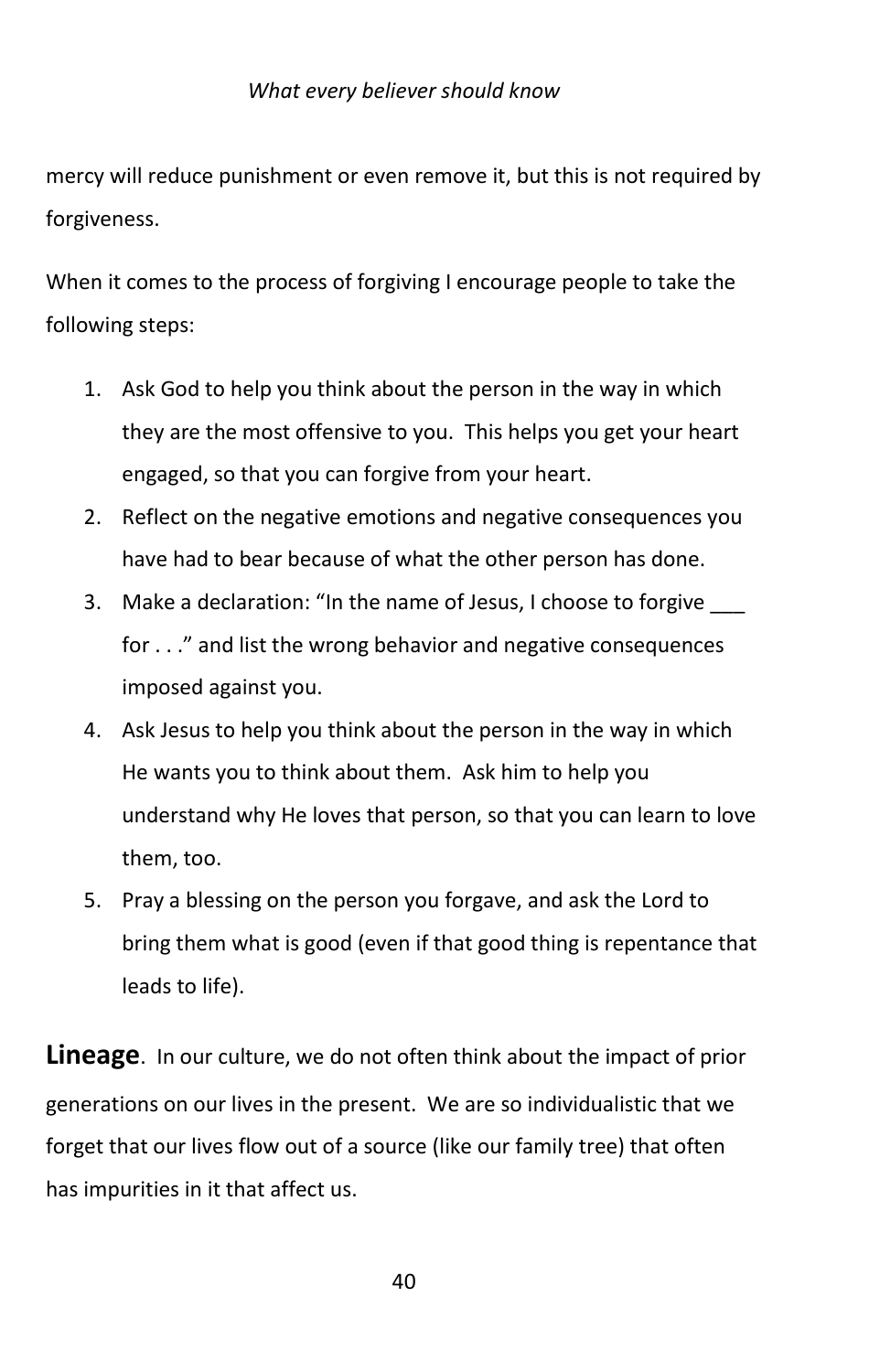Demons from past generations can affect people in the present. Perhaps great-grandpa murdered someone, or grandma practiced witchcraft, or dad developed a porn addiction and committed adultery. Any of these sins would open a door into that person's life. As a consequence those demons will have greater access to the family lineage than if the door had not been opened. If you think of your family as being like a house, imagine what would happen if someone invited a demon into one of the rooms. Is it likely to just stay there or is it going to look for a way to stay in this home and expand its territory? In the same way, once a demon or demons have gained ground in a family, they are going to look for ways to stay and they are going to seek to expand their "territory" and freedom to operate.

One young man who needed freedom from panic attacks prayed that God would show him the first time fear had entered his life. He remembered being alone in a bathroom when he was about seven years old and feeling like something jumped on his back. He was terrified and had his first panic attack. When I asked him if any other family members struggled with fear or high levels of worry, he mentioned that both his mother and grandmother were consumed with worry. We decided it was best to renounce any ancestral sin that may have opened a door to the demonic in his family line. As I led him through the prayer, he got stuck. He began to get interference from a demon. We bound the wicked spirit, finished the prayer and evicted the spirit involved. Afterward, the young man said, "I never would have dreamed that my problems had roots in my family line."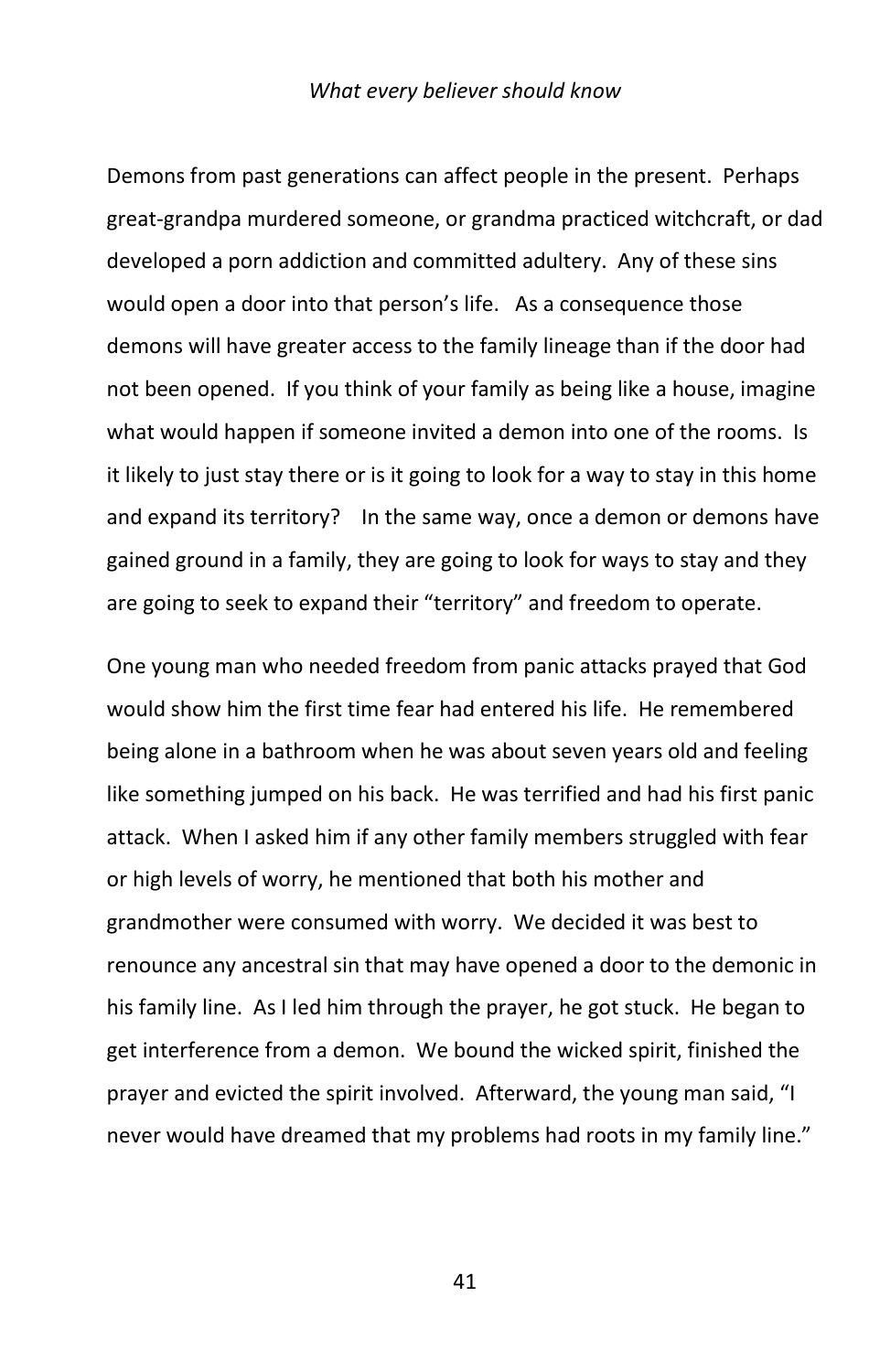A couple who adopted a child from a Muslim background had no end of behavioral problems with him. He was a "holy terror" and was regularly in trouble at school. They were at their wits end, when someone suggested to them that they cut off any wicked spirits that may have come with him from his ancestral background. One night, while the boy was sleeping, his parents prayed over him and canceled any claim the enemy had on their adopted son because of the sins of his ancestors, and commanded those spirits to leave in the name of Jesus. The next morning, they could already notice a difference in the level of calmness in the child. By the end of the week his teacher sent home a note saying, "I don't know what you've been doing with your son, but whatever it is, keep it up!" Dealing with the spirits that had come down through the family line did not make the boy perfect, but they did make him "normal."

Dealing with generational sin follows the same three C pattern as before. Confess the sin that gave the ground. In this case it is the sin of an ancestor. You can confess all sins generally that have given ground whether you know about the sin or not, but it is a good idea to list the ones of which you are specifically aware especially if they were habitual or traumatic. Cancel the ground claimed by the enemy because of that sin. Specifically cancel any claim they may have on future generations. Command the demons to leave.

**Cleansing Property**. Just as demons can claim a legal right to a person because of unresolved sin, they can claim a legal right to a piece of property, access to an institution (like a school or a church), or ownership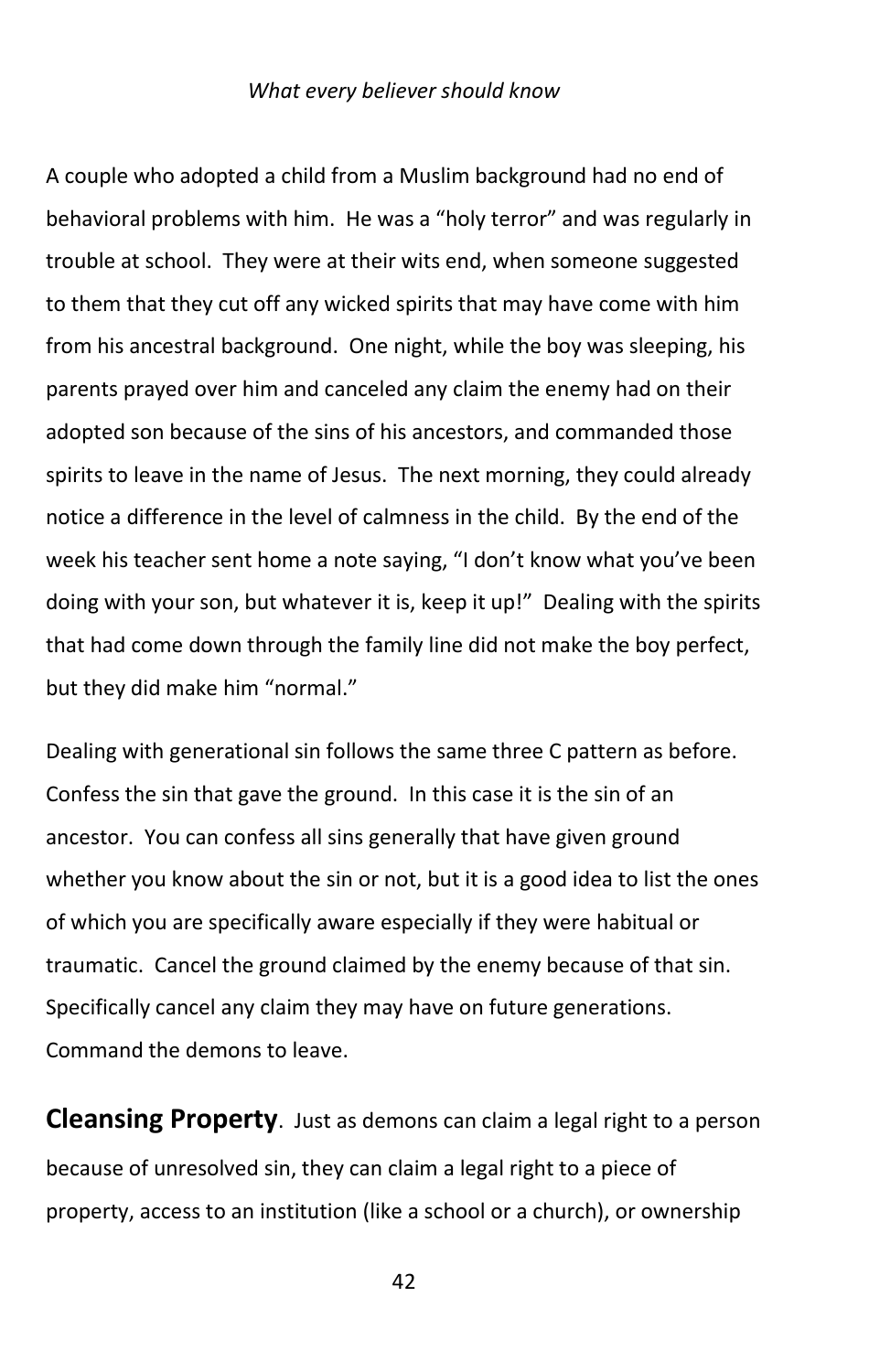of an object (especially one created or dedicated for occult purposes like an amulet or an idol). Land that has been polluted by sin must be redeemed before it can be used for God's glory. For example, when Nehemiah returned for his second term as governor and found that one of his officers had allowed a pagan official to move into a room of the temple; Nehemiah not only evicted the pagan official, he discarded all of his things (13:7-8). One can only assume that this man had been practicing his pagan religion in that room of the temple.

Cleansing property is often as simple as renouncing what may have taken place there in the past and inviting Jesus to fill the place with his presence. I know of situations in which someone moved into a home where occult rituals had been held in the basement. They experienced paranormal activity in the house (doors slamming, objects floating, ghosts appearing, etc.) before they discovered that someone had painted over several Satanic symbols on the basement walls and realized that this activity had never been renounced and that the spirits had never been made to leave. They did so, and the paranormal activity stopped.

This same principle implies that any objects that have been devoted to pagan or satanic use need to be destroyed. This can be especially difficult when the object is considered a family heirloom or of great cultural significance. This can also be taken to an extreme and discernment is called for. My basic rule of thumb is that if an object was created for and used for an occult purpose (i.e., a Masonic ritual or pagan worship), then I destroy it. If it is an ordinary object, but I suspect that someone has placed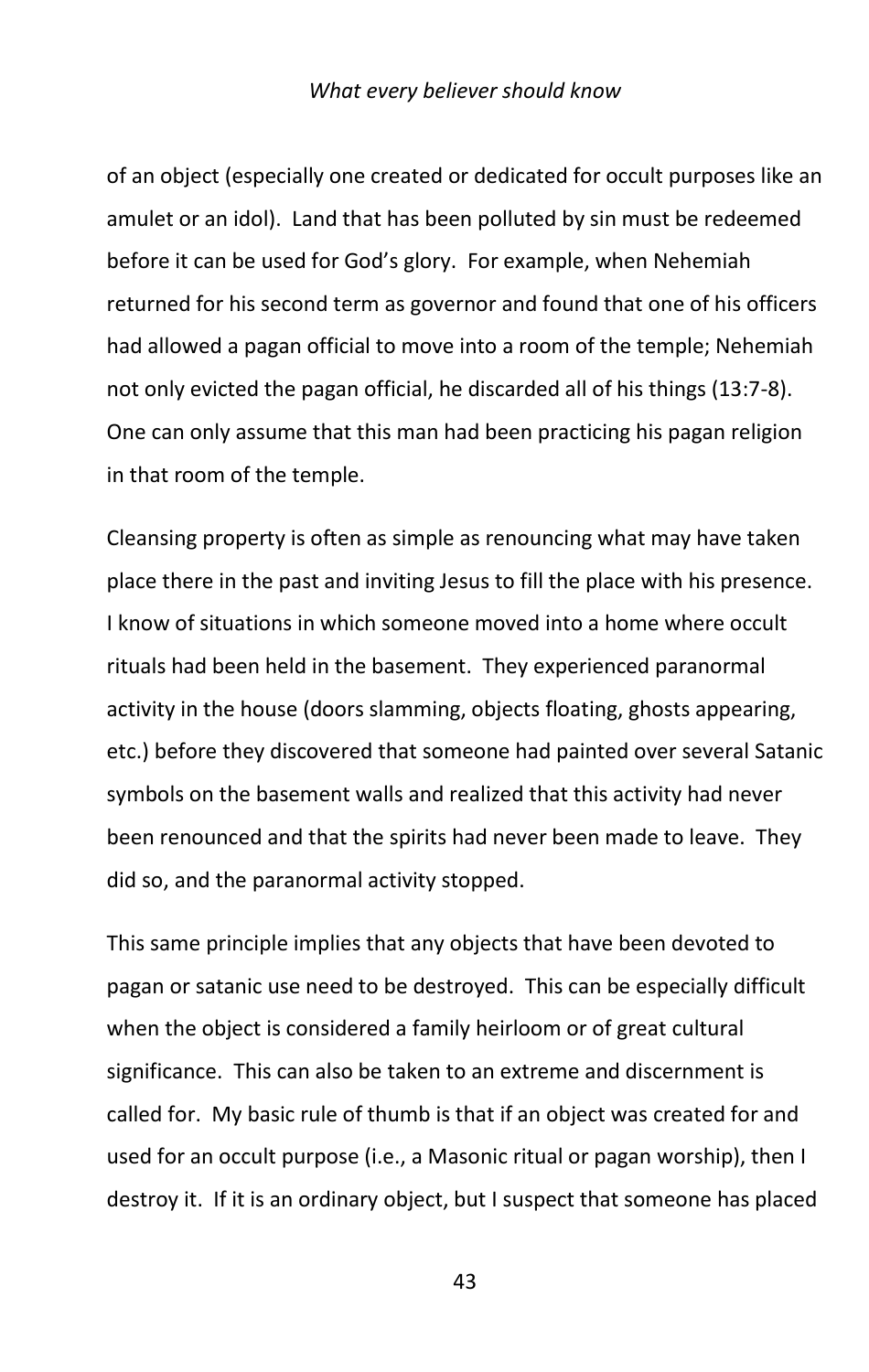a curse on it, I simply "cleanse" it and command the spirit attached to it to leave.

**Taking Thoughts Captive**. In order to live in freedom, it is not enough to get rid of demons, we also have to stay free of demons. One of the most effective ways of doing this is to develop the practice of taking your thoughts captive. The principle here is that not every thought that enters your head is yours. My dad tells the story of a professor in a theological school who came to see him because he was troubled by the perverted sexual thoughts that often came to his mind when he began to pray. He was afraid that he had a demon and needed a "deliverance session." After a little probing, however, my dad realized that this man had not surrendered any legal ground that would give the demons a right to this type of oppression. The man asked him, "What's wrong with me?" My dad replied, "There is probably nothing wrong with you. There is probably something right about you, and that is why the enemy is trying to convince you that you shouldn't be in ministry. If you haven't put those perverted thoughts in your mind, and you can be sure God isn't doing that, where do you think they come from?" Instead of casting out a "demon of perversion," my dad taught him how to take his thoughts captive. About a year later, they saw each other again and the man said, "I just want to thank you for meeting with me last year. When I first came I thought you might pray over me and get rid of a demon, but I'm really glad it didn't happen like that. Learning how to take my thoughts captive has changed me, changed my family, and I am returning to my ministry in Africa with a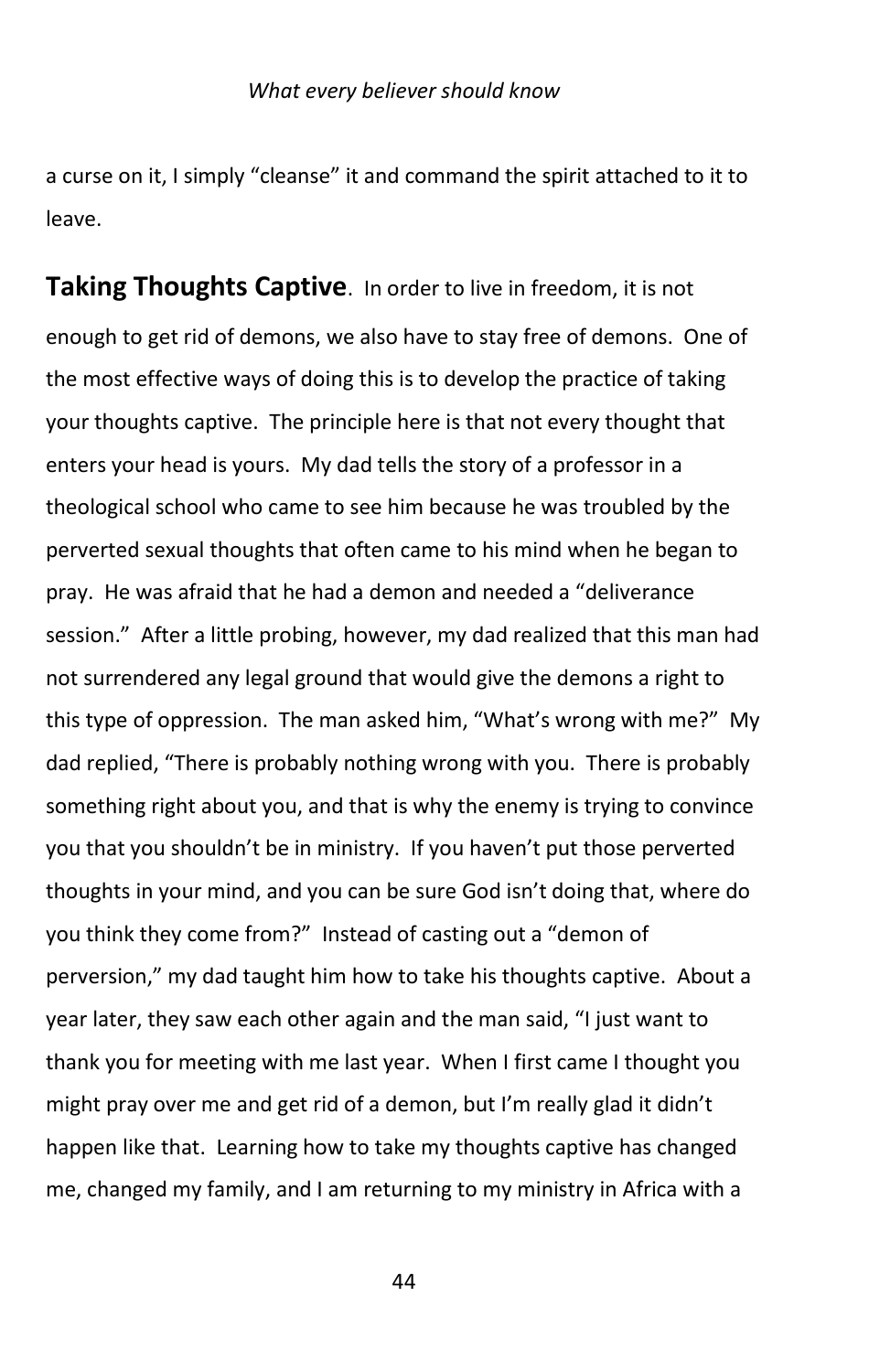whole new perspective on it." Like this ministry leader, most of us have no idea how much junk we let go unchallenged in our thinking because we assume the thoughts are just ours.

Taking thoughts captive is not difficult. It is an intentional choice to reject a message from the enemy and replace it with the truth, or to expose the enemy and command him to leave. Recognizing the need to do this, and choosing to do it can be difficult. Demonic thoughts often challenge God's truth. For example, God loves you and you are precious to Him. But how many thoughts do you have on a daily basis that attempt to rob you of the joy of that truth—thoughts that you are a disappointment to God or that He is disgusted with you or that He cannot be trusted to have your best interest at heart? Such thoughts do not come from God. They are temptations of the Enemy intended to rob you of intimacy with God. Recognizing, resisting, and replacing these thoughts is the essence of taking them captive.

A good way to practice taking your thoughts captive (and to demonstrate the reality of spiritual warfare) is to try to keep this thought in the forefront of your thinking all day, "I am the apple of God's eye. His love for me is so vast in cannot be measured." As you do this, pay attention to the contrary thoughts that try to rob you of the joy of these truths. At some point, command any demons that are telling you those lies to leave. Then ask the Lord to confirm His truth to you in a fresh way!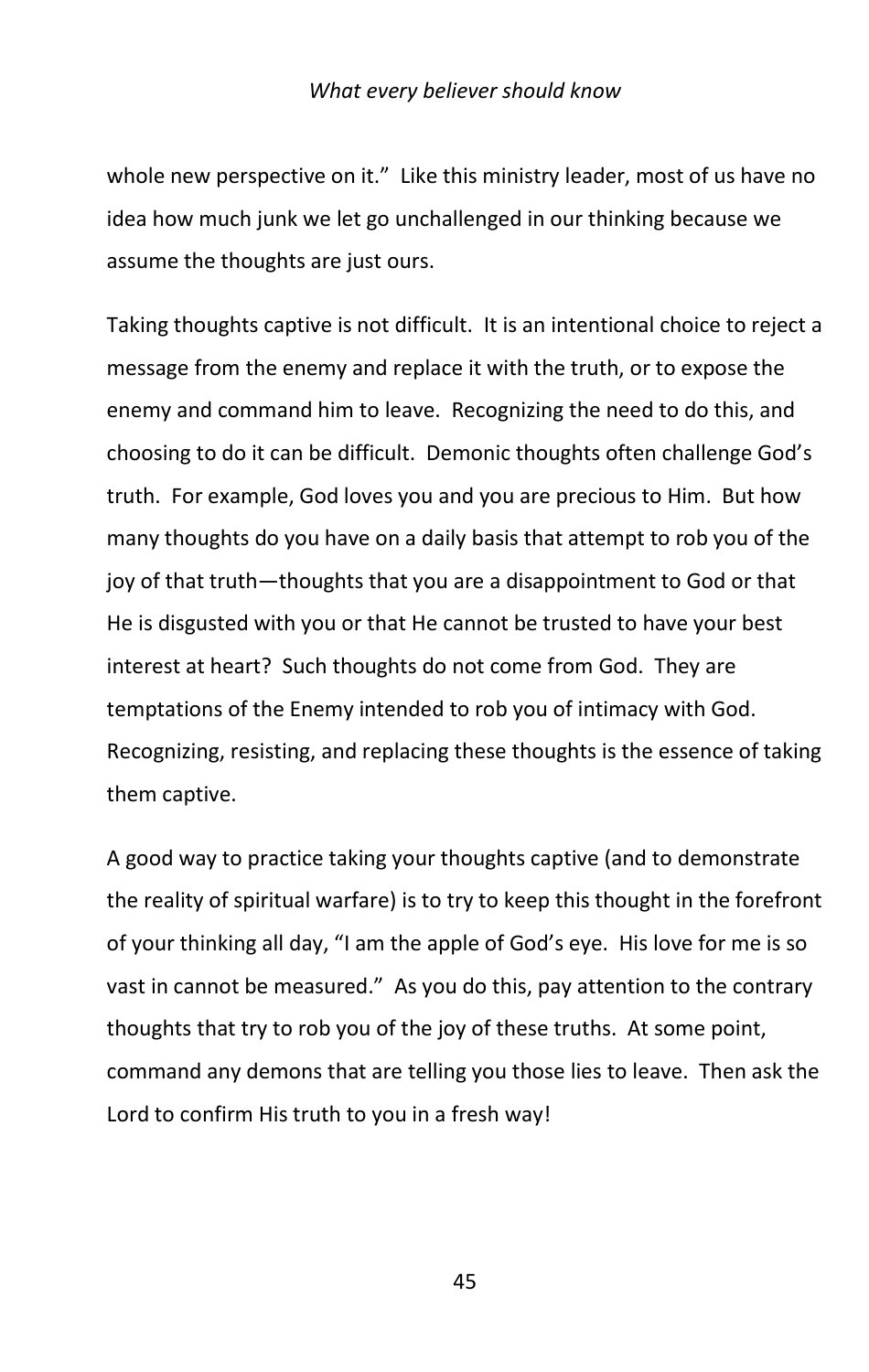

# **Chapter 5: Demons and the Occult**

Years ago I met with a young lady who had been diagnosed with schizophrenia. She was hearing voices that were telling her to hurt members of her family. Sometimes the radio or the television would deliver secret messages just for her. Now, there is a physical problem that can affect the brain and cause genuine schizophrenia, but that was not this girl's problem. The psychological community simply had no other diagnosis for what she was experiencing. She met with me to go through the "Steps to Freedom." One of the first questions I asked her was whether she had ever participated in the occult. She said no. I was skeptical. Symptoms like hers usually implied some form of occult activity.

When I pulled out the list of occult activities found in the "Steps to Freedom" and began to explain them to her, she circled half the list! She had gone through mind control seminars where you learn to read someone else's thoughts. She had practiced levitation, participated in séances, used Ouija boards, and played with tarot cards. You name it, it seemed like she had done it. She just didn't know there was anything wrong with this stuff. To make matters worse, she had been living with her boyfriend who was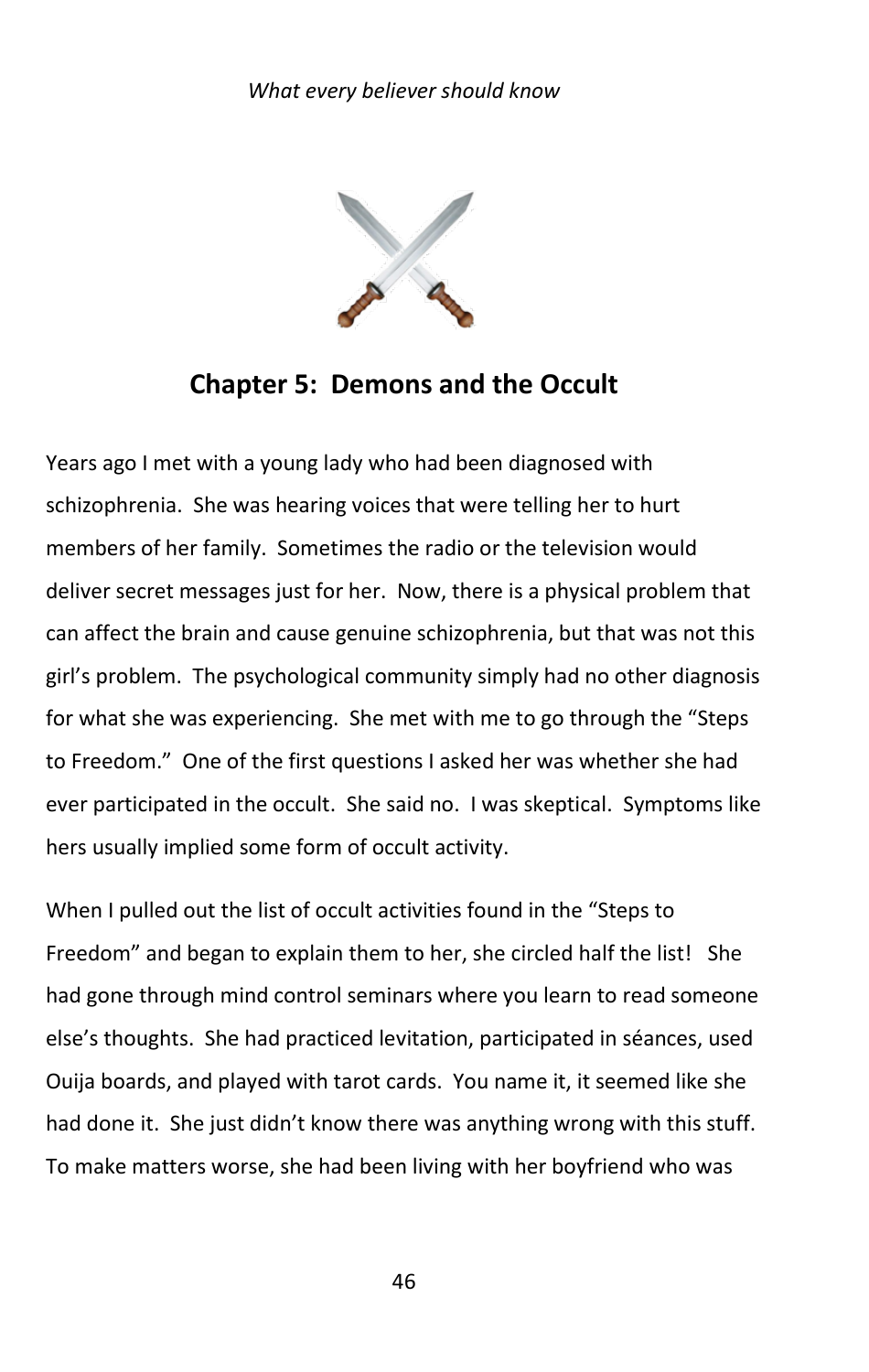also into the occult; so she had baggage from sexual sin. And to make matters worse, her boyfriend put a curse on her when she left him!

Over the course of two sessions, I was able to walk her through the prayers of renunciation related to her occult activity and in commanding demons to leave. She renounced her sexual sin and broke soul ties with her boyfriend. She also broke the curse that had been placed on her. Along the way I helped her understand her identity in Christ and her position of victory over the enemy. By the time we were done, she wasn't hearing voices anymore. Stories like this remind us of the dangers of the occult and the freedom that can be found in Christ.

# **Demons**

The Greek word for demon is *daimon*. As you can see, our English versions didn't really translate the word, they just borrowed it. In the ancient world a *daimon* was any malevolent spirit that oppressed you or made life difficult for you. In the New Testament, the word demon is used of all fallen angels. Jesus said, "I saw Satan fall like lightning from heaven" (Luke 10:18). The fall of Satan is also depicted in Revelation 12, where we read that the dragon (Satan), swept a third of the stars from the sky. In this setting, stars are used as a metaphor for angels; hence, the idea was born that one third of the angels followed Lucifer in his rebellion against God. This rebellion was motivated by pride. Isaiah 14 and Ezekiel 28 use the fall of Lucifer as the background for describing the pride of earthly rulers who, like Lucifer, ascended to a great height only to fall to a great depth. In pressing further into the question of why Satan rebelled, it is interesting to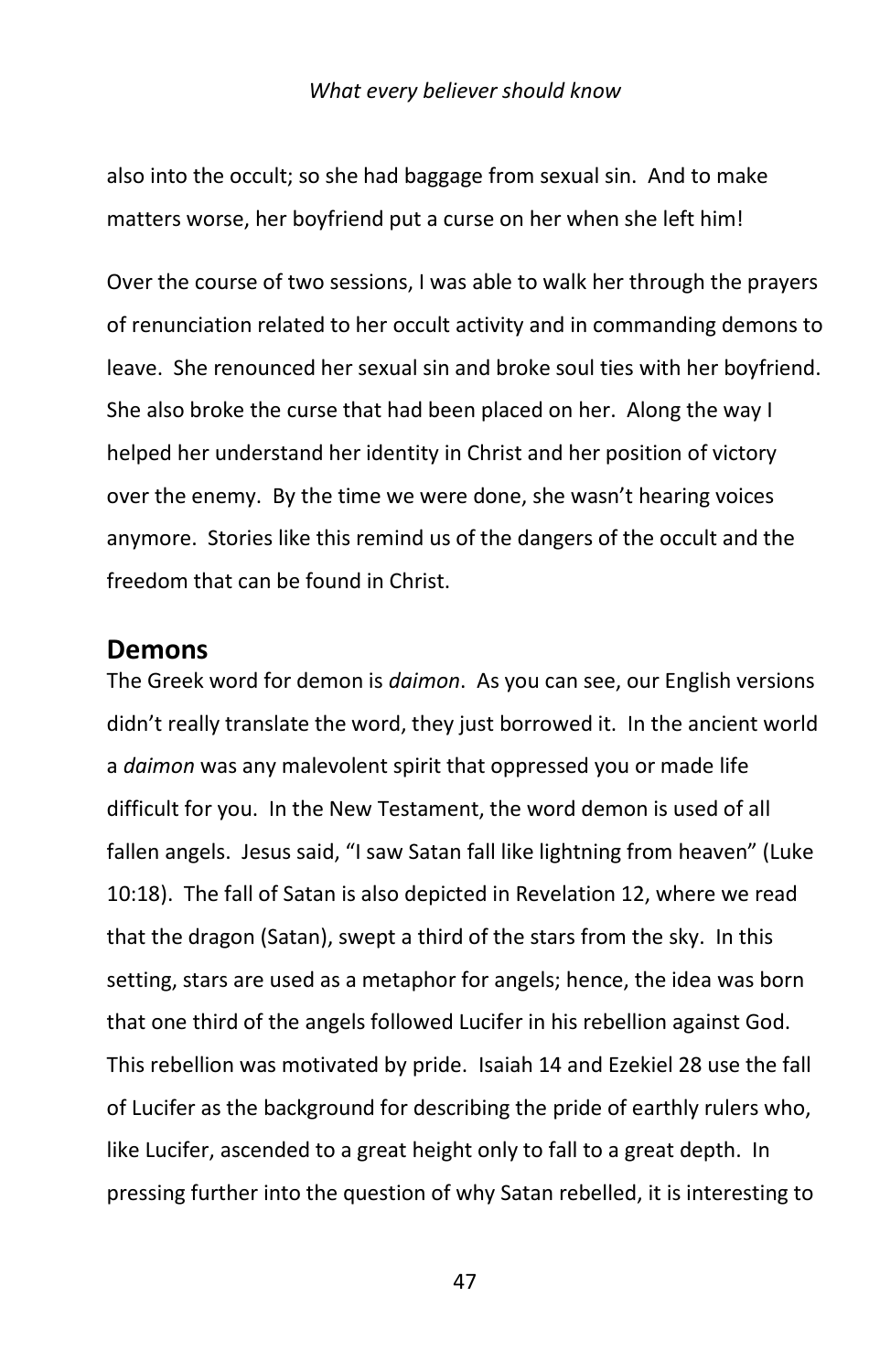note the connection between false gods and demons. There are millions of gods and lesser supernatural beings in this world, and all of them want some level of power over humans. It may be that Satan enticed the other angels to follow him by promising them that they would be gods. It does not take much imagination to hear him ask the other angels, "Do you want to serve the humans or do you want the humans to serve you?" It would seem that every demon wants power over humans. They accomplish this by seeking to make slaves out of people to the fullest extent possible.

**Demons can rule over regions, institutions, and people.** Paul often referred to demons as principalities and powers (Romans 8:38; Ephesians 3:10; 6:12; Colossians 1:16; 2:15; Titus 3:1). The term "principality" implies one who rules over a region. The Greek word is *arche* (pronounced: ar-kay'). It is often used of earthly leaders and can be translated head or ruler. One of the reasons God is so opposed to idolatry is that nations that serve false gods are entering into a pact with a highranking demon and all of the demons beneath him in rank who serve him. This pact gives those demons a right to greater power and activity in that region. This is why some countries or territories have much more overt demonic activity than others. The spirits have been invited in and given authority by the earthly rulers of the region. You can see this principle at work in countries like Haiti where, after they had expelled their French overlords, the leaders dedicated their nation to the devil in a well-known voodoo ceremony—a ceremony repeated in 1992. You can also see it in regions where annual rituals renew that territory's dedication to a false god. George Otis and the Sentinel Group have produced several excellent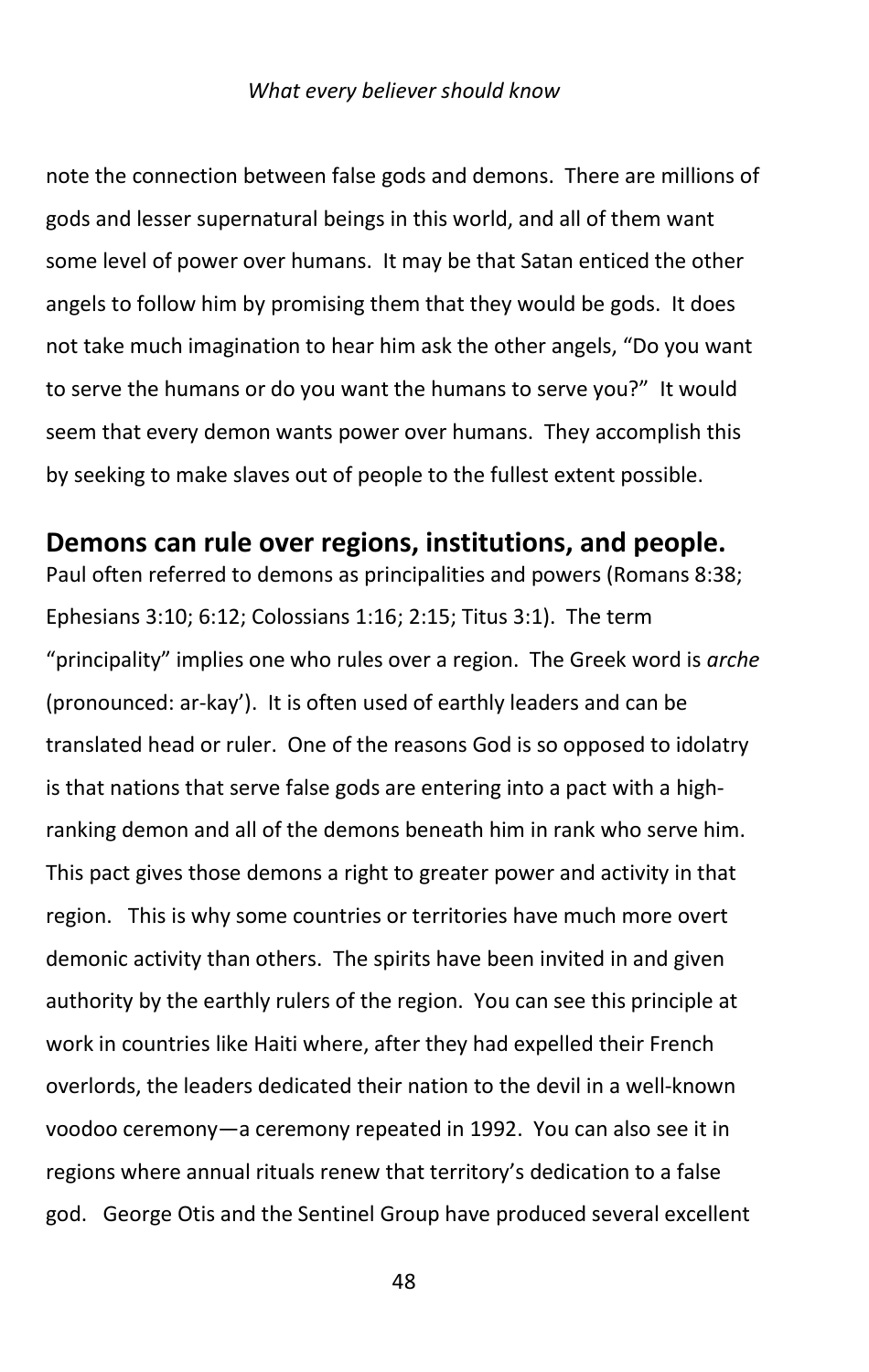videos called "Transformations." These and Dr. Otis's book, *Twilight Labyrinth* provide an in-depth look at the idea of territorial spirits. For a good academic study of principalities and powers, see Dr. Clinton Arnold's book *Three Crucial Questions*.

# **Demons can exercise power over nature.**

Not only did Paul often refer to demons as principalities, he also used the word "powers." The word is "exousia" (ex-oo-see'-ah) and is probably better translated "authorities." Many demons have authority in the realm of nature and the power to interact with the natural realm. Most of the gods of paganism were nature gods, who were able to exercise a certain amount of control over the forces of nature. Baal, for example, was believed to have the ability to send rain and cause storms. His priests were probably shocked when Baal was unable to send fire from the sky in their contest with Elijah. If they knew there was no chance he could do it, they never would have agreed to the contest. In a similar way the magi of Egypt were able to turn a staff into a snake and water into blood through their magic arts. The Bible recognizes that demons have the power to do magical things and communicate secret information. All pagan religions are built to pursue the power and knowledge that these spiritual beings offer. The pagans, however, do not realize the demonic nature of the power involved or the consequences of what they are doing.

# **Deception**

If I were going to summarize the enemy's work in one phrase, it would be this: *demons lay snares*. Demons use deception to lure individuals (and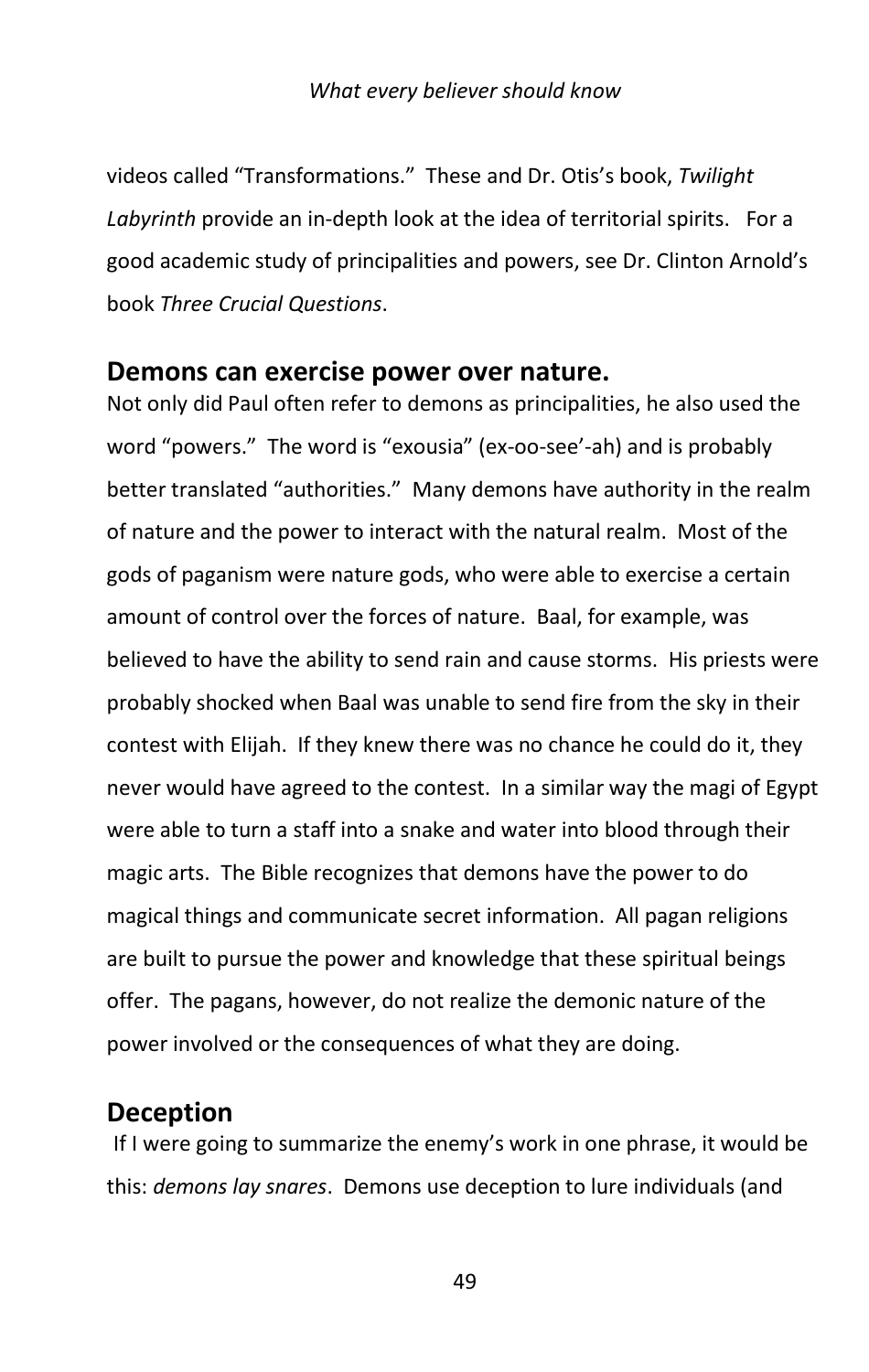often entire communities) into choices that will bring them and their offspring into bondage. Ultimately, he wants to destroy them. This is why the Bible urges us to avoid those activities that will bring us under the enemy's control and to repent in order to break free from enemy snares.

The devil is the father of lies (John 8:44). Consequently, wherever you find deception, you find the work of the devil. The demonic work of deception can be divided into three parts: thoughts, tapes, and voices.

**Thoughts**. Not every thought that enters your head is yours. Some come from the Holy Spirit. They give you guidance and encouragement. Some come from demons. They tempt you to fear and unbelief. You can think of the demonic attack on your thoughts as the "fiery darts" mentioned in Ephesians 6:16 and Psalm 91:5. Satan shoots his flaming arrows at you in the form of tempting thoughts. The proper response to these is to hold up the shield of faith in order to resist them and then to counter attack with the Sword of the Spirit, which is the Word of God. This process is commonly called "taking your thoughts captive" (2 Corinthians 10:5). Martin Luther is famous for saying, "You can't keep a bird from landing on your head, but you can keep him from building a nest there." In a sense, that is what we do when we resist the enemy. We are keeping the devil from building a nest.

**Tapes**. Sometimes the devil succeeds in planting thoughts in our hearts that develop into "tapes" that play over and over. These are deceptive patterns of thinking that keep us from living in the freedom of who we really are. These tapes are usually lies that target who we are, who God is,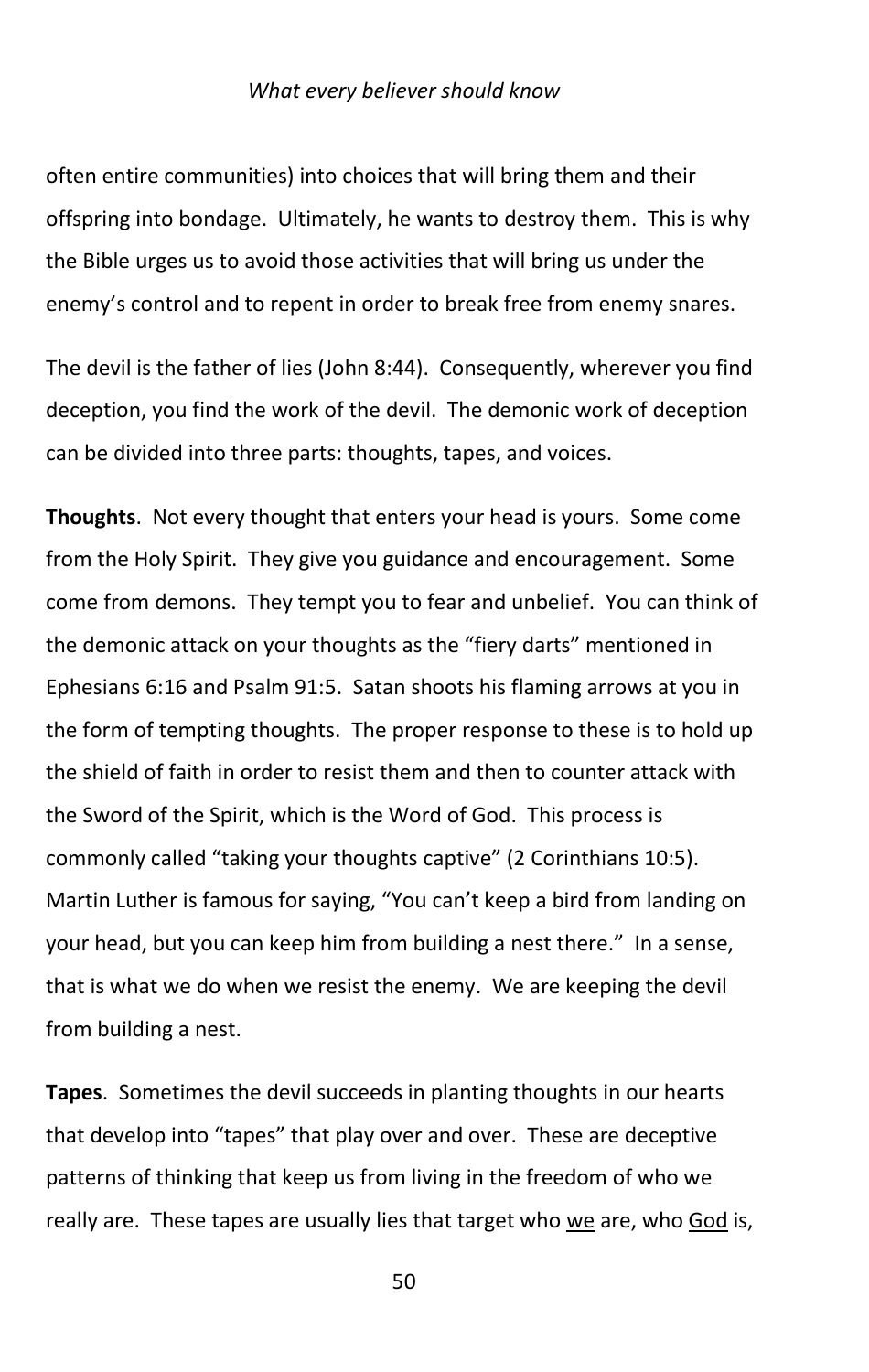and how life works. For example, sometimes these tapes take the form of persistent negative thoughts about family members, friends, or even ministry associates. Such thought patterns can be debilitating to our marriage, our parenting, and our other relationships.

Above all, the enemy targets our view of God and our view of ourselves. If Satan is a roaring lion looking to eat a sheep, what is that sheep's best defense? It is to stay close to the shepherd. Sometimes we get the idea that our job is to become "super sheep" so that we can take on the devil in our own strength. But Satan knows that our defense lies in staying close to the shepherd. He knows that if he is going to have a good lunch, he needs to lure us away from the shepherd, and his primary tactic for doing that is deception. If he can get you to believe that you are such a bad sheep that the shepherd is disgusted with you, there is a good chance you are going to avoid the shepherd. Or, if he can convince you that the shepherd is not completely trustworthy; if he can point out reasons to be disappointed with the shepherd, he knows you are less likely to stay close to him. Therefore, Satan's primary objective is to fill your mind with lies about yourself and God that will keep you isolated from Him. The result is that most of us spend our lives trying to perform for God and earn His acceptance, rather than enjoying His presence. Our isolation makes us much easier prey for the enemy.

The most common way that tapes form in our minds is through trauma. When our hearts are broken by suffering, the physical and/or emotional wounds create fertile soil into which Satan is able to plant the seeds of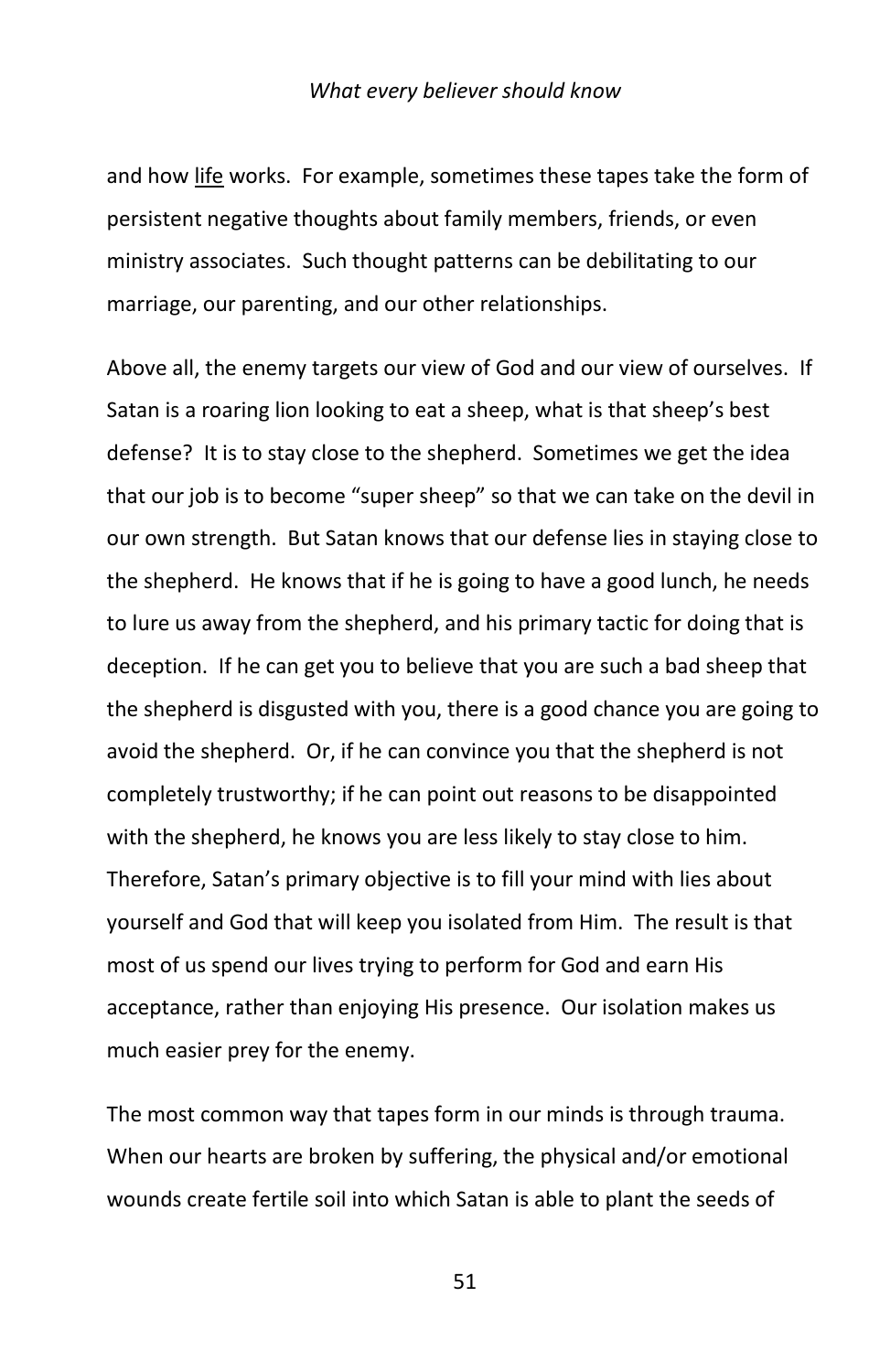deception. If these lies feel true to us, we will enter into an agreement with the devil and accept them as true. When this happens, the lies take root in our hearts and begin to grow. We begin to make decisions about how we will live our lives as if these lies are true. These vows we make are like vines that begin to bear fruit. However, it is not the fruit of the Spirit that is produced but the fruit of deception. These lies in our hearts produce fear, depression, shame, disgust, anger, and hopelessness. Replacing these tapes in our heads requires a renewal of the mind. It may also require a healing of the heart. We will need to go back to the original wounds into which the devil planted his lies in order to pull this vine out by the roots.

**Voices**. Some people hear voices in their heads. This does not mean that they are crazy. Voices in the head can be demons. This is normally a sign that the person has either been involved in the occult or has been the victim of abuse. Voices in the head can also be other "parts" or "personalities." People who have experienced extreme trauma often dissociate and form alternate personalities. Usually, one or more parts are protectors, one or more parts keep the pain in secrecy and isolation, and there are sometimes other parts who have other jobs. These parts were formed in the brain as a means of self-preservation. They often function as completely different individuals; though, they are actually different parts of the same core person. Sometimes the different parts of them talk to each other inside, and this can cause the experience of voices in the head.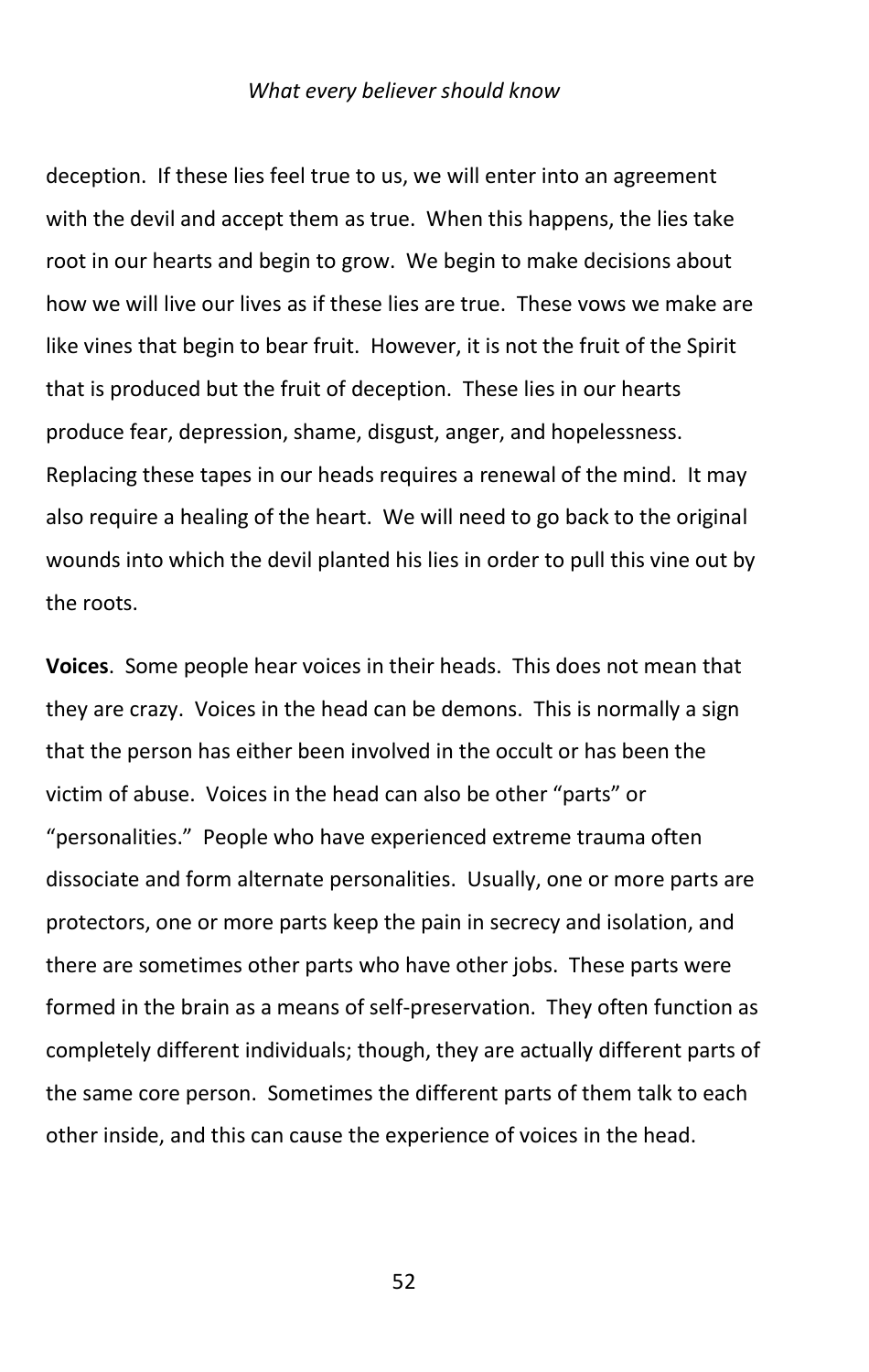If the voices are demonic, they can be removed by using the three C's: confess, cancel, and command. I was recently speaking on spiritual warfare at a church and describing the characteristics of a demonized person. I mentioned that sometimes they hear voices in their heads, and a woman spoke up, "I hear voices in my head. And I see a demon following me around." She went on to say that her psychologist said she was schizophrenic and didn't believe that it was really a demon that was harassing her. After my presentation we prayed together. She renounced the legal ground in her life and commanded the demons to leave. She also prayed and cancelled any claim on her children that the demons might have through her sin or through the generational sin in her family. The next week, when I returned for part two of my series, she asked if she could share her testimony with the class. In the past week she had not heard a single voice in her head and the demon had disappeared. Life in her home had also become much calmer. Best of all, her teenage son had prayed to receive Christ! Needless to say, results aren't always that dramatic, but it is instructive to understand just how life changing it can be to understand and apply the principles of spiritual warfare.

## **Deceptive Power**

Demonic activity is always rooted in deception. This does not mean that demons do not have real power or that this power does not often appear to help people. It means that they use their power to deceive. Many miracles have been done in the name of Jesus that were performed by the power of the occult and had nothing to do with the true Jesus, who was born of a virgin, crucified and raised as Lord of all. I know of a man in full-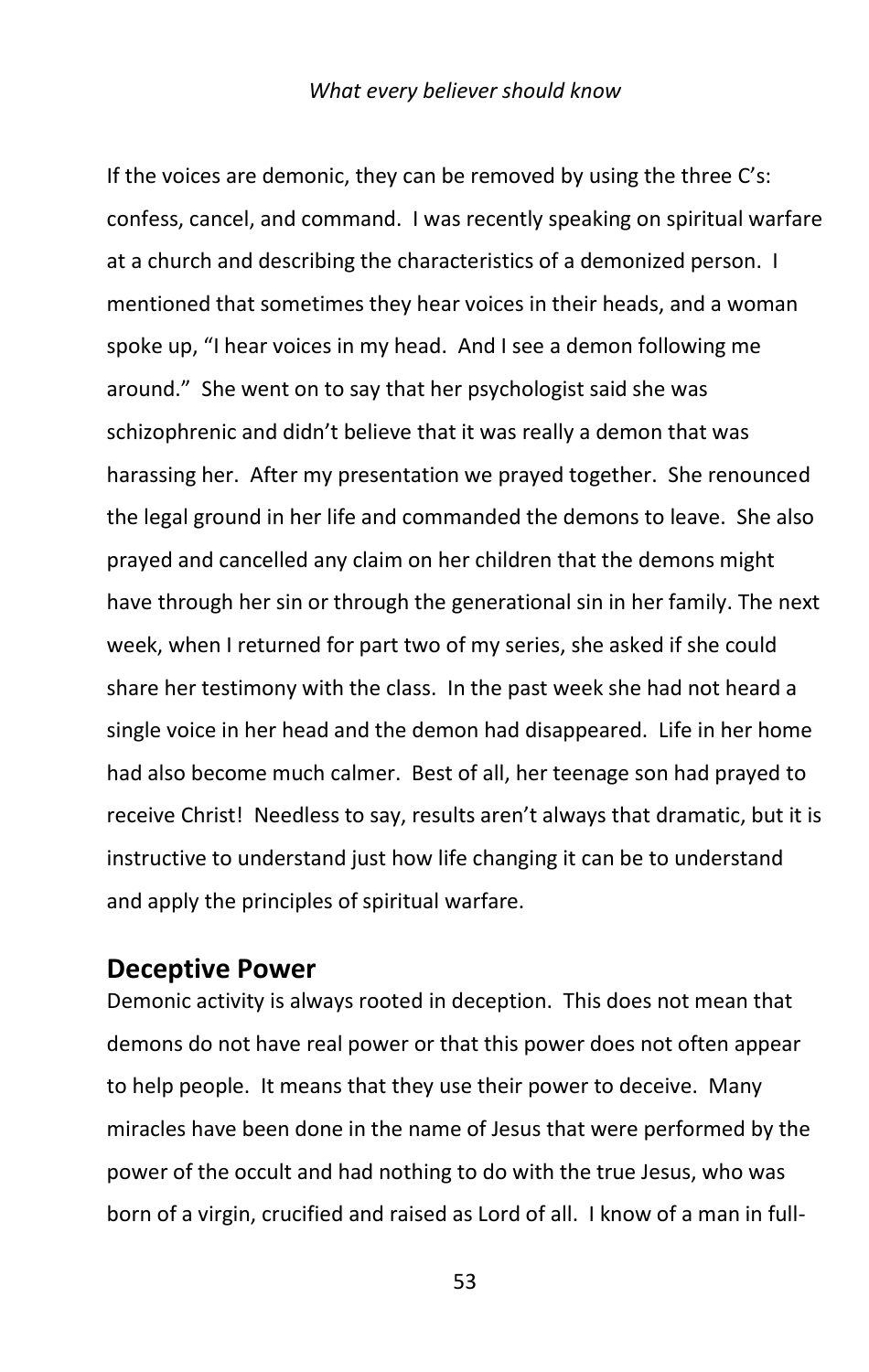time Christian ministry who had a withered leg. He went to a faith healer who laid hands on him and the leg miraculously straightened. After that experience, however, he began to slip into a depression that was threatening to run him out of ministry and into an institution. At the advice of an experienced pastor, he renounced the healing with a prayer that went something like this, "If (notice this important word, he was seeking to discern the spirit involved in his healing) this healing was of the devil and not from my Lord and Savior, then in the name of Jesus I renounce it now and command the demon involved to leave." Immediately, his leg returned to the way it had been and his depression left.

Johanna Michaelsen's book, *The Beautiful Side of Evil*, describes her work as an assistant to a psychic healer and her deep involvement in the New Age Movement. She was a "white witch" and thought she knew the difference between a good spirit and an evil spirit. Her story explains the journey that led her into bondage and the experiences that opened her eyes to the truth that set her free.

# **The Occult**

Demonic activity is most directly experienced in the occult. The word "occult" means "hidden." The occult offers a path to knowledge and power through secret arts that must be mastered by a specialist. These specialists are usually priests, magi, shamans, or witchdoctors, but anyone who learns the arts can gain access to the supernatural.

One of the symbols of the occult is the pyramid. It represents the stairway to heaven or the levels of progress from darkness to enlightenment. Those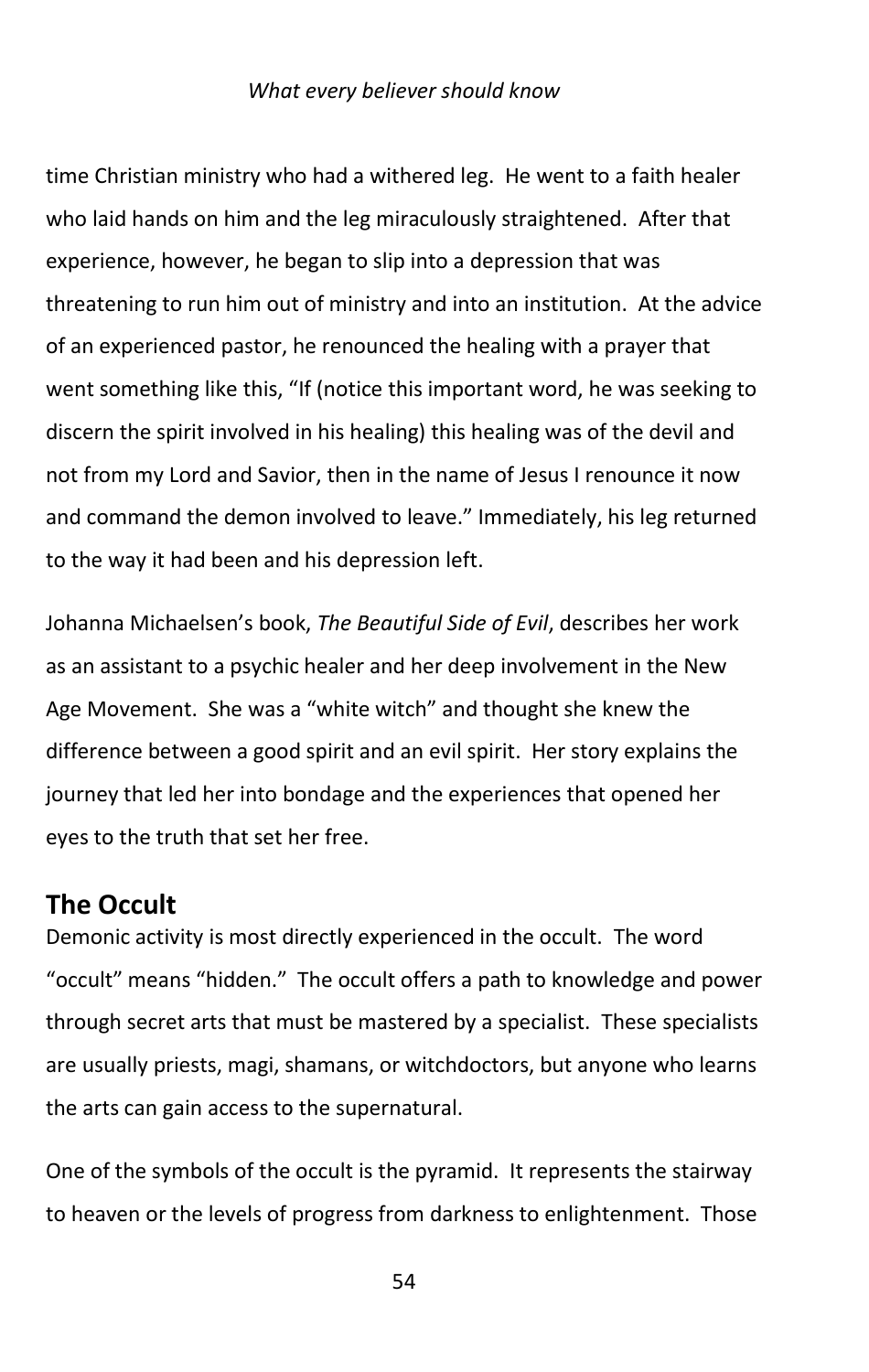outside the pyramid live in darkness. In Harry Potter they are called "muggles," people who do not know and often do not even believe in the magical arts. The first level represents the entrance into the secret knowledge. At this level witches, Mormons, and Masons all have to acknowledge that they are blind, living in darkness, and in need of instruction that will be provided by their master. In these rituals of initiation, they take a blood oath not to reveal the secrets they will learn lest they die a horrible death. From this ominous beginning, the initiates begin their "ascent" (if you can call it that) through the levels of enlightenment and gain an increasing amount of secret knowledge.

The idea of a hidden path to power and secret knowledge has always appealed to those who crave power either because they are ambitious or because they feel powerless. It is very common to find young people interested in the occult who feel overlooked or beaten down by their peers. It gives them a sense of superiority over those who look down on them. Those in the occult often develop a prideful attitude that says, "If you only knew what I could do to you, you would treat me with more respect."

# **Occult knowledge**

A common adage says that knowledge is power. How much would it be worth to know which decisions would lead to prosperity and which to disaster? How much would it be worth to learn the cure for a deadly illness? How much would you pay to learn the secrets that would give you an advantage in business, love, or war? In pagan societies priests and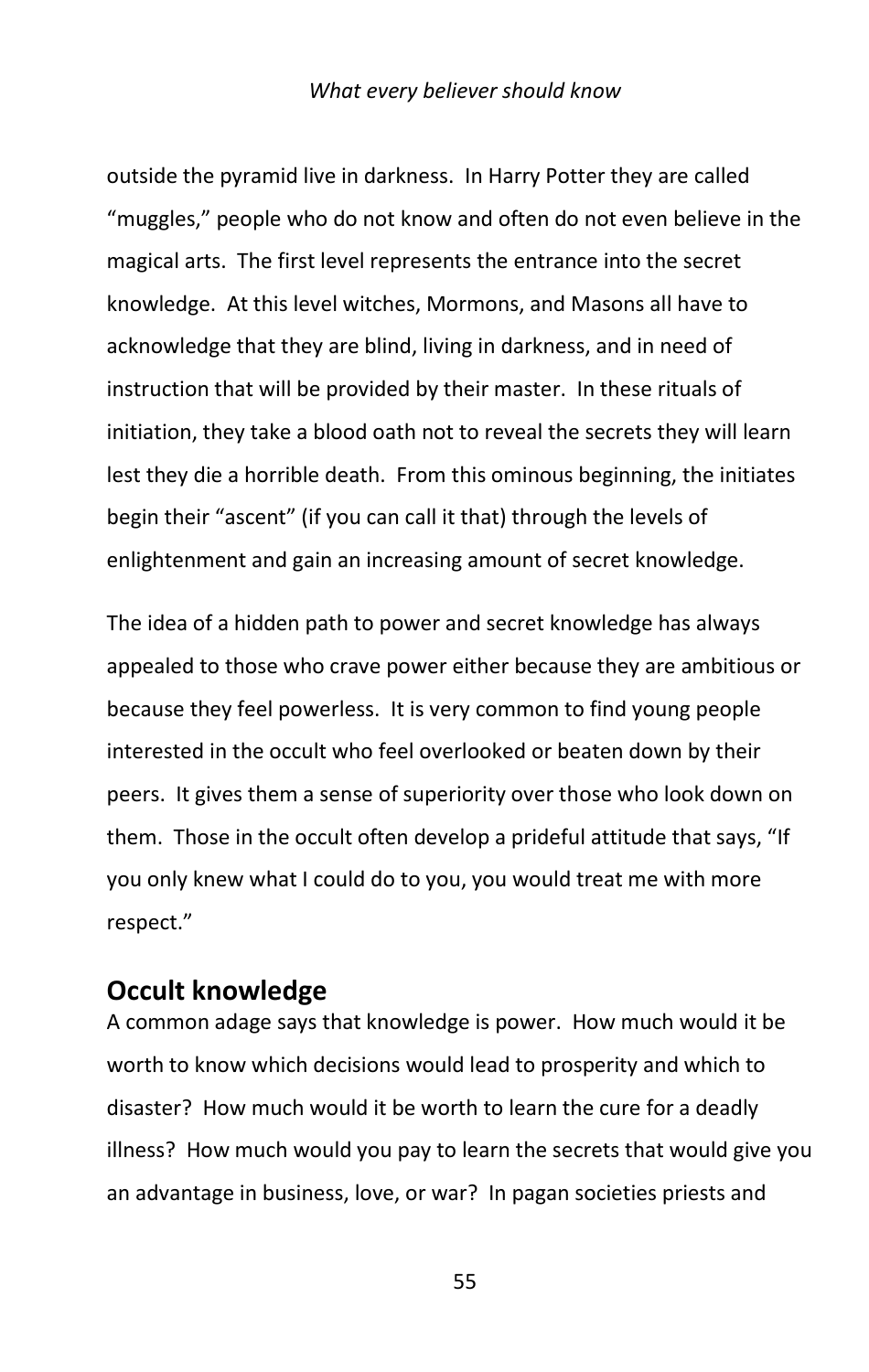witchdoctors are often paid great sums of money to read the omens that reveal the secrets of the gods. This art is called divination. It is rooted in the idea that the gods (hence the word divine in divination) often reveal their secrets through omens which can be read if one has learned the sacred arts.

Ancient forms of divination included cutting open an animal and "reading" the positions of the organs. If all was normal, it was taken as a good omen from the gods. If something was out of place or diseased; it bode evil. Modern forms of divination include Tarot cards, Ouija boards, tea leaves, and palm reading.

## **Occult Power**

The occult offers a variety of secret paths to power that have great appeal for those who want to feel like they are in control of their lives. The paths to power can be divided into power symbols/objects, power words, and power rituals.

**Power symbols/objects**. Occult symbols generally have two or more meanings. They have a surface meaning that is meant to deceive or mislead the uninitiated, and they have a deeper, hidden meaning that is known to those with the secret knowledge. These symbols are often used to summon spirits. For example, an amulet is a power object that is often worn as a necklace. The amulet is normally covered with occult symbols or words that are intended to summon spirits of protection for the one who wears the amulet. This was a very common practice in the Roman Empire and continues to be practiced in the New Age movement today.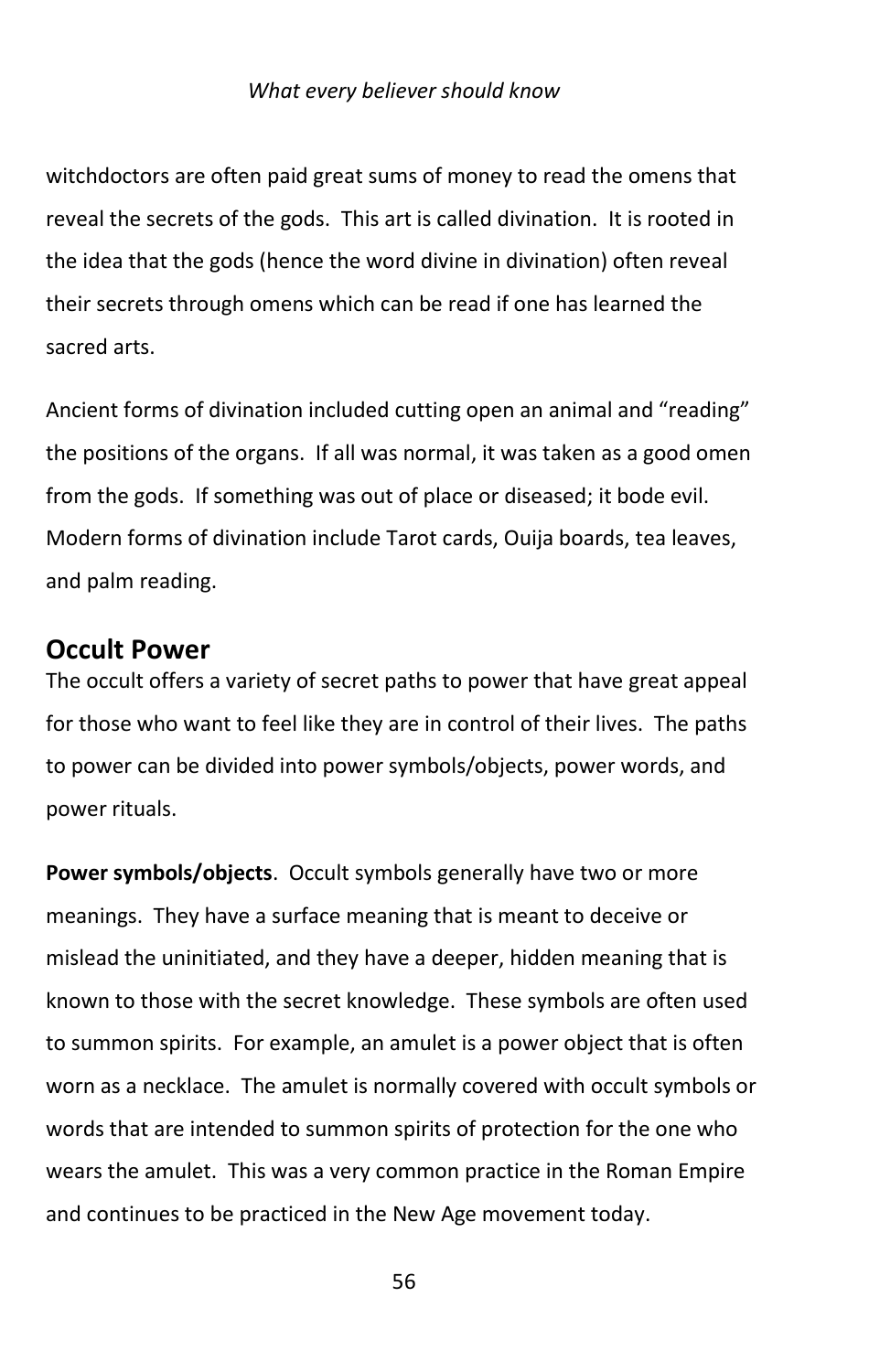Another example of a power object is an idol or a sacred stone. In tribal cultures and ancient pagan civilizations, it was common for people to have



a shrine in their home where they offered prayers to one or more deities. It was also common to place power objects in strategic places around the house or in the garden in order to summon protective spirits or spirits that granted fertility and blessing.

**An amulet is a power object** 

 $\overline{a}$ 

**Power Words**. Just as symbols and objects are used as channels for spiritual power, so words can be used this way. Spells, incantations, curses, and the like are used to summon spirits and invite them to unleash their powers. New Testament professor Clinton Arnold has done some excellent work explaining how the pagan ideas of the ancient world form the background for understanding Paul's teaching in the book of Ephesians.<sup>3</sup> The first century converts to Christianity would have been steeped in overt paganism. Their lives would have been filled with power objects, power words, and power rituals. Their question was, "Now that we are Christians, how do we distance and protect ourselves from the spirits and where do we turn for blessing on our homes?" Ephesians answers this question. In Christ we have been given every spiritual blessing in the heavenly realms (1:3). Christians no longer need to go to this god for one blessing and another god for a different blessing. We

 $3$  See Clinton Arnold's commentaries on Ephesians and Colossians in the Zondervan Illustrated Bible Backgrounds Commentary Series for more information on the occult worldview and activity of the Roman world.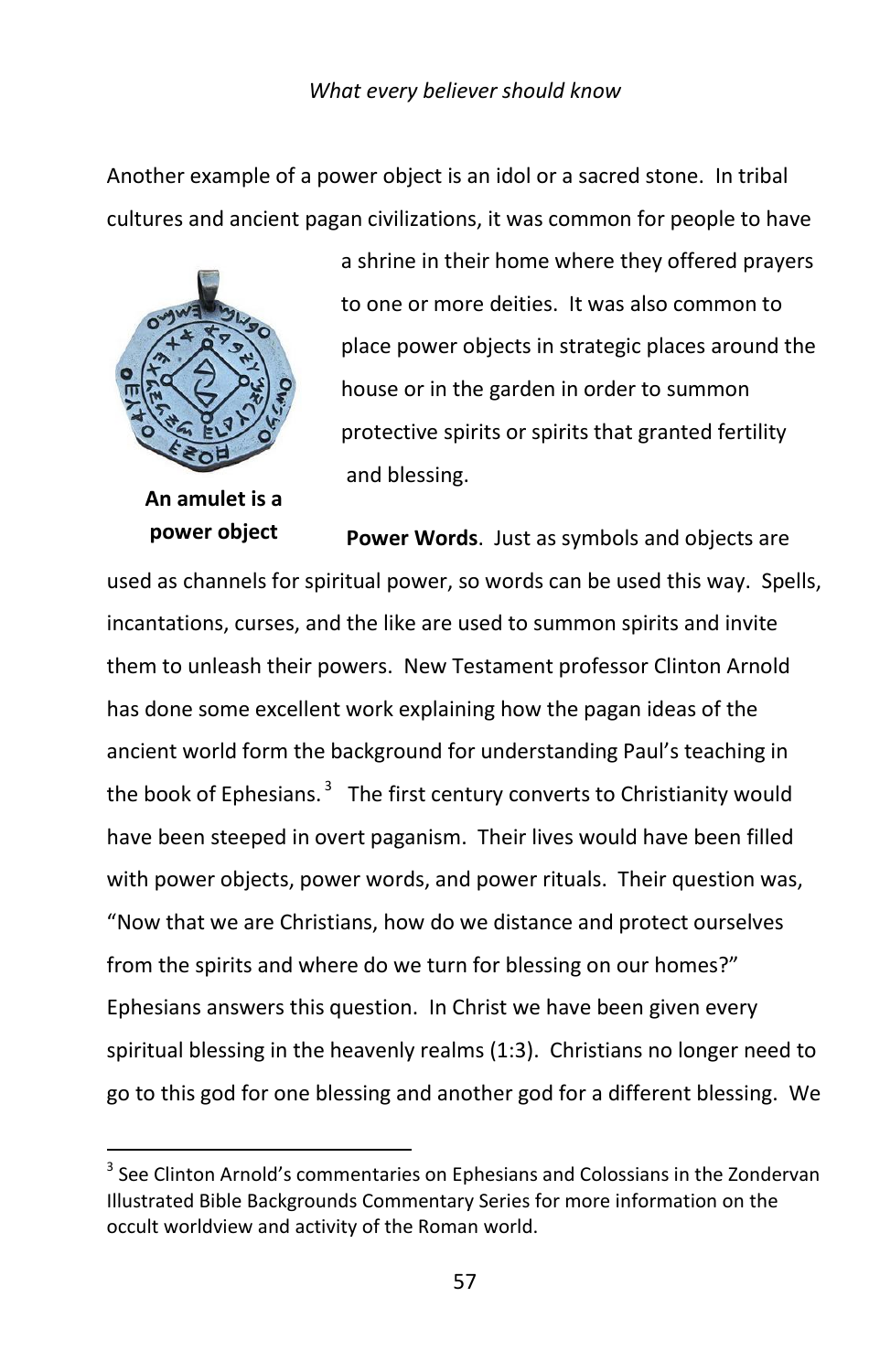no longer need to invoke certain power words or perform certain power rituals in order to find the protection and blessing we need. Jesus has been given a name above every name and a position far above all other principalities and powers.

**Power Rituals**. Witchcraft, sorcery, and pagan sacrifice all include rituals designed to summon spiritual power. The general idea is that the greater the sacrifice that is offered, the greater the power that is unleashed. This is why the priests and prophets of Baal and Asherah cut themselves with knives and made themselves bleed in their contest with Elijah on Mount Carmel (1 Kings 18:28). They believed the gods would take notice of the sacrifice and answer their prayers as a result. People who practice such rituals need to renounce their involvement with them and cancel the claims of the Enemy on their lives as a result of them. The prayers in "Step One" of Neil Anderson's "Steps to Freedom in Christ" provide a model to guide you through such a prayer.

I once interviewed a young man in India who had been a witchdoctor there. According to his testimony, his father was killed when an occultist put a curse on him. His mother's response was to pay his way to receive the training he needed to become an occultist and kill the man who had killed his father. As he deepened in his training, he performed increasingly dark sacrifices and spent a growing amount of time in trances, disconnected from this world and in the company of spirits from the unseen world. Finally, he asked one of the spirits what he had to do to kill his enemy. The spirit told him that an especially dark form of sacrifice was needed. He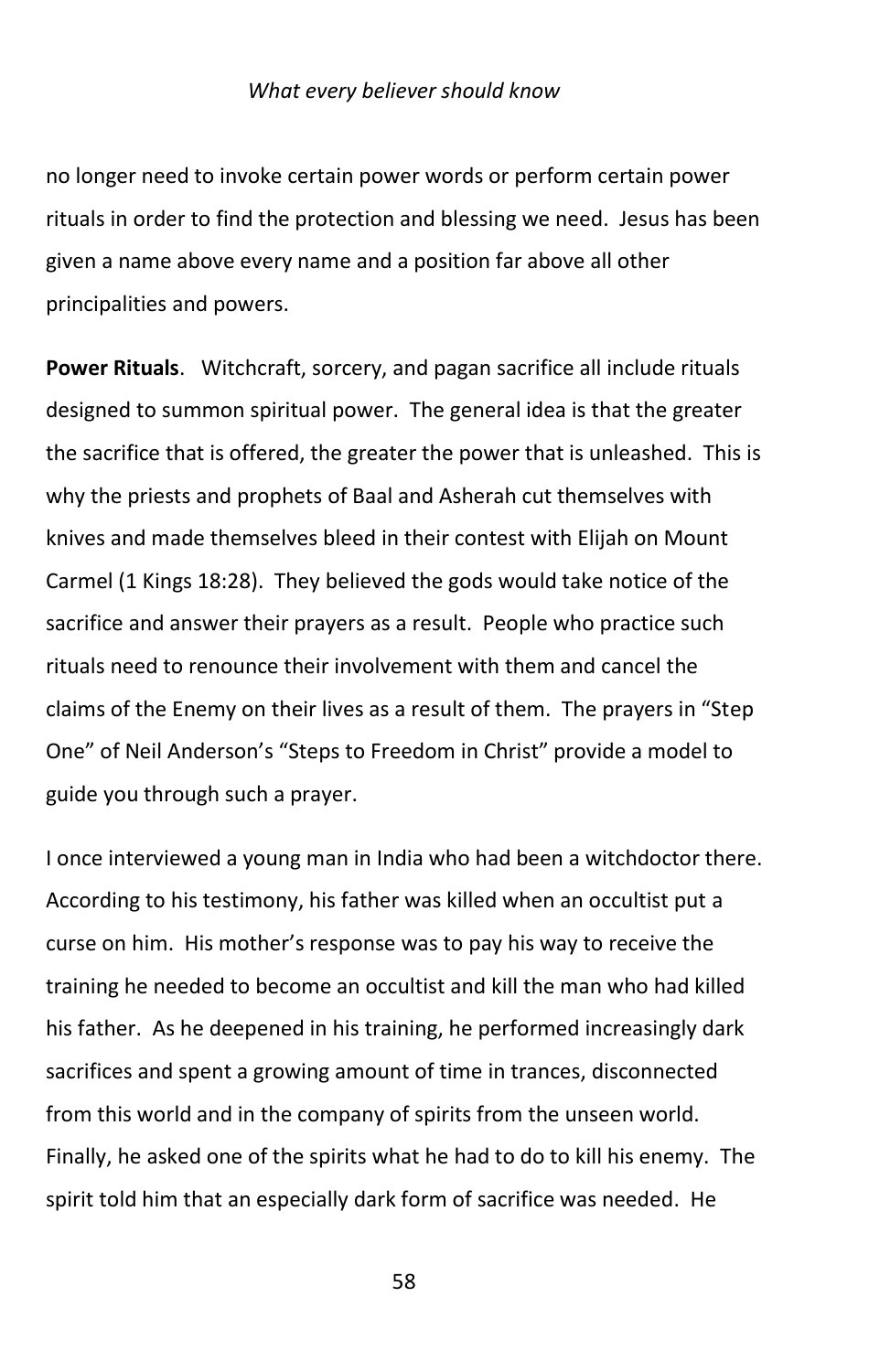performed the ritual and immediately the spirit left the circle for a few hours and returned. The next morning his enemy was found dead in his home. This was the turning point in the young man's story. His devotions to the dark arts had alienated him from all friendships. He was feared and avoided by all. Eventually, he turned to the Christians for help and at first they did not want him. But a pastor took him in and led him to Christ. He went through deliverance of the spirits that laid claim to him; and when I met him, he was in seminary preparing to enter the ministry.

**Syncretism**. One of the problems Christians face is the danger of syncretism. Syncretism is the unnatural blending of worldviews or cultural practices. In many communities in Europe where people were forced to adopt Christianity, the churches would be filled with Christian symbols inside the buildings, but pagan symbols outside the buildings because the people continued to believe that they needed their traditional protections from evil spirits. In Africa a pastor who was running for the office of bishop in his denomination, went to the tribal witchdoctor to have a curse placed on his opponent in order to improve his chances of winning the election. This pastor could get A's on his theology tests, but when it came to questions of power, nothing had convinced him that the power of Christ could compete with the power of the tribal spirits.

Too much of what passes as Christian spirituality is actually dressed up paganism. You see this when people use their Bibles as power objects, believing they will be protected from evil spirits if they sleep with it or keep it in their pocket. Many Catholic items get used this way from rosaries to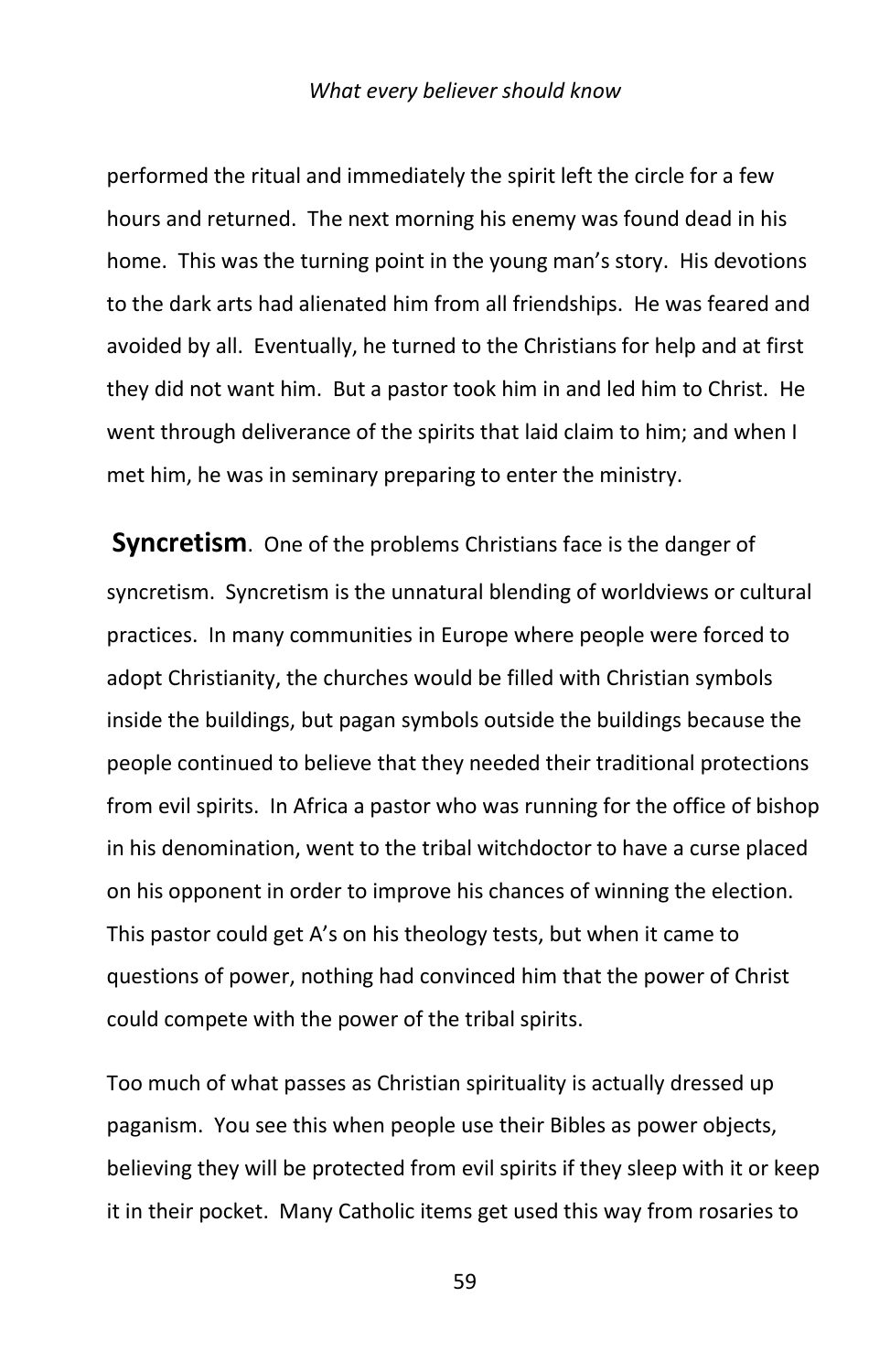crucifixes to statues of the saints placed in the garden. These objects are treated the same way that a pagan would treat their power objects. You also see this in the prosperity gospel movement. Faith is often used like magic. If you want something, all you need to do is say the right words or provide the right offering, and God will give you what you want.

## **Conclusion**

A functional knowledge of spiritual warfare is one of the foundational pillars of a Christian worldview. It is as primary to our understanding of the Christian life as the sovereignty of God or our union with Christ. In fact, I would argue that these are the three core pillars on which all Christianity rests. The first is our union with Christ, which deals with our death, resurrection, and ascension with Christ so that we now live our lives in Him and He in us. The second is the sovereignty of God, which teaches us that God is strong enough, wise enough, and good enough to use even the evil that exists and that is done in this world to advance His eternal purposes for His people. Finally, there is spiritual warfare. This doctrine teaches us that when we were adopted spiritually into God's family, we became targets of God's arch-enemy. This enemy is actively working to make sure that we do not live our lives on the foundation of the first two pillars.

This is where the Christian finds balance in the study of spiritual warfare. We need to know our enemy, understand his tactics, and be prepared to stand against him with the weapons of our warfare. But we do not live our lives focused on the enemy. We live our lives in union with Christ and by faith in the sovereignty of God. This is where our focus lies and this is the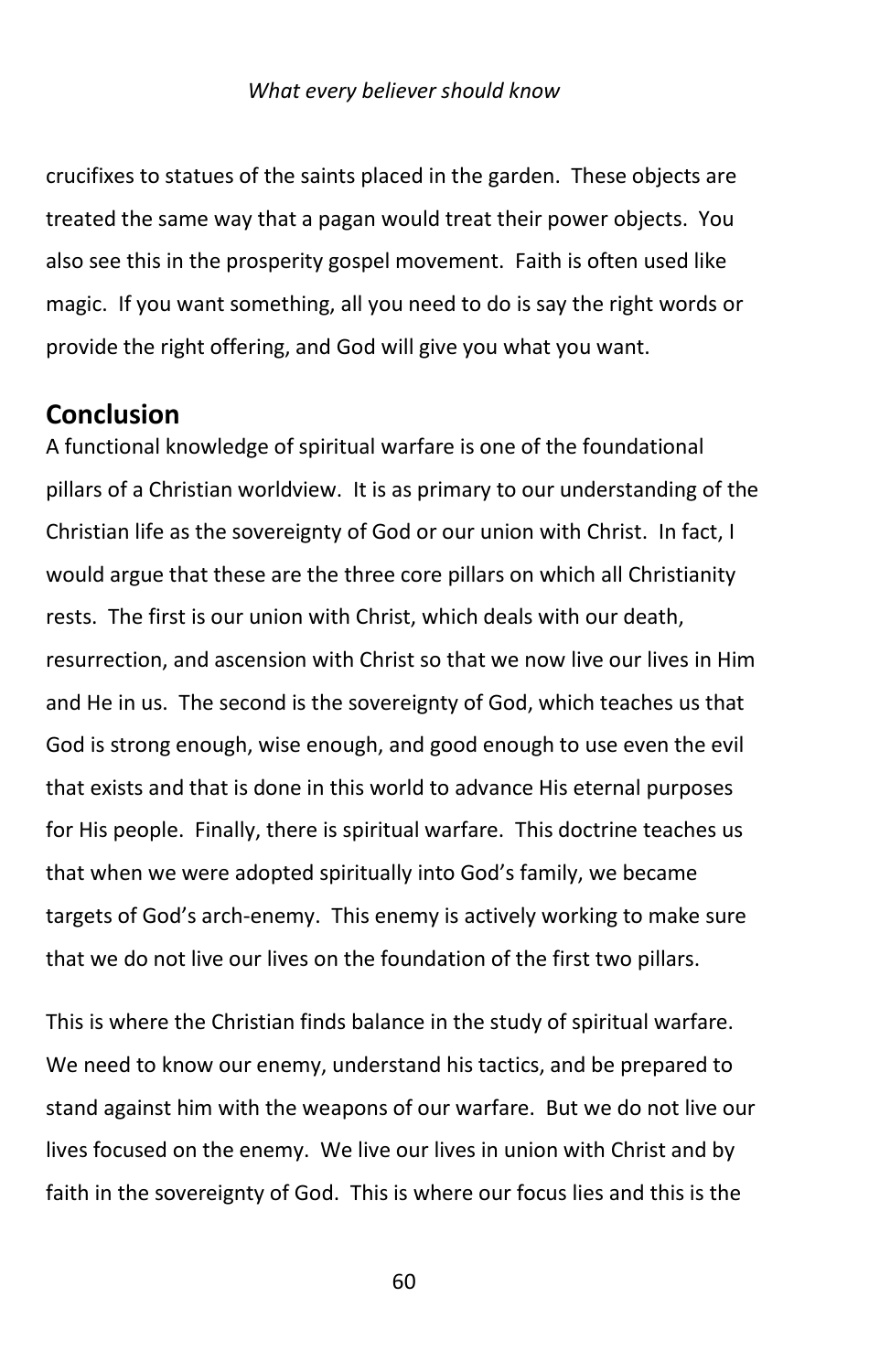path to a deeper walk. My prayer for you is that you will not be deceived by our adversary the devil, but will learn to enjoy the simplicity, freedom, and beauty of a deeper walk with Christ.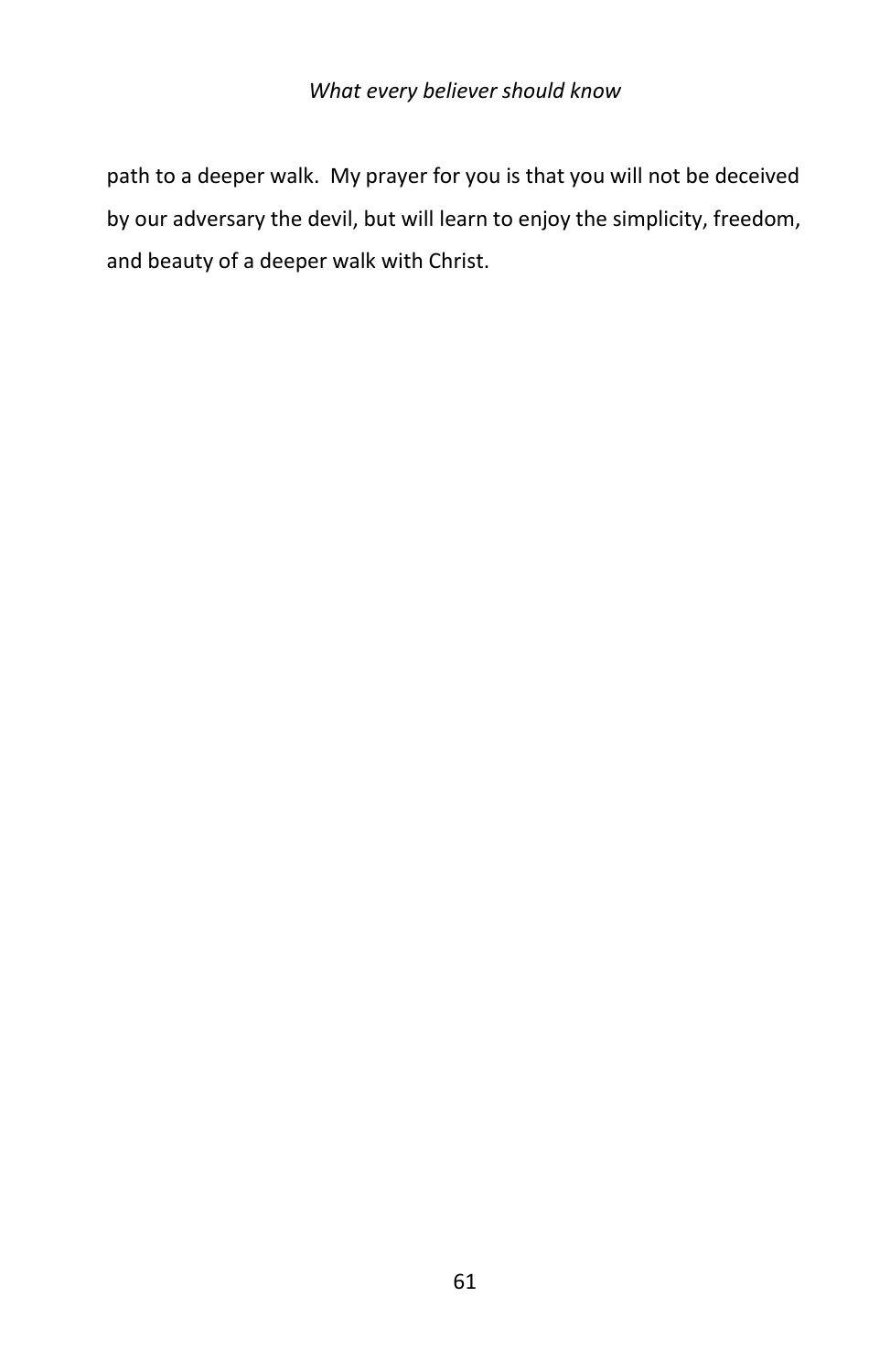# **Appendices**

# **1 - Karl Payne's "Ground Rule Box"**

*Spiritual Warfare: Christians, Demonization and Deliverance*, 152-154

The Ground Rule Box is the list of ground rules that Dr. Payne uses to bring demons under complete submission to the authority of Christ in a deliverance session.

- A. In the name of the Lord Jesus Christ we bind the strongman. He will not be allowed to interfere in this process in any way. There will be no outside reinforcements of any kind. If there are demons involved with \_\_\_\_, you are on trial and you are going to lose.
- B. In the name of the Lord Jesus Christ, there will be one-way traffic only, from to the pit. When you leave you will take all of your works and effects and all of your associates and their works and effects with you. You will not be free to re-enter \_\_\_\_\_ or to enter anyone else in the room.
- C. In the name of the Lord Jesus Christ you may speak only that which may be used against you.
- D. In the name of the Lord Jesus Christ, the answers you give must stand as truth before the white throne of God.
- E. In the name of the Lord Jesus Christ, there will be no profanity.
- F. In the name of the Lord Jesus Christ, \_\_\_\_\_ is to have complete and full control of his/her tongue, mind and body. You will not be allowed to control his tongue, mind or body.
- G. In the name of the Lord Jesus Christ, I will give commands stating "We command" because this is \_\_\_\_\_'s fight. The Holy Spirit of God is going before us, and we stand as a majority, and we stand together against you. example of the shot want anything to do with you. is a child of God who stands against you. You are an unwanted intruder who is going to have to leave upon command.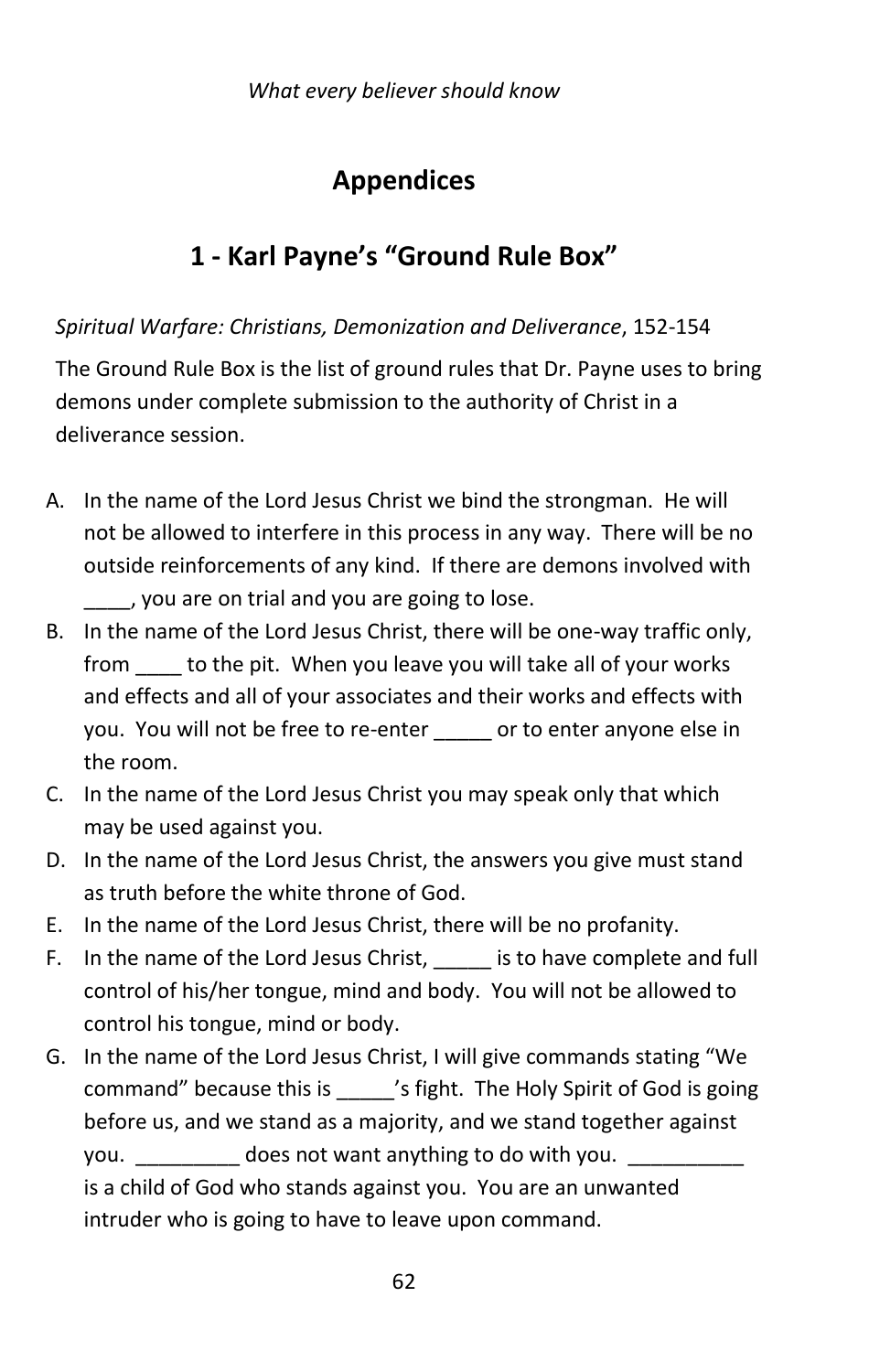- H. In the name of the Lord Jesus Christ, when I give commands you will give clear, concise, complete answers in \_\_\_\_\_\_\_\_\_'s mind to the questions addressed to you. You will not be permitted to confuse the mind of and will be punished severely by the Holy Spirit of God if you attempt to do so.
- I. When I give commands in the name of the Lord Jesus Christ you will clearly give your answers to \_\_\_\_\_\_\_\_\_. You do not have the privilege of speaking directly through him in this confrontation.
- J. In the name of the Lord Jesus Christ, there will be no hiding, duplicating, or changing of authority and rank. We bind you by the authority structure you now have, and that structure will only be altered if we choose to change it.
- K. In the name of the Lord Jesus Christ, when I give commands for you to answer, you will give your answers to **witch your**, who will share your responses with me. I will not speak directly to you; you are a defeated enemy not a colleague or an equal, and you are not worth speaking to. I will speak to my brother/sister in Christ. The only thing you are going to do is cooperate under the ground rules. Your authority is smashed!
- L. Lastly. In the name of the Lord Jesus Christ, we ask the Holy Spirit of God to enforce all of the ground rules and to punish severely any demons who attempt to step outside of the ground rule box.

# **Four Declarations (to accompany the Ground Rules)**

I. We declare our **victory** over all the powers of darkness through our head, the Lord Jesus Christ. We declare that the Lord Jesus Christ has smashed the authority of Satan at the cross of Calvary where He made an open spectacle of your master. Colossians 2:13-15 states: *And when you were dead in your transgressions and the uncircumcision of your flesh, He made you alive together with Him, having forgiven us all of our transgressions, having cancelled out the certificate of debt*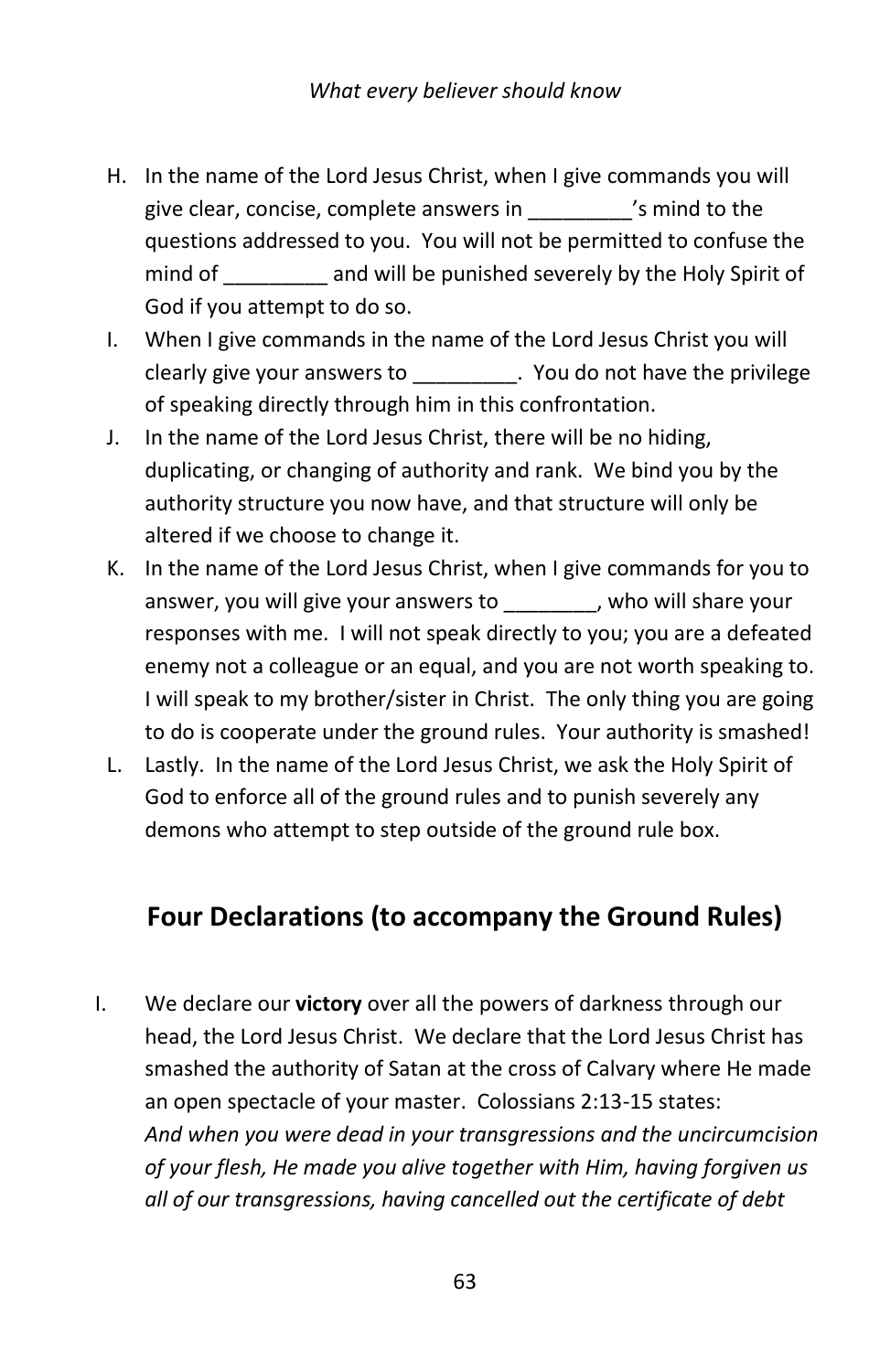*consisting of decrees against us and which was hostile to us; and He has taken it out of the way, having nailed it to the cross. When He had disarmed the rulers and authorities, He made a public spectacle of them, having triumphed over them through Him.* 

- II. We declare our **authority** over the powers of darkness through our Lord Jesus Christ. In Luke 10:18-20 Jesus told those who follow Him: *And He said to them, I was watching Satan fall from heaven like lightning. Behold, I have given you authority to tread upon serpents and scorpions, and over all the power of the enemy, and nothing shall injure you. Nevertheless do not rejoice in this, that the spirits are subject to you, but rejoice that your names are recorded in heaven.*
- III. From the same Luke 10 passage we declare our **protection** from the powers of darkness through our head, the Lord Jesus Christ. Jesus said, "*and nothing shall injure you*." We declare this to be true through our Lord Jesus Christ and stand upon it.
- IV. We declare our position over the powers of darkness in Jesus Christ. Jesus Christ is our head and we make up His body. Ephesians 1:18-23 says:

*I pray that the eyes of your heart may be enlightened, so that you may know what is the hope of His calling, what are the riches of the glory of His inheritance in the saints, and what is the surpassing greatness of His power toward us who believe. These are in accordance with the working of the strength of His might which He brought about in Christ, when He raised Him from the dead, and seated Him at His right hand in the heavenly places, far above all rule and authority and power and dominion, and every name that is named, not only in this age, but also in the one to come. And He put all things in subjection under His feet, and gave Him as head over all things to the church which is His body, the fullness of Him who fills all in all.*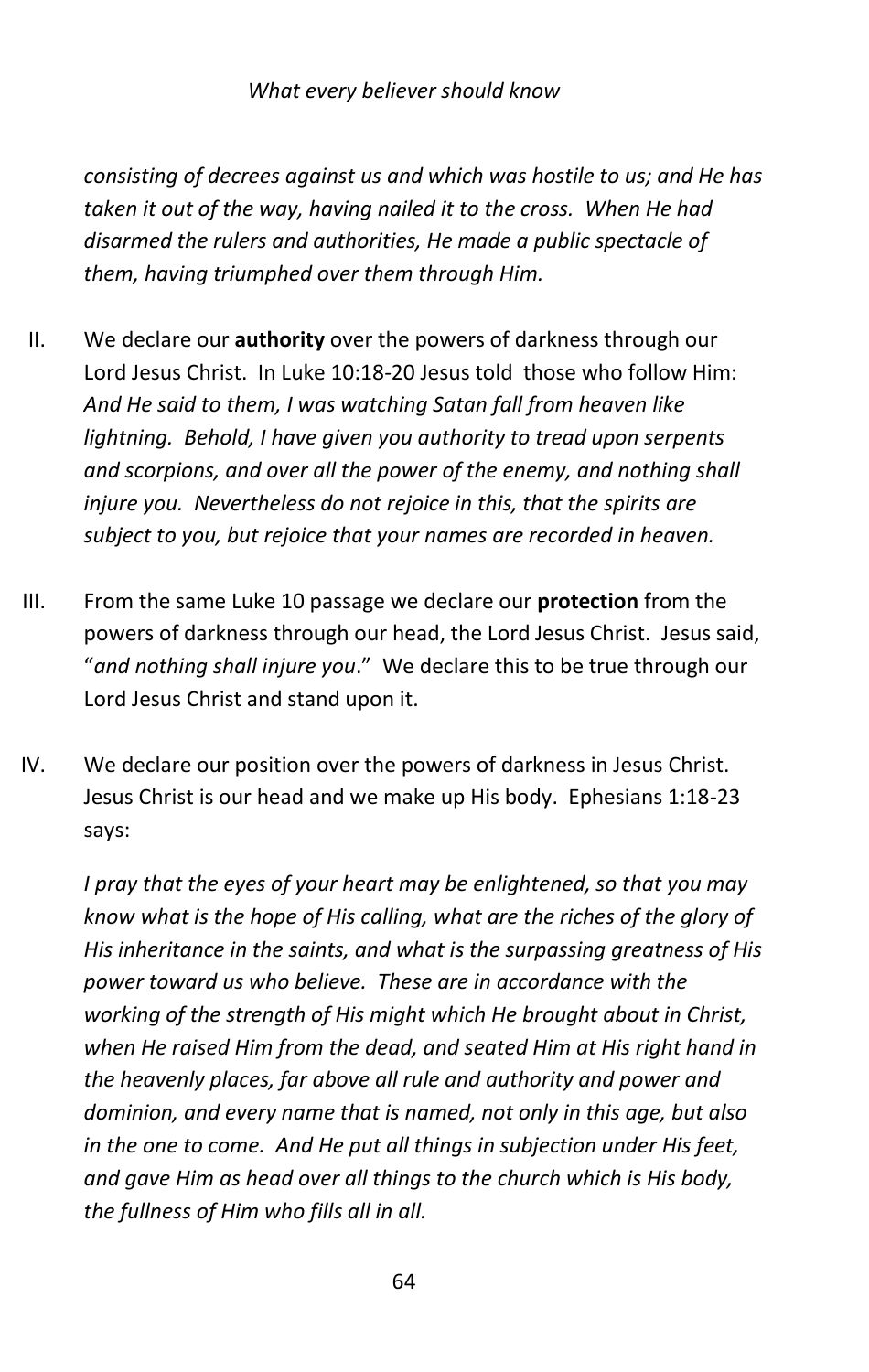# **2 - Dr. Mark I. Bubeck's "Round Up" Prayer**

I worship and honor my heavenly Father, the Lord Jesus Christ and the Holy Spirit; the true and living God Who promised, "I will never leave you or forsake you." I welcome and honor the unseen presence of my Lord Jesus Christ who promised always to be with us when we meet in His name. I honor and thank You, Lord Jesus Christ, for Your invisible presence in this very place with us. I ask You to be in charge and to effect only Your will and plan in our lives. I yield fully to Your will in the eviction of any and all wicked spirit control from my life. I desire the Holy Spirit to do the sanctifying work within my whole person and being that He is there to do. I ask You, Lord Jesus Christ, to assign Your holy angels to protect us from any strategies of darkness designed to oppose this prayer for freedom. Keep Satan and all his opposing hosts of evil away from us. I also ask You to insure that wicked spirits evicted from my presence will depart quickly and directly to the place where You consign them to go. In the Name of my Lord Jesus Christ and by the power of His blood, I affirm my authority over all wicked spirits assigned to control me and hinder my life and witness for Christ. I now command all lingering wicked spirits assigned to harass, rule and control me to cease their work and be bound in the presence of the Lord Jesus Christ. I bind in all back-up systems and replacer wicked spirits assigned to rebuild evicted strongholds. They may not do that! I command all those spirits assigned against me to be and remain whole spirits. I forbid any dividing, restructuring or multiplying of wicked spirit activity against me. There is to be one-way traffic of evil spirit activity out of my life and to the place the Lord Jesus Christ consigns them. I pull in from other family members all those wicked spirits working under the chain of authority established by the powers of darkness assigned to rule over me. I command them all to be bound together here in the presence of my Lord Jesus Christ in that spiritual realm where He dwells with me and they know His presence. I bind all of your wicked ears open and it is my will that you must hear and obey Him who is your Creator and Conqueror. I declare the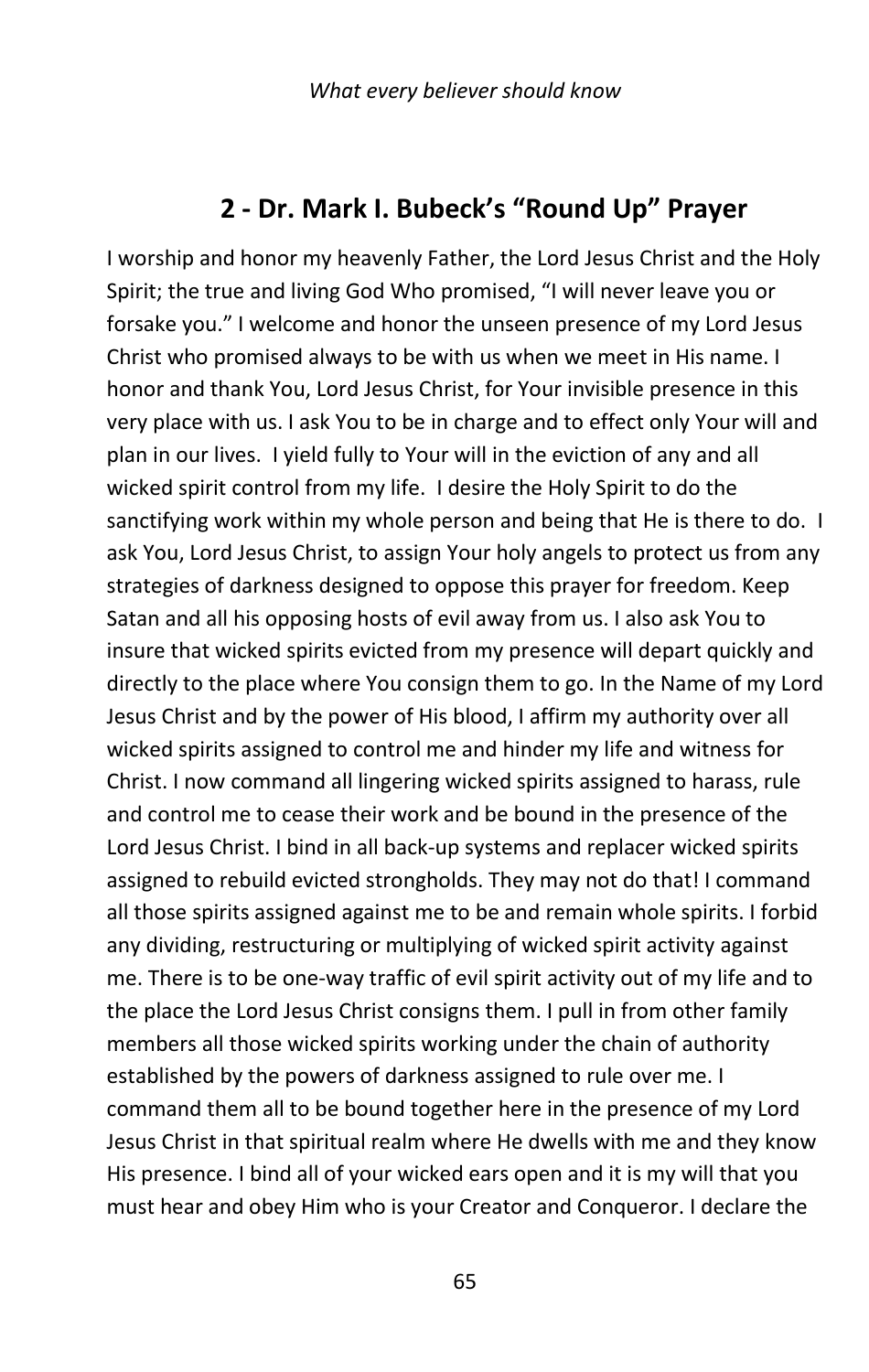Lord Jesus Christ to be my Redeemer and Lord. I affirm that God has seated me with Christ Jesus in the heavenly realms far above al principalities and supernatural powers of darkness and evil. Lord Jesus Christ, I ask You to tell all of these powers of darkness assigned to afflict and rule over me where they must go. I want them out of my life and confined where they can never trouble me again. I yield fully to Your sovereign plan for my life and all of the purposes You have in this battle I have been facing. I ask You, Lord Jesus Christ, to tell them clearly where they must go. *(A brief pause is in order to honor the Lord Jesus Christ's work of addressing His authority and victory against those powers of darkness bound in accountability before Him)* I now ask the Holy Spirit dwelling within my person to effect the will of the Lord Jesus Christ concerning these afflicting powers of darkness. Just as You forced them out of people's lives in response to Jesus' commands when He walked on this earth, I ask You to accomplish that for me now. I ask You, Spirit of the living God, to evict from my conscious, sub-conscious and unconscious mind all control of any wicked powers. Break all of their power and control over my thought processes. They must go where the Lord Jesus Christ sends them. Sweep them away and make my mind clear of any wicked spirit control. I now ask that the Holy Spirit would renew and sanctify my mind. Cleanse and take full control of my conscious, unconscious and sub-conscious mind, precious Holy Spirit. Set it totally apart for the Glory of God and the service of my Lord Jesus Christ. I deliberately yield my mind to the Lordship of Christ, the truth of God's Word and the will of my heavenly Father.

I now ask that the Holy Spirit would look all through my emotions on the conscious, sub-conscious and unconscious level. Evict any controlling Powers of darkness and may the holy angels escort them to the place where the Lord Jesus Christ is commanding them to go. Clean them out and totally away from my person. I ask that the gracious Holy Spirit would take control of my emotions on every level of the function of my feelings. Sanctify my emotions. Fill my emotions with the Spirit's fruit, love, joy, peace, patience, gentleness, meekness, faithfulness and self-control. I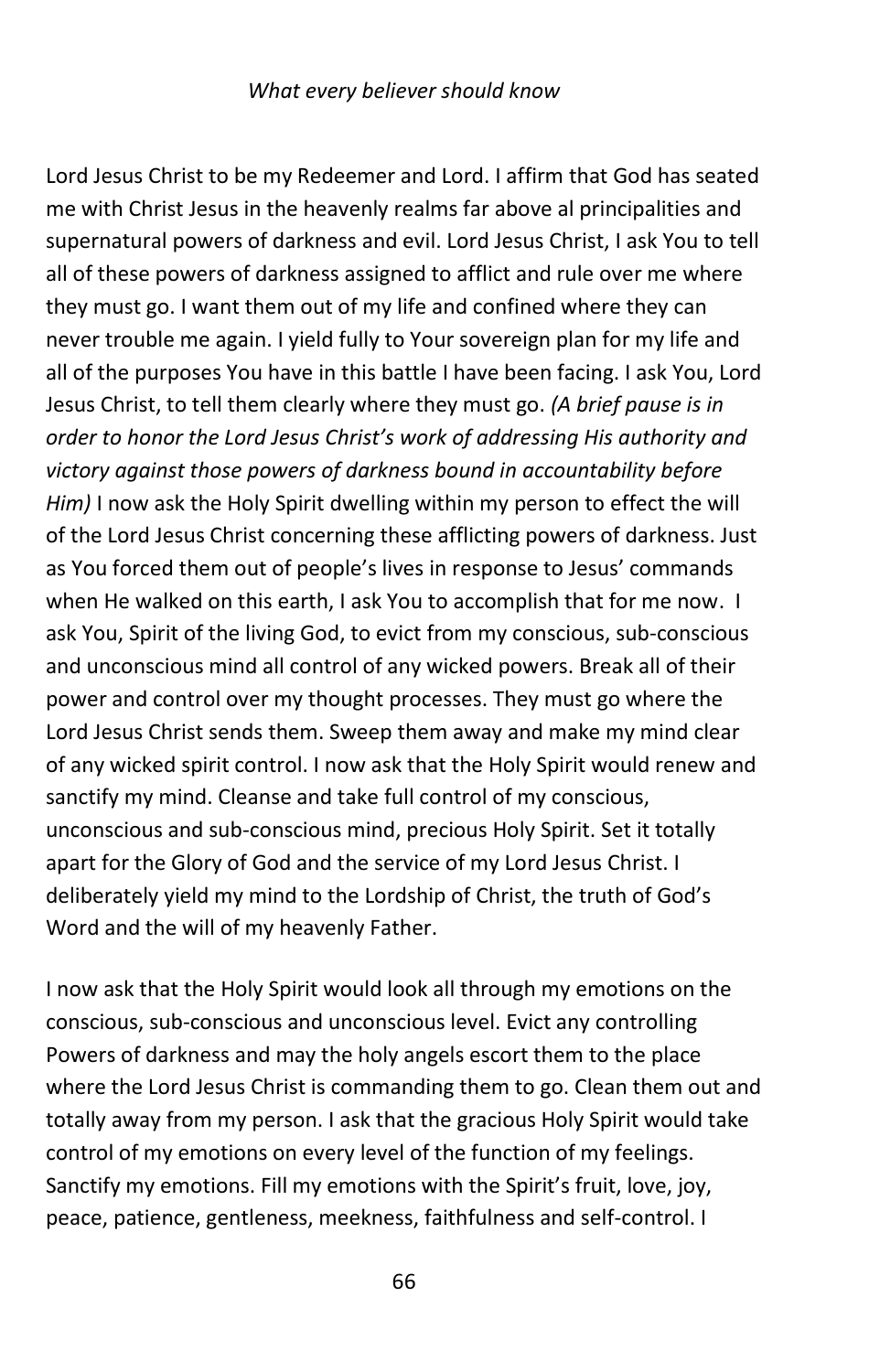welcome the Holy Spirit's internal control of my feelings. I look to the Spirit of God to sanctify and renew my emotions. I reach out to experience the Lord's plan for my emotional freedom and spiritual well-being. I now ask that the Holy Spirit would look all through my conscious, unconscious and sub-conscious will for any control of wicked powers. Evict them now to where the Lord Jesus Christ is commanding them to go. Sweep my will totally clean from evil control and manipulation. May the Holy Spirit of the true and living God renew and sanctify my will fully for the glory of God. Will within me to do the will of God. May the Lordship of Jesus Christ be obediently lived out in my life by the Holy Spirit's full control of my will. I offer my body in all of its parts and functions as an expression of my spiritual worship to You. I ask that You would have the Holy Spirit to look through my body for any controlling activity of wicked spirits and all through my brain for any fallen spirit's affliction or control. Evict them totally away from this physical control center for the function of my mind and body. I offer my brain and its capacities for the quickening, renewing control of the Holy Spirit. Sanctify and refresh my brain so that it functions in spiritual harmony with Your control of my whole person. Look all through the senses of my body and sever any wicked spirit control of my eyes, ears, smell, touch or taste. Look all through the organs of my body for any defiling work of the kingdom of darkness. Sanctify my body organs and their function by the quickening work of the Holy Spirit. I ask You to look all through the sexual organs and function of my body for any evil spirit activity. Set apart my sexuality for Your glory and for Your Holy plan of moral purity and sexual intimacy only in the bonds of marriage. I ask that the Holy Spirit would search out all my bones, blood circulation, nerve circuitry, muscles, tissues, glands, hair, skin, and every cell for any wicked spirit activity against my physical body. Evict any afflicting, evil powers totally away from my body. Sanctify my body in all of its parts and wholeness. I want my body to be a "holy body" not only in its standing in Your redemptive plan, but also in its function as a part of my spiritual worship to You. I offer my body as a living sacrifice to be used only for all that is acceptable in Your sight. I now yield up my whole person again to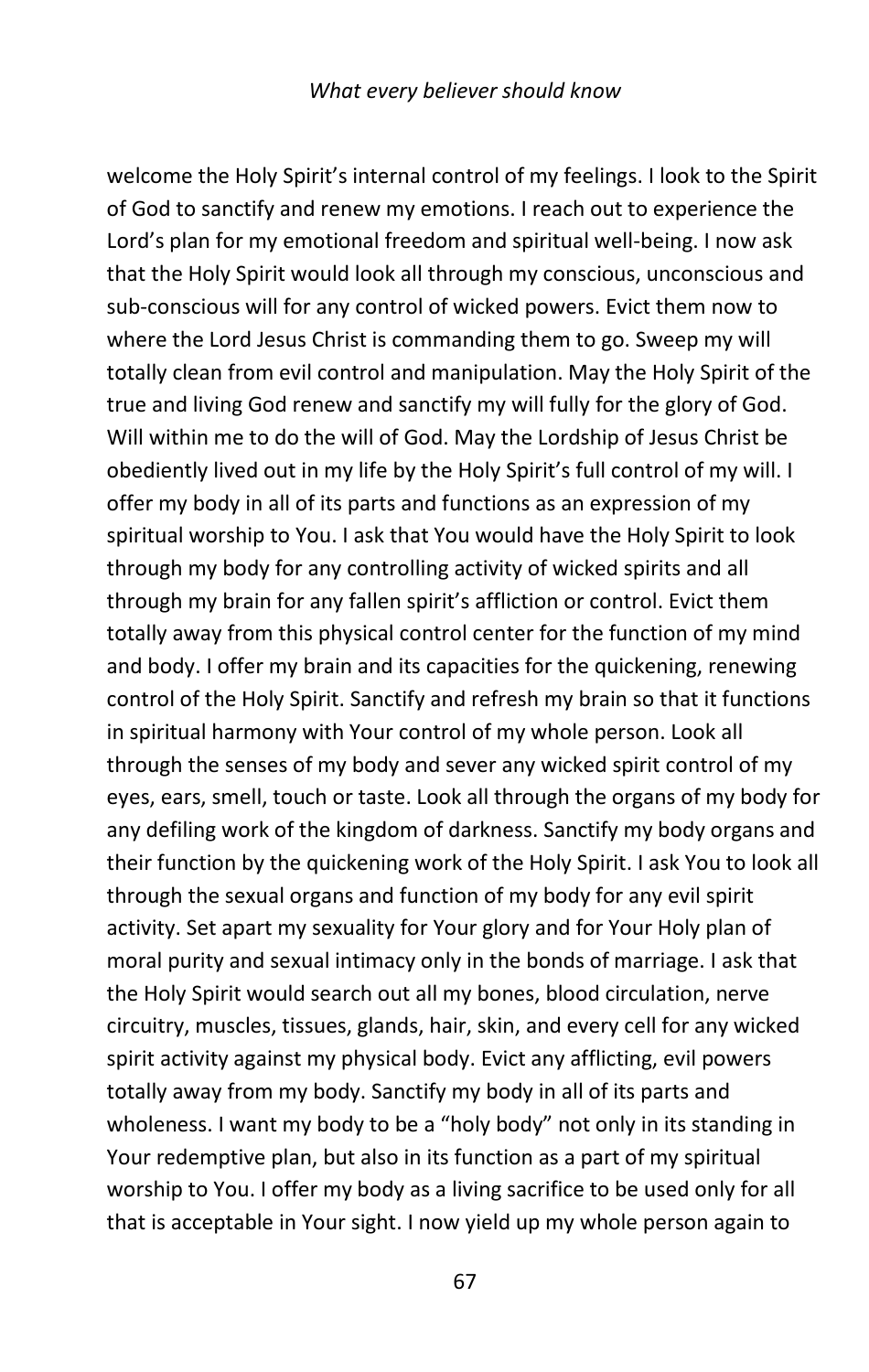You, the true and living God, and to Your full control and to the control of Your Son and Holy Spirit. I thank You for the freedom that You have effected within me during this time of prayer. I now look to the love of my heavenly Father, the lordship of Jesus Christ, and by the intercessions of the Holy Spirit to enable me to daily walk in the spiritual freedom promised me in God's holy Word. I reject, resist and refuse anything less. In the name and worthiness of my Lord Jesus Christ and by the intercessions of the Holy Spirit, I place these petitions before You, my Father in Heaven. …AMEN

# **3 - Freedom Prayers**

Prayer for confessing and cancelling sin:

*Lord Jesus Christ, I confess that I have been involved in \_\_\_\_\_\_\_. Please forgive me for this sin and misuse of my body and cancel any ground that the Enemy may claim because of this sin. I choose now to receive your forgiveness and in so doing to forgive myself, so that I will not remain in bondage to this sin any longer. Amen.* 

Prayer for evicting demons

*(Having removed all legal ground the Enemy may claim) In the name of my Lord Jesus Christ and by the power of His blood, I bind together as one every demon assigned to me because of this sin, and command them all to leave. Lord Jesus, I ask you to send them where they will trouble me no more and to do whatever is necessary to enforce this eviction. Amen.* 

Prayer for binding the enemy during a renunciation

*In the name of my Lord Jesus Christ I bind any demon from in anyway interfering with what Christ wants to do here today. I bind you to inactivity and to silence. You will not harm me or anyone in this room. You will not*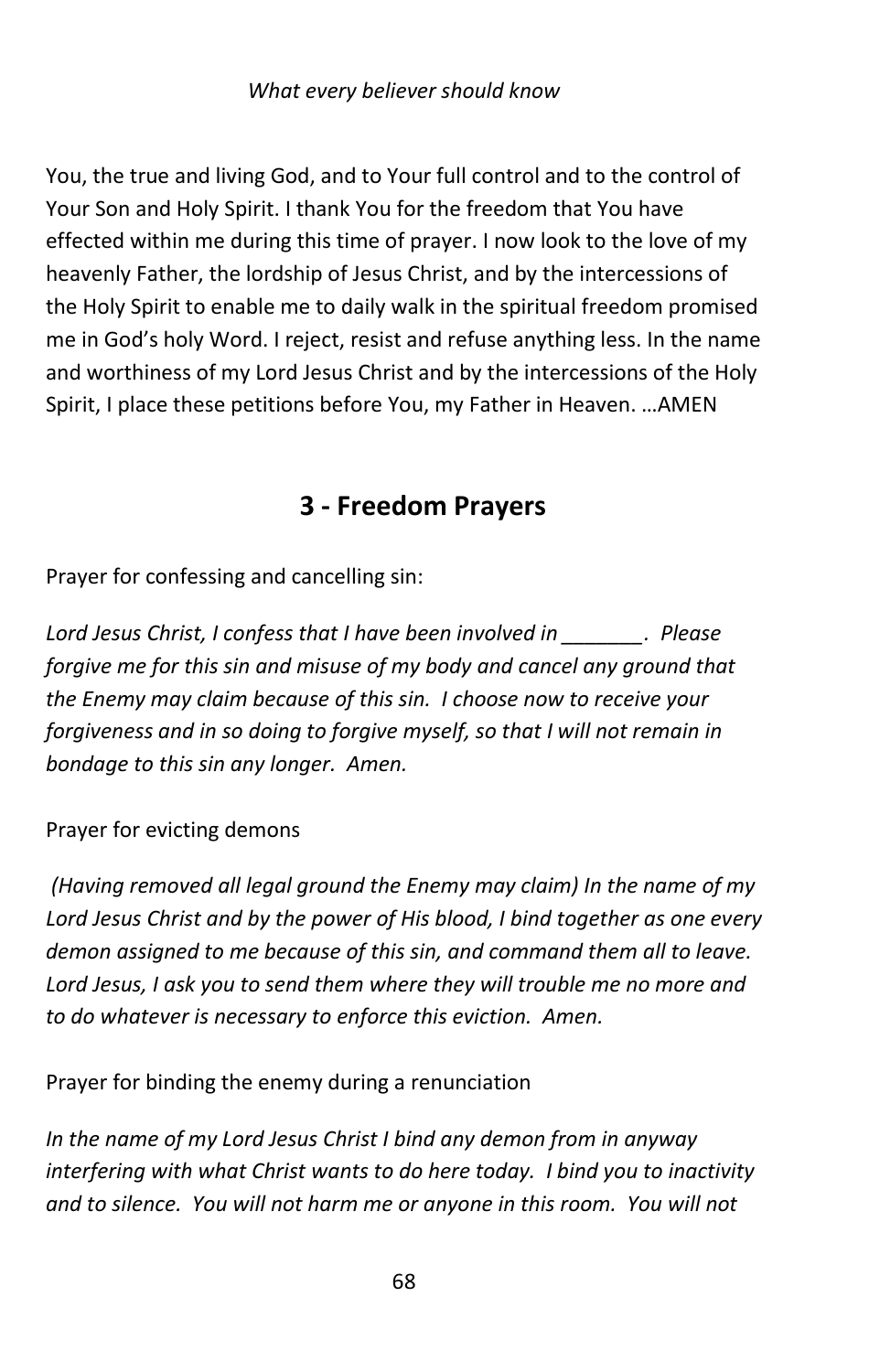*act out, but will submit to whatever commands you are given as one who has been defeated by the blood of the Lord Jesus Christ.* 

Prayer for breaking soul ties:

*In the name of my Lord Jesus Christ I renounce any soul tie that has been formed between me and \_\_\_\_\_ through my \_\_\_\_\_\_\_. I cancel any demonic bond that keeps us connected and command those demons to leave now and go where the Lord Jesus sends you.* 

Prayer for choosing to forgive:

*Lord Jesus Christ, I choose to forgive \_\_\_\_\_\_\_\_ for. . . (list ways in which you have been hurt or wronged and the consequences it has created for you).* 

Prayer for cancelling generational ground:

*In the name of my Lord Jesus Christ, I cancel the legal ground surrendered by my \_\_\_\_ (list specifics of what you know). Here and now, I renounce any claim that any demons have on me, my children, or any other member of my family because of the sins of my ancestors. In the name of Jesus I command every evil spirit assigned to me or my family as a result of these sins to leave now and go where the Lord Jesus sends you.* 

Prayer for cleansing a home

*In the name of my Lord Jesus Christ, I renounce any claim that any demons may have on this home (or other property). As one with authority over this home and as a child of the king, I renounce the sins that opened a door for any demonic presence in this place. Therefore, in the name of Jesus I command every demon to leave this place now and go where my Lord Jesus Christ sends you. And now, I invite the Holy Spirit to sweep this place clean and fill it with His presence. I ask that the blessing and peace of God will*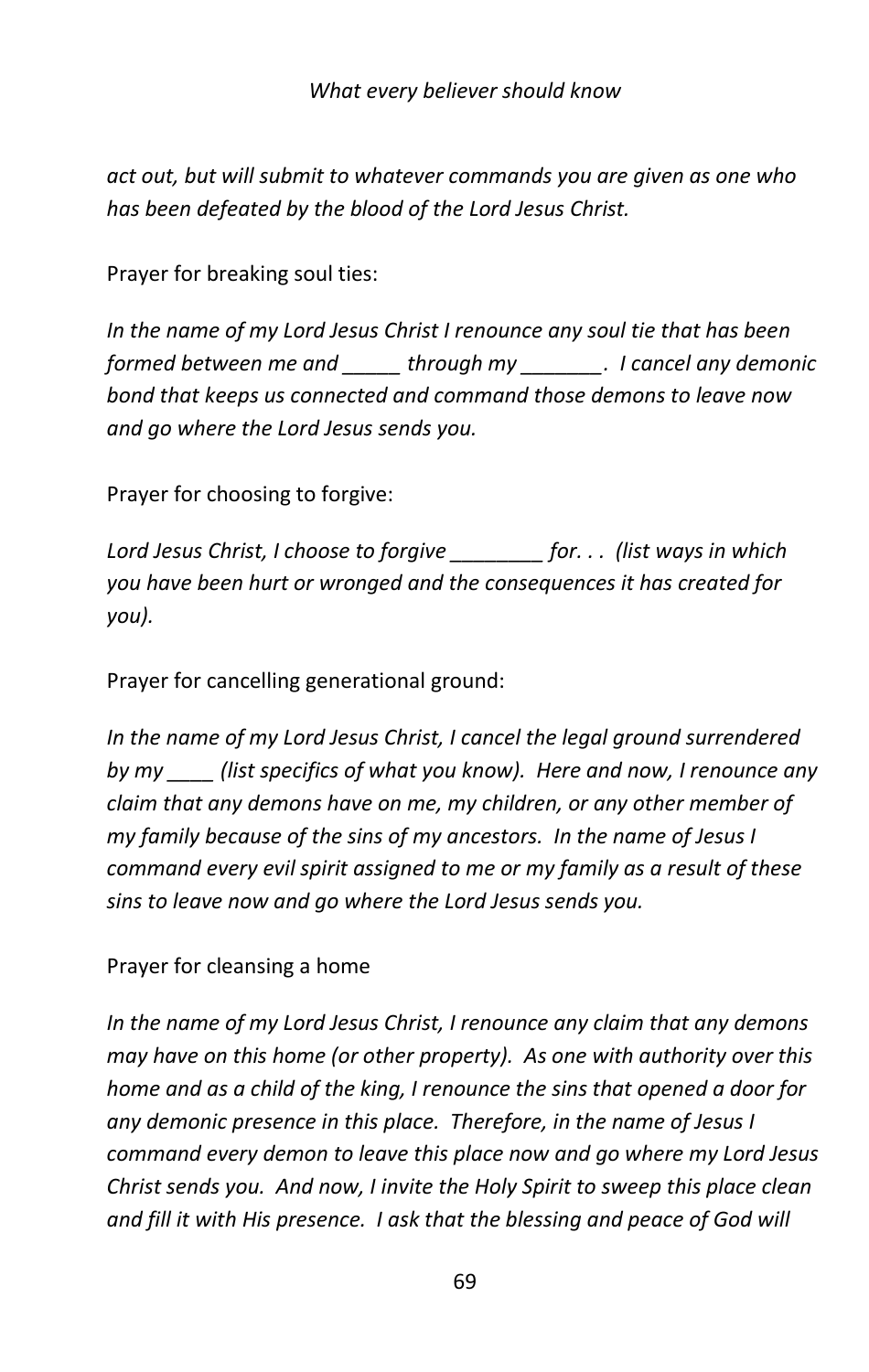*rest on this place so that it may be a haven of rest, a home blessed by God. In Jesus' name, Amen.* 

# **4 - Theological Note: The Role of Experience**

In the practice of spiritual warfare ministry a lot is learned and tested by experience. This does not mean that our theology is built on experience. Our theology is built on Scripture. However, at some level all theology is informed by experience. No human can truthfully claim to be entirely free of the effects of their experience. In fact, the functional "worldview" that comprises our true, heart-level beliefs about life is largely formed before we are old enough to know what a worldview is. Not long ago I read that the average child has a fully functioning worldview developed by the age of five. Our worldview is shaped far more by the relational and cultural patterns of our experience than it is by reason, logic and words. Worldview is more a product of the processes that focus our attention on some things rather than others without drawing any attention to themselves and the values that guide our relationships and awareness. This interpretation of our experiences and observations frames our innate sense of "the way things really are" and "the way things really work."

Our worldview with its presuppositions and assumptions about life forms a filter through which we read the Bible and interpret experience. Most pastors and theologians who have been raised and trained in Western cultures don't realize how thoroughly the scientific worldview has impacted them. Their worldview lenses often keep them from recognizing the spiritual warfare around them for what it is, because it gets explained as something else.

In the first century there was one group who had their theological system established and no experience was allowed to challenge it. They were the Pharisees. There was no room in their theological framework for their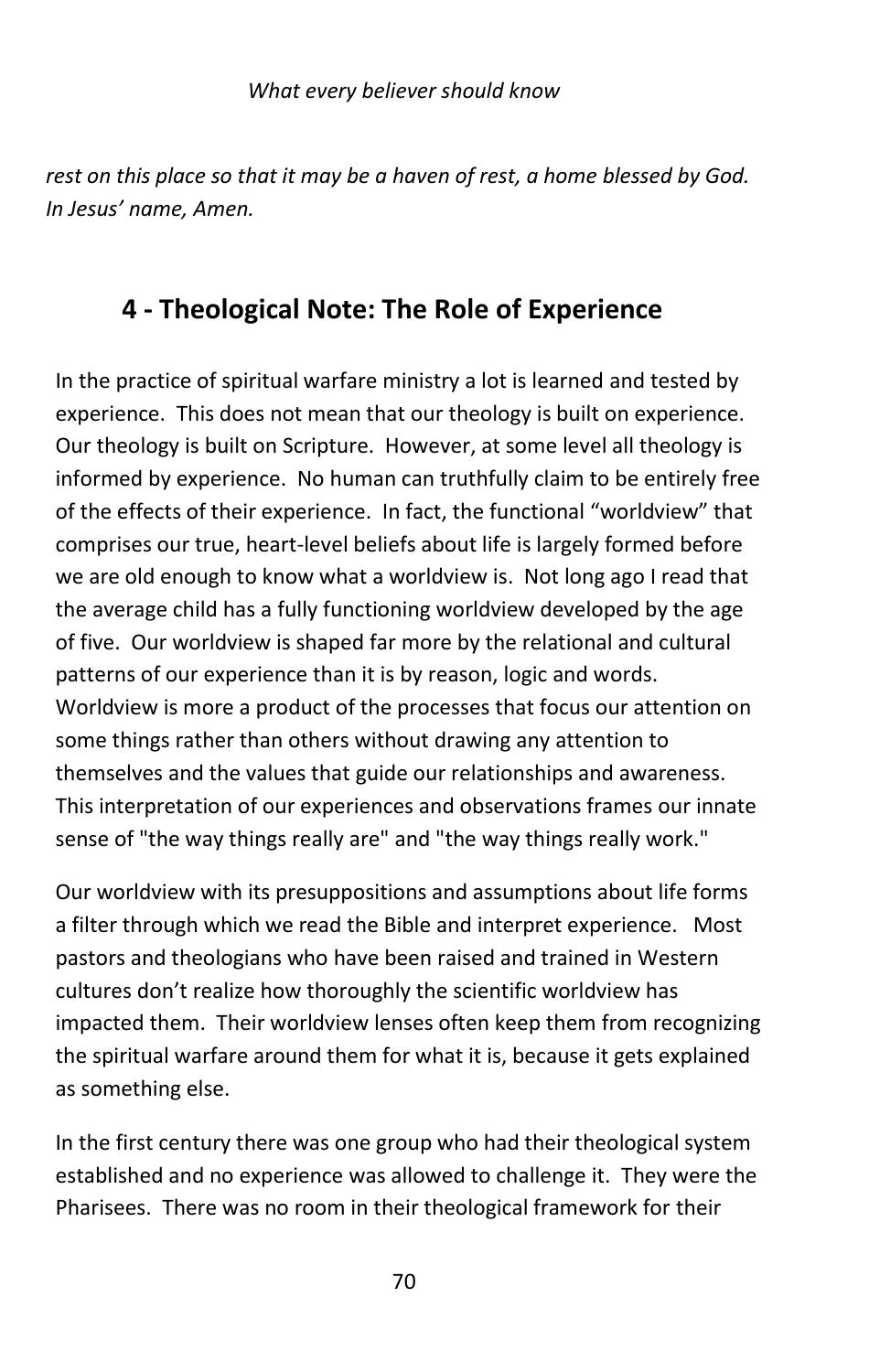experience of Jesus and the kind of things He was doing. However, their experience of Jesus was meant to challenge their theology and drive them back to the Scriptures to re-examine their old model and develop a new model.

At the Jerusalem Council (Acts 15), Peter appealed to his experience with Cornelius as confirmation of his interpretation of Scripture which said that the church needed to include Gentiles. Several times in Acts Paul appealed to his experience on the Damascus Road to validate his ministry. In his letter to the Galatians he appealed to his own experience of divine revelation as the foundation of his authority. He also appealed to the church's experience of receiving the Holy Spirit in response to faith rather than works as confirmation of his message of justification by grace alone.

When it comes to the question of whether or not a Christian can have a demon, there is no Scripture that says it cannot happen, and there are biblical models that describe how it can occur (such as the temple model described in Ezekiel and Nehemiah). The New Testament authors describe the possibility of Christians giving "ground" to the devil (Ephesians 4:27), of needing to take thoughts captive and tear down strongholds (2 Corinthians 10:5), and of falling into the "snare of the devil" (2 Timothy 2:25). We are warned to "be alert," "stand firm," resist," "watch and pray," and to "put on the whole armor of God." Such Scriptures suggest that Christians are in a very real war with an enemy that wants to destroy them. We are warned to be on guard and to be prepared for conflict with the devil. We are warned that it is possible to give him ground and fall into his snares. We are told to resist him.

The idea that Christians have immunity from demonic oppression is never taught in Scripture. Rather, we are taught the basis of our victory over the devil and encouraged to use the weapons of our warfare to fight against him. With this Scriptural background, we have a foundation for dealing with those situations in which Christians have indeed found themselves losing their battle with the enemy. Add to this the experiences of a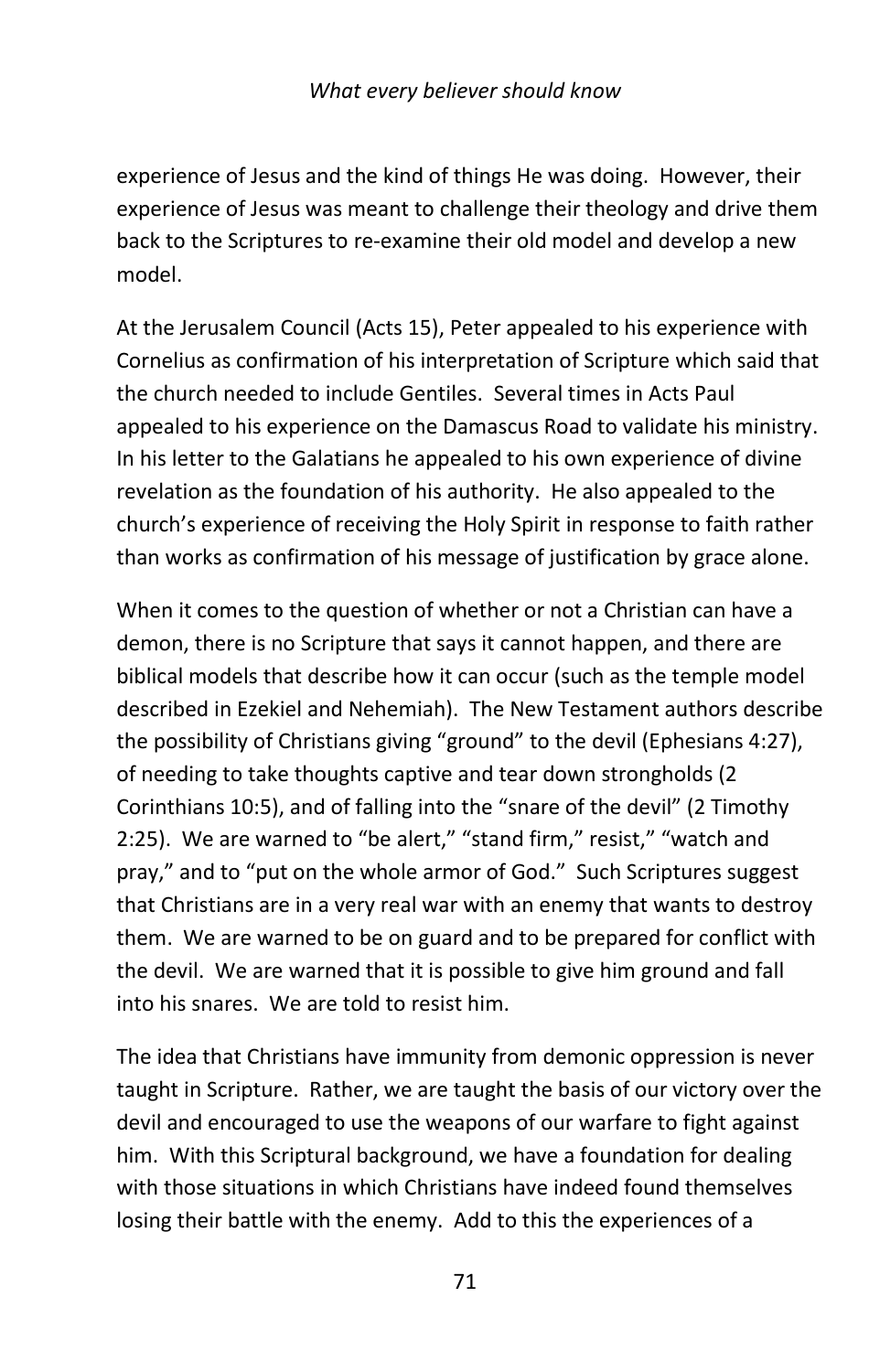growing number of evangelicals who have found freedom from spiritual bondage through the application of spiritual warfare principles such as those taught in this book, and the evidence becomes overwhelming.

Most people who reject the idea that Christians can be demonized have either had negative experiences with people misapplying warfare principles or they have had no experience at all. Unfortunately, I know of many cases of people who have given spiritual warfare ministry a bad name by the silly and sometimes damaging things they have done while attempting to do "deliverance." Too often, these people do not have a biblically-balanced approach to warfare and they do not learn how to test the spirits. Therefore, they get caught up in all sorts of practices that are themselves occult in nature or simply foolish.

On the other hand, I know of many pastors who began their ministries by denying that Christians could be demonized and arguing strenuously against people like Mark Bubeck, Fred Dickason, Tim Warner, and Neil Anderson. Yet many of these same pastors now embrace the teachings of such Bible teachers, because they have had first hand experiences of seeing family members and close personal friends set free. It is easier to reject this teaching when you are not faced with a demonized colleague or family member who desperately needs your help.

One of the reasons that some people have so few experiences with demonic encounters is that they lack the worldview lenses to recognize what they are seeing. Their approach to the Bible and to Christianity is more Western than they realize. They have been trained to see natural explanations first, and to consider supernatural explanations only as a last resort.

It would seem reasonable to say that the best theological system is the one that is rooted in Scripture and confirmed by experience. This is what we have tried to do at Deeper Walk. Our study and our experience have led us to the conclusion that Christians can be demonized and may need